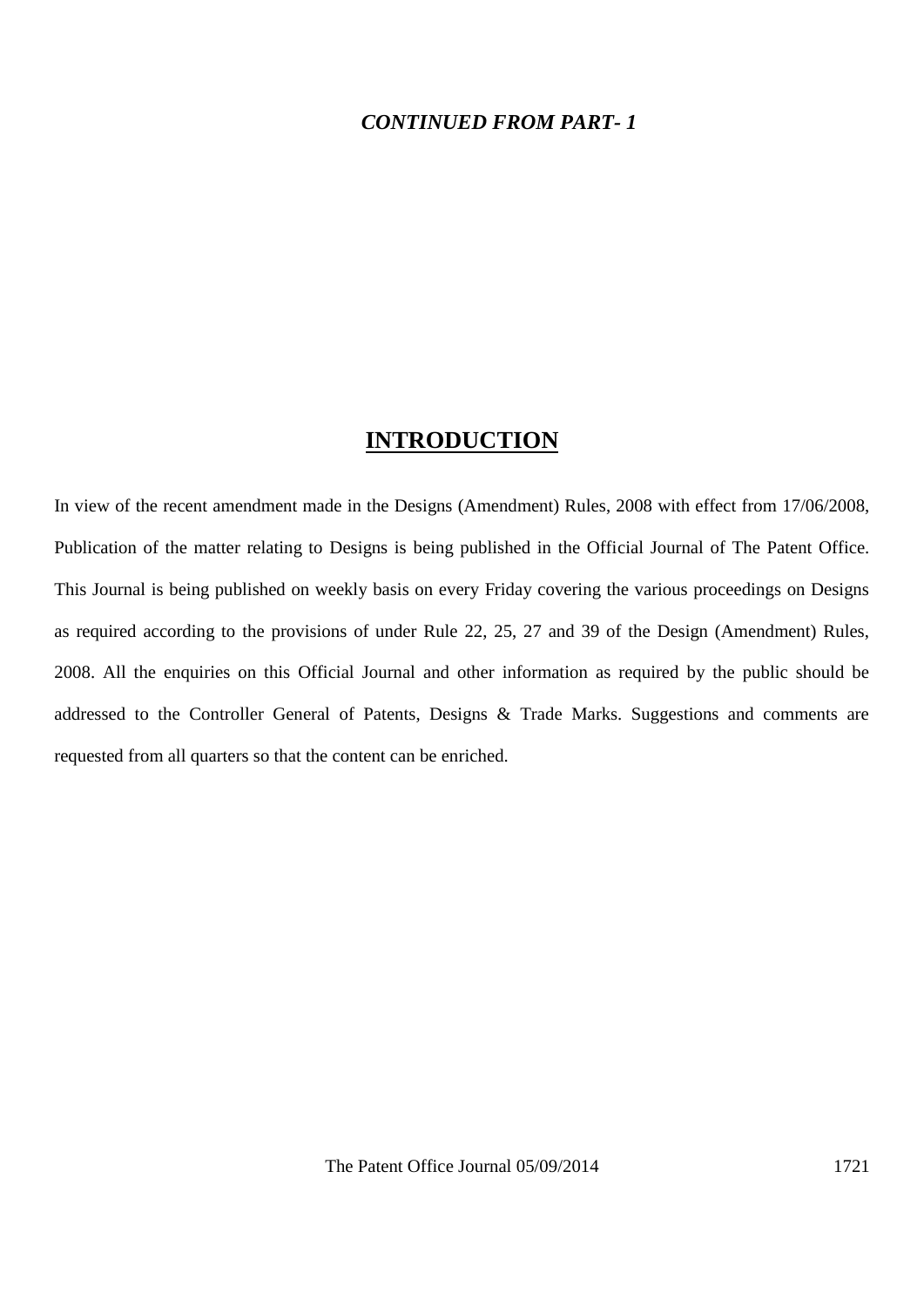# **COPYRIGHT PUBLICATION**

| <b>SL NO</b> | <b>REGISTERED DESIGN NUMBERS</b> | <b>RENEWED ON</b> |
|--------------|----------------------------------|-------------------|
| 1.           | 186371                           | 14.08.2014        |
| 2.           | 192966                           | 25.07.2014        |
| 3.           | 186015                           | 18.08.2014        |
| 4.           | 203425                           | 14.08.2014        |
| 5.           | 190667                           | 18.08.2014        |
| 6.           | 191903                           | 14.08.2014        |
| 7.           | 190661                           | 01.08.2014        |
| 8.           | 204723                           | 18.08.2014        |
| 9.           | 205344                           | 18.08.2014        |
| 10.          | 188805                           | 25.07.2014        |
| 11.          | 190662                           | 25.07.2014        |
| 12.          | 190663                           | 25.07.2014        |
| 13.          | 190664                           | 25.07.2014        |
| 14.          | 190666                           | 14.08.2014        |
| 15.          | 195311                           | 18.08.2014        |
| 16.          | 196018                           | 14.08.2014        |
| 17.          | 204708                           | 14.08.2014        |
| 18.          | 204707                           | 14.08.2014        |
| 19.          | 204705                           | 18.08.2014        |
| 20.          | 190669                           | 13.08.2014        |
| 21.          | 190668                           | 18.08.2014        |
| 22.          | 195176                           | 25.07.2014        |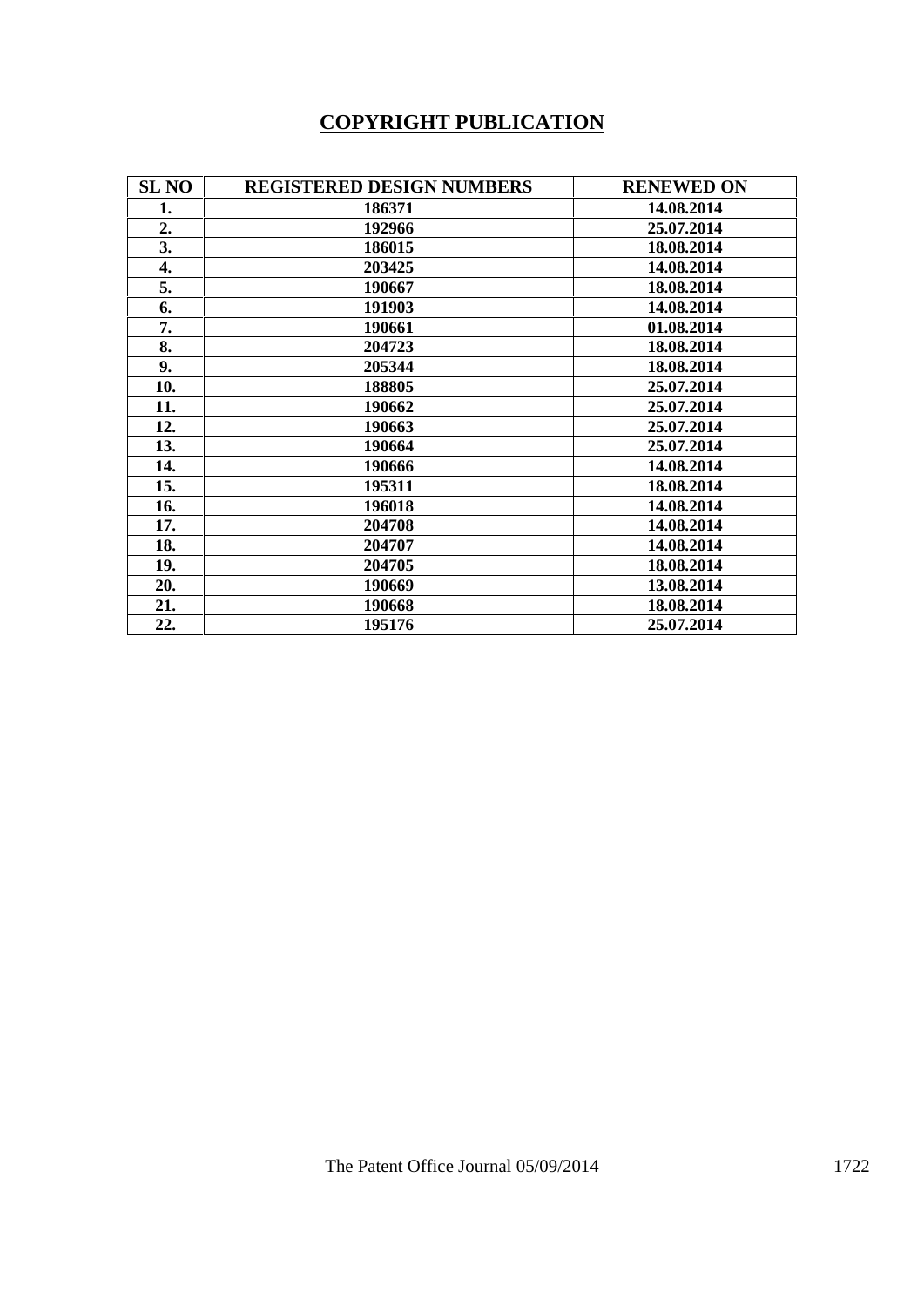## **THE DESIGNS ACT 2000 SECTION 30 DESIGN ASSIGNMENT**

#### **(01)**

**The Design stands in the name of MOTOROLA, INC registered under the Designs Act, 2000 has been assigned in the Register of Designs in the name as follows:-**

| Design No. | Class | <b>Name</b>                                                                                                    |  |  |
|------------|-------|----------------------------------------------------------------------------------------------------------------|--|--|
| 225304     | 14-03 | MOTOROLA MOBILITY, INC. OF, 600 NORTH US<br>HIGHWAY 45, LIBERTYVILLE, IL 60048, USA, A<br>DELAWARE CORPORATION |  |  |

### **(02)**

**The Design stands in the name of SARA LEE HOUSEHOLD AND BODY CARE NEDERLAND B.V. registered under the Designs Act, 2000 has been assigned in the Register of Designs in the name as**

| Design No. | Class   | <b>Name</b>                                                                                                           |
|------------|---------|-----------------------------------------------------------------------------------------------------------------------|
| 210670     | $23-04$ | SARA LEE HOUSEHOLD CARE NEDERLAND B.V OF,<br>VLEUTENSEVAART 100, 3532 AD UTRECHT, THE<br>NETHERLANDS, A DUTCH COMPANY |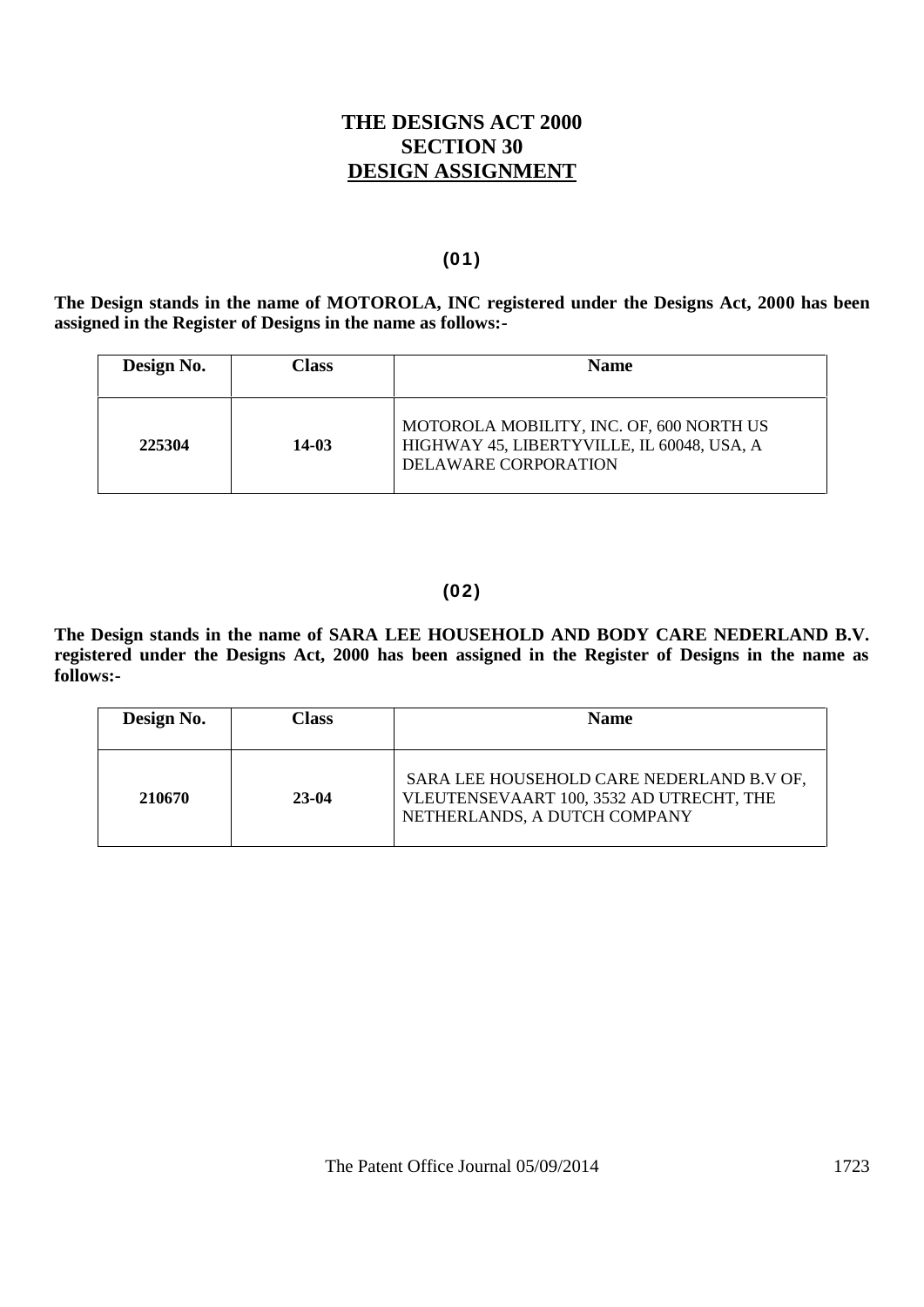#### **REGISTRATION OF DESIGNS**

**The following designs have been registered. They are now open for public inspection. In the following each entry the Date of Registration is shown. The Priority Number, Priority Date and Priority Country are also shown**

| <b>DESIGN NUMBER</b>                                                                                                                                                                                                                                       |             | 257251                    |  |
|------------------------------------------------------------------------------------------------------------------------------------------------------------------------------------------------------------------------------------------------------------|-------------|---------------------------|--|
| <b>CLASS</b>                                                                                                                                                                                                                                               |             | $12 - 16$                 |  |
| 1) VOLVO LASTVAGNAR AB, OF<br>405 08 GÖTEBORG, SWEDEN                                                                                                                                                                                                      |             |                           |  |
| <b>DATE OF REGISTRATION</b>                                                                                                                                                                                                                                |             | 08/10/2013                |  |
| <b>TITLE</b>                                                                                                                                                                                                                                               |             | <b>GRILLE FOR VEHICLE</b> |  |
| <b>PRIORITY</b>                                                                                                                                                                                                                                            |             |                           |  |
| <b>PRIORITY NUMBER</b>                                                                                                                                                                                                                                     | <b>DATE</b> | <b>COUNTRY</b>            |  |
| 002219360-0007                                                                                                                                                                                                                                             | 12/04/2013  | <b>OHIM</b>               |  |
| <b>DESIGN NUMBER</b>                                                                                                                                                                                                                                       |             | 257887                    |  |
| <b>CLASS</b>                                                                                                                                                                                                                                               |             | 08-06                     |  |
| PROPRIETOR OF OM SAI MANUFACTURE (INDIAN PROPRIETORSHIP<br><b>CONCERN) HAVING PLACE OF BUSINESS AT-</b><br>6/A, PARSANA SOCIETY, 50, FEET ROAD, SHREENATHJI PAN, RAJKOT-360<br>002-GUJARAT-(INDIA)<br><b>DATE OF REGISTRATION</b><br><b>TITLE</b>          |             |                           |  |
| <b>PRIORITY NA</b>                                                                                                                                                                                                                                         |             |                           |  |
| <b>DESIGN NUMBER</b>                                                                                                                                                                                                                                       |             | 256896<br>08-06           |  |
| <b>CLASS</b><br>1) SANVI ENTERPRISE, AN INDIAN ENTITY HAVING ITS PRINCIPAL PLACE<br>OF BUSINESS AT<br>NATIONAL HIGHWAY 8-B, OPP. PARIN FURNITURE, KOTHARIYA SOLVENT<br>AREA, NEAR DHOKIYA MOTORS, KOTHARIYA, DIST: RAJKOT-360004, GUJARAT,<br><b>INDIA</b> |             |                           |  |
| <b>DATE OF REGISTRATION</b>                                                                                                                                                                                                                                |             | 30/09/2013                |  |
| <b>TITLE</b>                                                                                                                                                                                                                                               |             | <b>CABINET HANDLE</b>     |  |
| <b>PRIORITY NA</b>                                                                                                                                                                                                                                         |             |                           |  |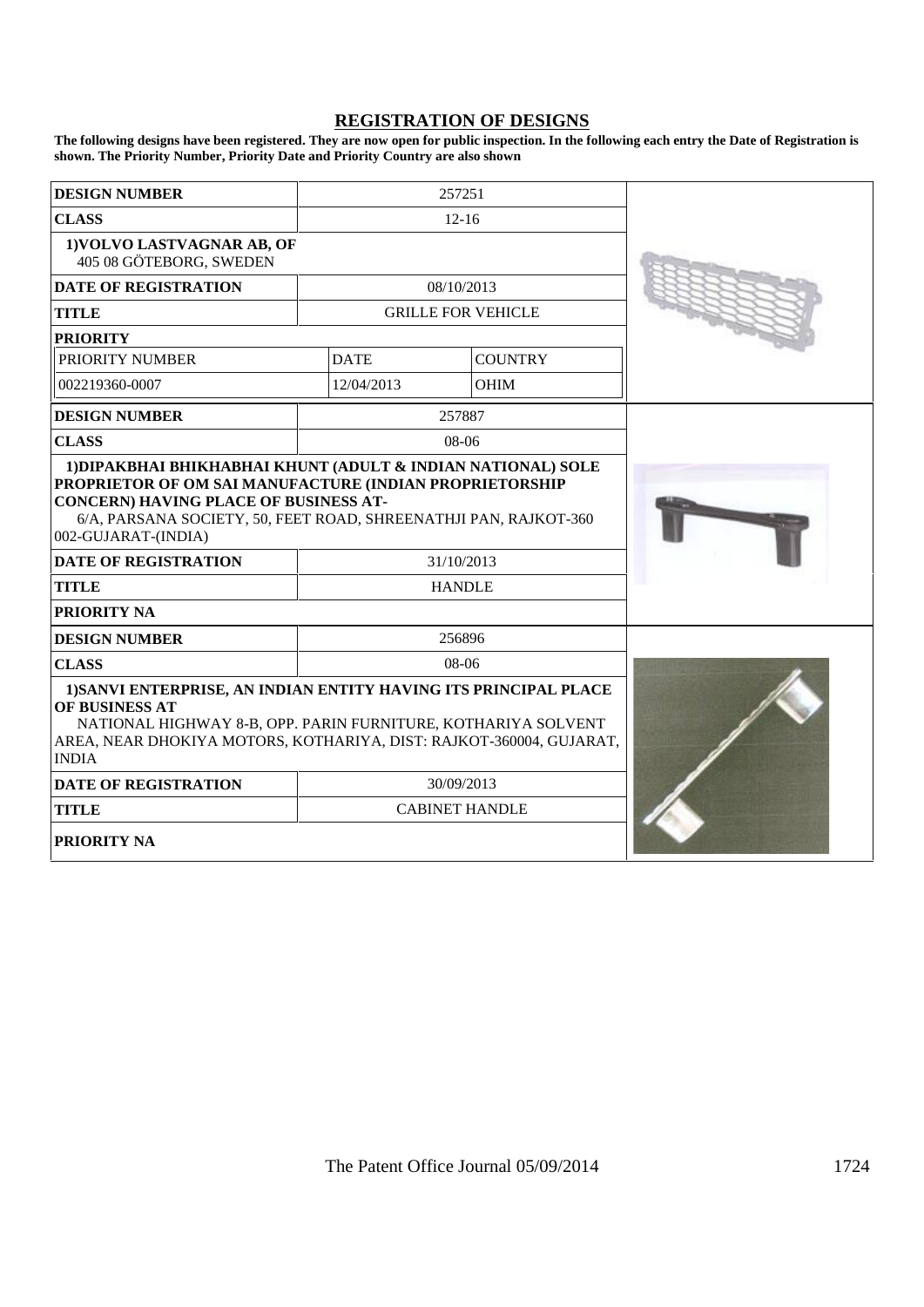| <b>DESIGN NUMBER</b>                                                                                                                                                       |  | 257260                                                       |                |  |  |
|----------------------------------------------------------------------------------------------------------------------------------------------------------------------------|--|--------------------------------------------------------------|----------------|--|--|
| <b>CLASS</b>                                                                                                                                                               |  | $12 - 16$                                                    |                |  |  |
| 1) VOLVO LASTVAGNAR AB, OF<br>405 08 GÖTEBORG, SWEDEN                                                                                                                      |  |                                                              |                |  |  |
| <b>DATE OF</b><br><b>REGISTRATION</b>                                                                                                                                      |  | 08/10/2013                                                   |                |  |  |
| <b>TITLE</b>                                                                                                                                                               |  | <b>GRILLE FOR VEHICLE</b>                                    |                |  |  |
| <b>PRIORITY</b>                                                                                                                                                            |  |                                                              |                |  |  |
| PRIORITY NUMBER                                                                                                                                                            |  | <b>DATE</b>                                                  | <b>COUNTRY</b> |  |  |
| 002219568-0003                                                                                                                                                             |  | 12/04/2013                                                   | <b>OHIM</b>    |  |  |
| <b>DESIGN NUMBER</b>                                                                                                                                                       |  |                                                              | 257410         |  |  |
| <b>CLASS</b>                                                                                                                                                               |  |                                                              | $12-16$        |  |  |
| 1) VOLVO LASTVAGNAR AB, OF<br>SE 405 08 GÖTEBORG, SWEDEN                                                                                                                   |  |                                                              |                |  |  |
| <b>DATE OF</b><br><b>REGISTRATION</b>                                                                                                                                      |  |                                                              | 10/10/2013     |  |  |
| <b>TITLE</b>                                                                                                                                                               |  | ROOF AIR DEFLECTOR FOR<br><b>VEHICLES</b>                    |                |  |  |
| <b>PRIORITY</b><br>PRIORITY NUMBER<br>2013/0161                                                                                                                            |  | <b>COUNTRY</b><br><b>DATE</b><br><b>SWEDEN</b><br>11/04/2013 |                |  |  |
| <b>DESIGN NUMBER</b>                                                                                                                                                       |  | 257234                                                       |                |  |  |
| <b>CLASS</b>                                                                                                                                                               |  | 21-01                                                        |                |  |  |
|                                                                                                                                                                            |  |                                                              |                |  |  |
| 1)S. M. TRADING CO., AN INDIAN<br>PROPRIETORSHIP FIRM WHOSE PROPRIETOR IS<br>MR. SATISH MANOCHA OF<br>SHOP NO. 101, RANI JHANSI ROAD (RIGHT SIDE),<br>DELHI 110 055, INDIA |  |                                                              |                |  |  |
| <b>DATE OF</b><br><b>REGISTRATION</b>                                                                                                                                      |  | 07/10/2013                                                   |                |  |  |
| <b>TITLE</b>                                                                                                                                                               |  | CAP FOR TOY PISTOL                                           |                |  |  |
| PRIORITY NA                                                                                                                                                                |  |                                                              |                |  |  |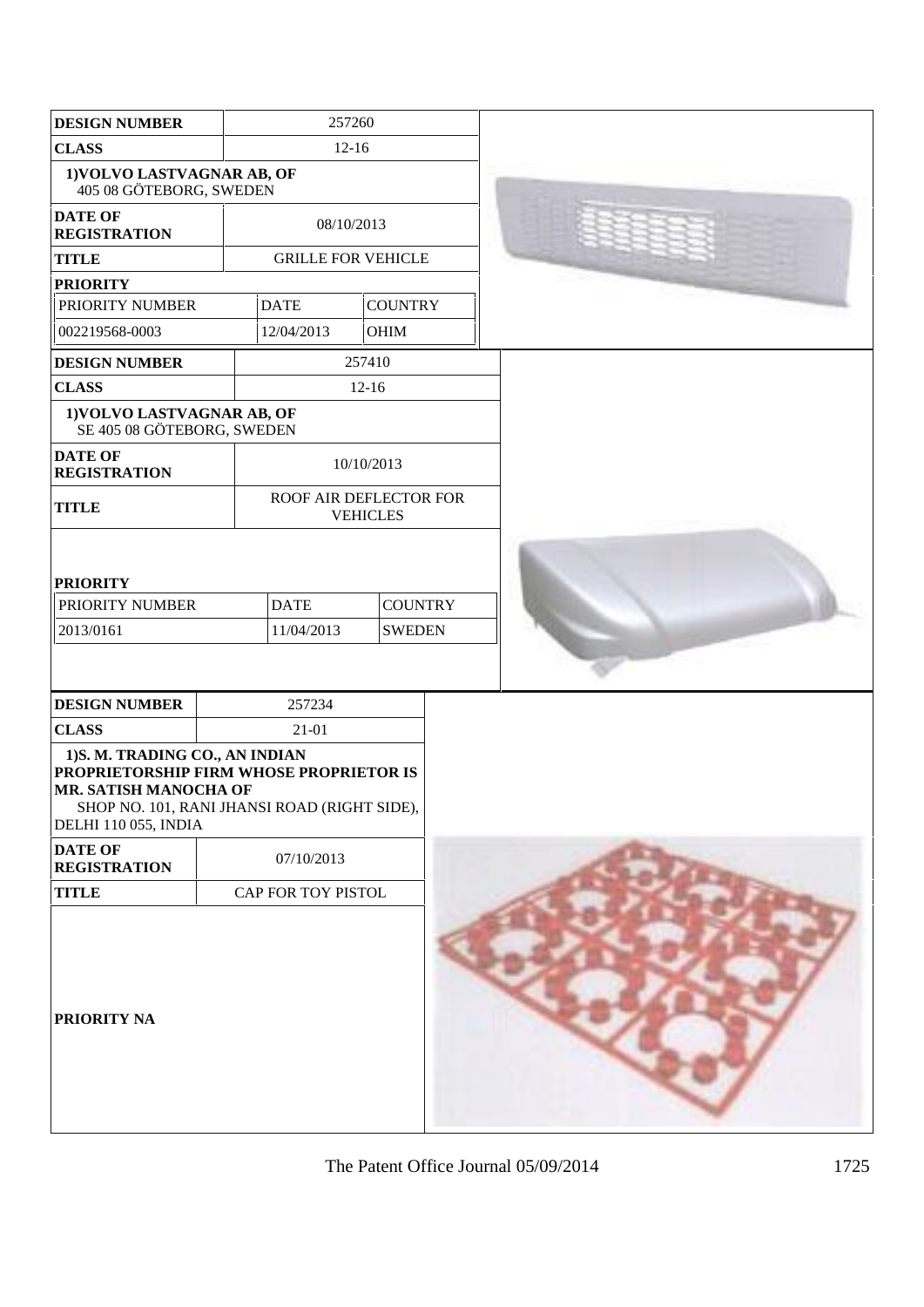| <b>DESIGN NUMBER</b>                                                                                                                                                                                                                       |                               | 257828                                                       |  |
|--------------------------------------------------------------------------------------------------------------------------------------------------------------------------------------------------------------------------------------------|-------------------------------|--------------------------------------------------------------|--|
| <b>CLASS</b>                                                                                                                                                                                                                               |                               | 24-02                                                        |  |
| 1) KONINKLIJKE PHILIPS N.V., A COMPANY ORGANIZED AND EXISTING<br>UNDER THE LAWS OF THE KINGDOM OF THE NETHERLANDS, RESIDING AT<br>EINDHOVEN.<br>WHOSE POST-OFFICE ADDRESS IS HIGH TECH CAMPUS 5, 5656 AE<br>EINDHOVEN, THE NETHERLANDS     |                               |                                                              |  |
| <b>DATE OF REGISTRATION</b>                                                                                                                                                                                                                |                               | 29/10/2013                                                   |  |
| <b>TITLE</b>                                                                                                                                                                                                                               |                               | PATIENT INTERFACE ASSEMBLY FOR<br><b>RESPIRATORY THERAPY</b> |  |
| <b>PRIORITY</b>                                                                                                                                                                                                                            |                               |                                                              |  |
| PRIORITY NUMBER                                                                                                                                                                                                                            | <b>DATE</b>                   | <b>COUNTRY</b>                                               |  |
| 002233619-0004                                                                                                                                                                                                                             | 07/05/2013                    | <b>OHIM</b>                                                  |  |
| <b>DESIGN NUMBER</b>                                                                                                                                                                                                                       |                               | 251497                                                       |  |
| <b>CLASS</b>                                                                                                                                                                                                                               |                               | 12-05                                                        |  |
| 1) KITO CORPORATION, A JAPANESE CORPORATION OF<br>2000, TSUIJIARAI, SHOWA-CHO, NAKAKOMA-GUN, YAMANASHI, 409-3853,<br><b>JAPAN</b>                                                                                                          |                               |                                                              |  |
| <b>DATE OF REGISTRATION</b>                                                                                                                                                                                                                |                               | 07/02/2013                                                   |  |
| <b>TITLE</b>                                                                                                                                                                                                                               |                               | <b>CHAIN HOIST</b>                                           |  |
| <b>PRIORITY</b>                                                                                                                                                                                                                            |                               |                                                              |  |
| PRIORITY NUMBER                                                                                                                                                                                                                            | <b>DATE</b>                   | <b>COUNTRY</b>                                               |  |
| 2012-019242                                                                                                                                                                                                                                | 09/08/2012                    | <b>JAPAN</b>                                                 |  |
| <b>DESIGN NUMBER</b>                                                                                                                                                                                                                       |                               | 259177                                                       |  |
| <b>CLASS</b>                                                                                                                                                                                                                               |                               | 28-03                                                        |  |
| 1) KONINKLIJKE PHILIPS N.V., A COMPANY ORGANIZED AND EXISTING<br>UNDER THE LAWS OF THE KINGDOM OF THE NETHERLANDS, RESIDING AT<br><b>EINDHOVEN, WHOSE POST-OFFICE ADDRESS IS</b><br>HIGH TECH CAMPUS 5, 5656 AE EINDHOVEN, THE NETHERLANDS |                               |                                                              |  |
| <b>DATE OF REGISTRATION</b>                                                                                                                                                                                                                |                               | 02/01/2014                                                   |  |
| <b>TITLE</b>                                                                                                                                                                                                                               | <b>FACIAL CLEANSING BRUSH</b> |                                                              |  |
| PRIORITY                                                                                                                                                                                                                                   |                               |                                                              |  |
| PRIORITY NUMBER                                                                                                                                                                                                                            | <b>DATE</b>                   | <b>COUNTRY</b>                                               |  |
| 002280313-0002                                                                                                                                                                                                                             | 24/07/2013                    | <b>OHIM</b>                                                  |  |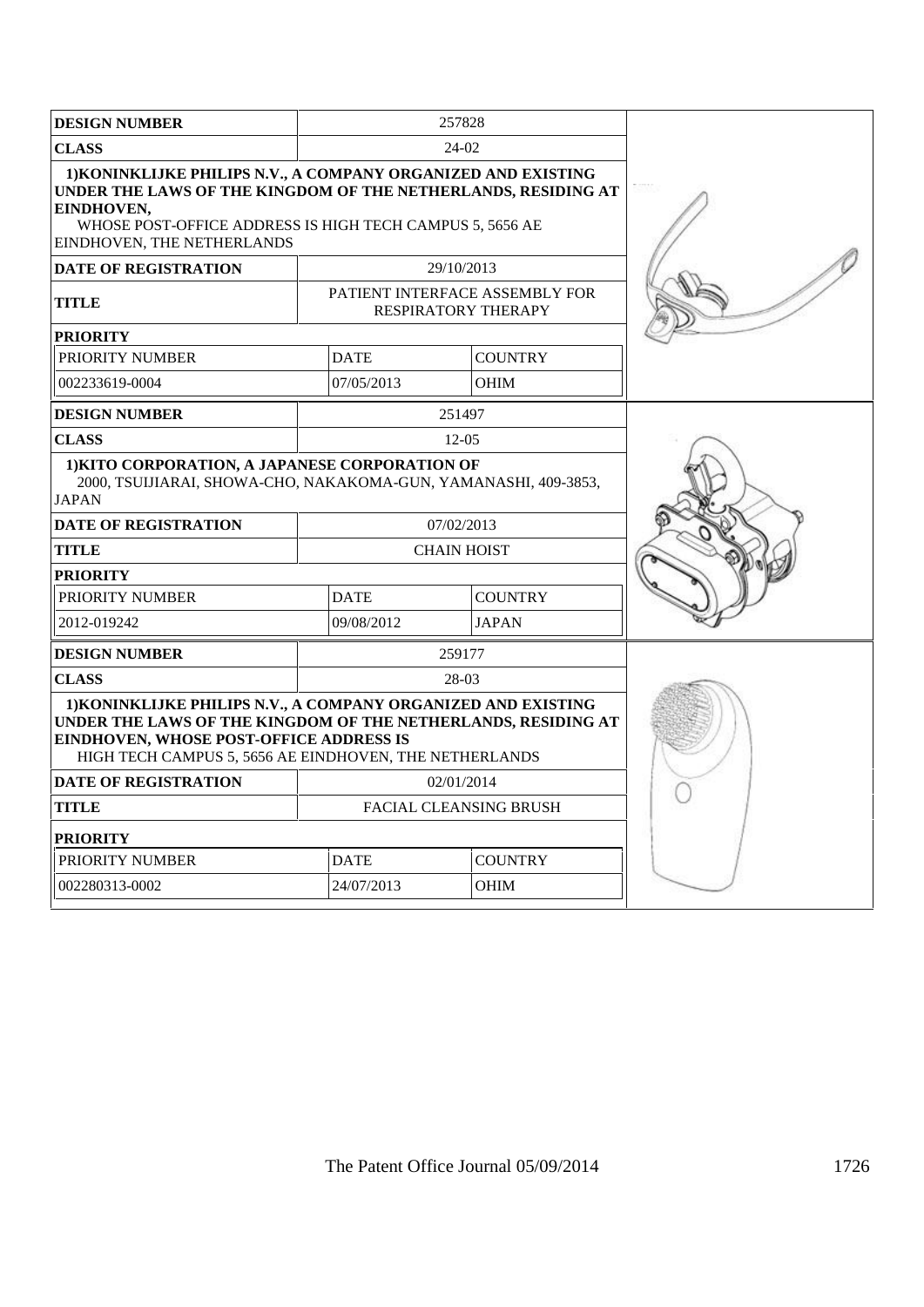| <b>DESIGN NUMBER</b>                                                                                                                                                                                                        | 258671                                                                                                                |  |
|-----------------------------------------------------------------------------------------------------------------------------------------------------------------------------------------------------------------------------|-----------------------------------------------------------------------------------------------------------------------|--|
| <b>CLASS</b>                                                                                                                                                                                                                | $12 - 11$                                                                                                             |  |
| 1) TVS MOTOR COMPANY LIMITED, AN INDIAN COMPANY INCORPORATED<br>UNDER THE COMPANIES ACT, 1956, HAVING ITS REGISTERED OFFICE<br>AT "JAYALAKSHMI ESTATES", 29 (OLD NO. 8) HADDOWS ROAD, CHENNAI<br>600 006, TAMIL NADU, INDIA |                                                                                                                       |  |
| <b>DATE OF REGISTRATION</b>                                                                                                                                                                                                 | 11/12/2013                                                                                                            |  |
| <b>TITLE</b>                                                                                                                                                                                                                | <b>MOTORCYCLE</b>                                                                                                     |  |
| <b>PRIORITY NA</b>                                                                                                                                                                                                          |                                                                                                                       |  |
| <b>DESIGN NUMBER</b>                                                                                                                                                                                                        | 258880                                                                                                                |  |
| <b>CLASS</b>                                                                                                                                                                                                                | $09-01$                                                                                                               |  |
| <b>HAVING ITS REGISTERED OFFICE</b><br>400079, STATE OF MAHARASHTRA, INDIA                                                                                                                                                  | 1)GODREJ CONSUMER PRODUCTS LIMITED, AN INDIAN COMPANY<br>AT PIROJSHANAGAR, EASTERN EXPRESS HIGHWAY, VIKHROLI, MUMBAI- |  |
| <b>DATE OF REGISTRATION</b>                                                                                                                                                                                                 | 19/12/2013                                                                                                            |  |
| <b>TITLE</b>                                                                                                                                                                                                                |                                                                                                                       |  |
| <b>PRIORITY NA</b>                                                                                                                                                                                                          |                                                                                                                       |  |
| <b>DESIGN NUMBER</b>                                                                                                                                                                                                        | 259578                                                                                                                |  |
| <b>CLASS</b>                                                                                                                                                                                                                | $05-05$                                                                                                               |  |
| 1) PARRY MURRAY & CO. LTD., COMPANY REGISTERED UNDER THE LAWS<br>OF ENGLAND AND WALES, HAVING ITS PRINCIPAL PLACE OF BUSINESS AT<br>3RD FLOOR, SIMPSON HOUSE, 6 CHERRY ORCHARD ROAD, CROYDON, CRO<br>6BA, UNITED KINGDOM    |                                                                                                                       |  |
| <b>DATE OF REGISTRATION</b>                                                                                                                                                                                                 | 22/01/2014                                                                                                            |  |
| <b>TITLE</b>                                                                                                                                                                                                                | <b>TEXTILE FABRIC</b>                                                                                                 |  |
| <b>PRIORITY NA</b>                                                                                                                                                                                                          |                                                                                                                       |  |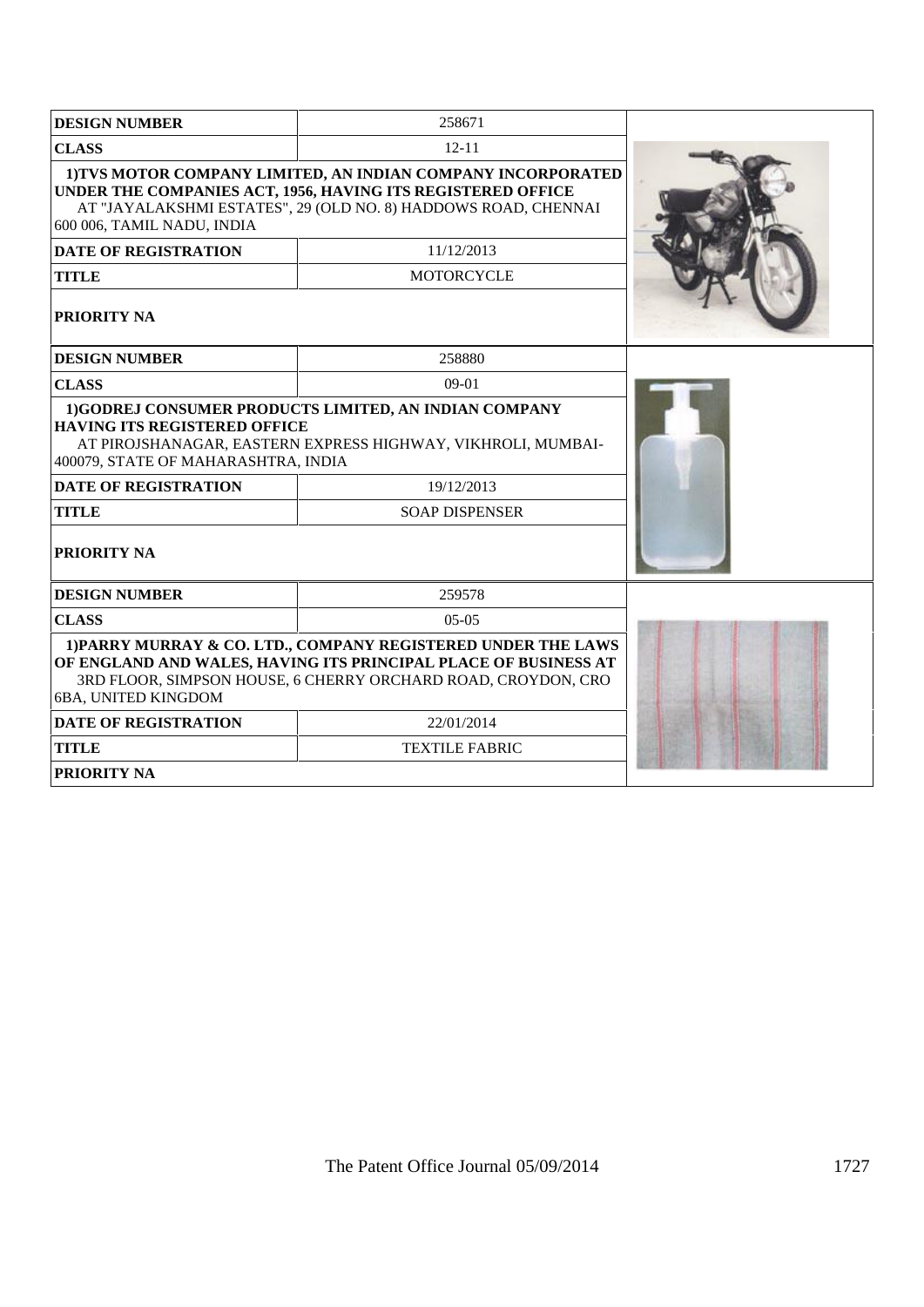| <b>DESIGN NUMBER</b>                                                                                                                                                     | 259669                                                                                                                                                                                                                                                             |                       |
|--------------------------------------------------------------------------------------------------------------------------------------------------------------------------|--------------------------------------------------------------------------------------------------------------------------------------------------------------------------------------------------------------------------------------------------------------------|-----------------------|
| <b>CLASS</b>                                                                                                                                                             | 15-07                                                                                                                                                                                                                                                              | NICS ISC.             |
| 1)LG ELECTRONICS INC.<br>128 YEOUI-DAERO, YEONGDEUNGPO - GU, SEOUL 150 - 721, REPUBLIC OF<br>KOREA A CORPORATION INCORPORATED UNDER THE LAWS OF THE REPUBLIC<br>OF KOREA |                                                                                                                                                                                                                                                                    |                       |
| <b>DATE OF REGISTRATION</b>                                                                                                                                              |                                                                                                                                                                                                                                                                    |                       |
| <b>TITLE</b>                                                                                                                                                             | <b>REFRIGERATOR</b>                                                                                                                                                                                                                                                |                       |
| <b> PRIORITY NA</b>                                                                                                                                                      |                                                                                                                                                                                                                                                                    | <b>HOURSCOTE VIEW</b> |
| <b>DESIGN NUMBER</b>                                                                                                                                                     | 259812                                                                                                                                                                                                                                                             |                       |
| <b>CLASS</b>                                                                                                                                                             | $12 - 11$                                                                                                                                                                                                                                                          |                       |
| <b>OFFICE AT</b><br>AKURDI, PUNE-411035, STATE OF MAHARASHTRA, INDIA                                                                                                     | 1) BAJAJ AUTO LIMITED, AN INDIAN COMPANY, INCORPORATED UNDER<br>THE COMPANIES ACT OF 1956, HAVING ITS PRINCIPAL PLACE OF BUSINESS<br>AT NEW 2ND & 3RD FLOOR, KHIVRAJ BUILDING, NO. 616, ANNASALAI,<br>CHENNAI - 600006, STATE OF TAMIL NADU, INDIA, AND REGISTERED |                       |
| <b>DATE OF REGISTRATION</b>                                                                                                                                              |                                                                                                                                                                                                                                                                    |                       |
| <b>TITLE</b>                                                                                                                                                             | SILENCER END CHAMBER FOR<br><b>MOTORCYCLE</b>                                                                                                                                                                                                                      |                       |
| <b>PRIORITY NA</b>                                                                                                                                                       |                                                                                                                                                                                                                                                                    |                       |
| <b>DESIGN NUMBER</b>                                                                                                                                                     | 257584                                                                                                                                                                                                                                                             |                       |
| <b>CLASS</b>                                                                                                                                                             |                                                                                                                                                                                                                                                                    |                       |
| 1) M/S SHREE SANT KRIPA INTELLECTUAL, HAVING OFFICE AT<br>7, AKSHAY COMPLEX, OFF. DHOLE PATIL ROAD, PUNE-411001,<br>MAHARASHTRA, INDIA, AN INDIAN COMPANY                |                                                                                                                                                                                                                                                                    |                       |
| <b>DATE OF REGISTRATION</b>                                                                                                                                              | 21/10/2013                                                                                                                                                                                                                                                         |                       |
| <b>TITLE</b>                                                                                                                                                             | <b>CEILING FIXTURES FOR LAMPS</b>                                                                                                                                                                                                                                  |                       |
| <b>PRIORITY NA</b>                                                                                                                                                       |                                                                                                                                                                                                                                                                    |                       |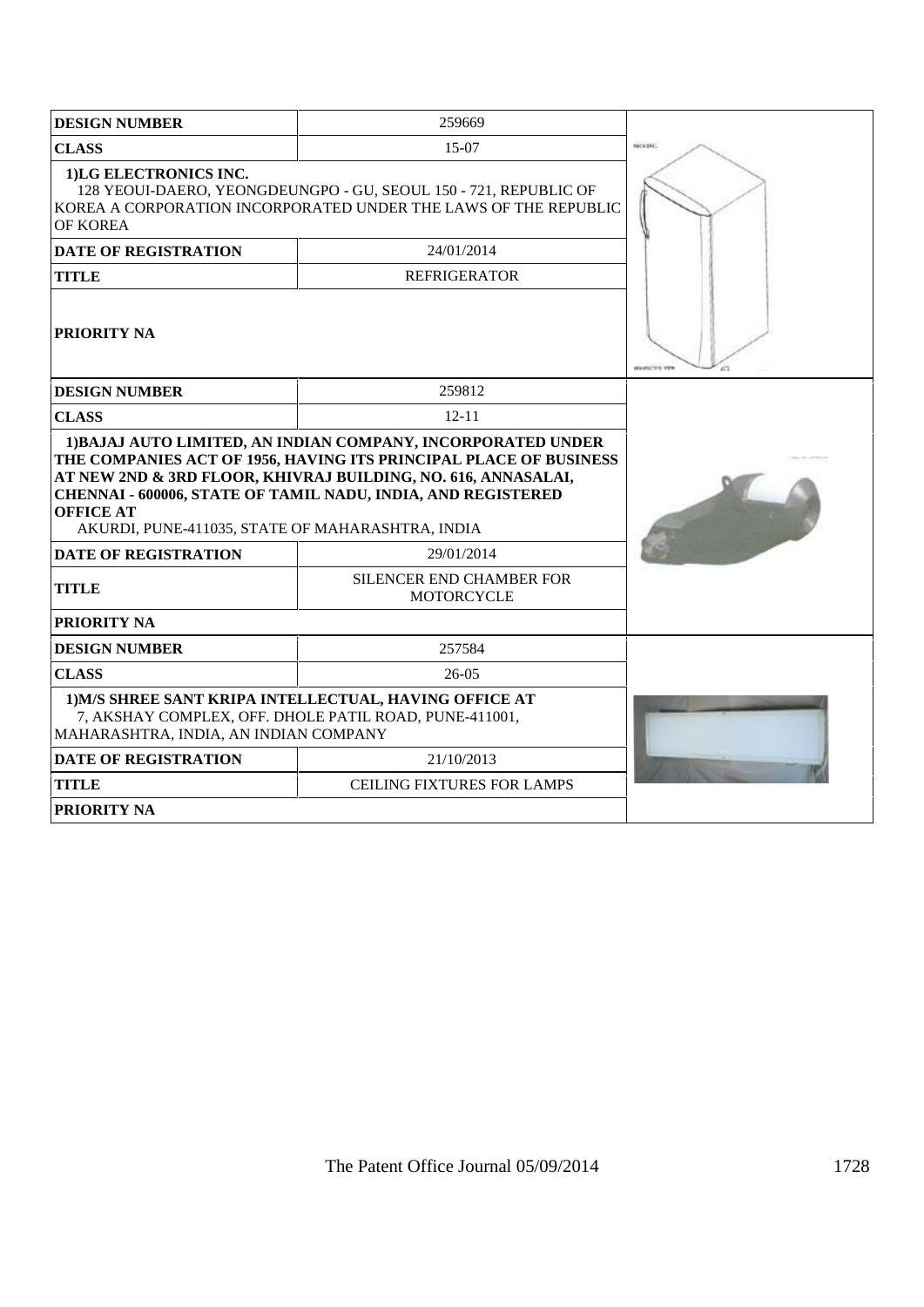| <b>DESIGN NUMBER</b>                                                                                                                            | 257245                  |             |                                                             |                |              |                |  |
|-------------------------------------------------------------------------------------------------------------------------------------------------|-------------------------|-------------|-------------------------------------------------------------|----------------|--------------|----------------|--|
| <b>CLASS</b>                                                                                                                                    |                         |             | $12-16$                                                     |                |              |                |  |
| 1) VOLVO LASTVAGNAR AB, OF<br>405 08 GÖTEBORG, SWEDEN                                                                                           |                         |             |                                                             |                |              |                |  |
| <b>DATE OF</b><br><b>REGISTRATION</b>                                                                                                           |                         |             | 08/10/2013                                                  |                |              |                |  |
| <b>TITLE</b>                                                                                                                                    | FRONT PANEL FOR VEHICLE |             |                                                             |                |              |                |  |
| <b>PRIORITY</b>                                                                                                                                 |                         |             |                                                             |                |              |                |  |
| PRIORITY NUMBER                                                                                                                                 |                         | <b>DATE</b> |                                                             | <b>COUNTRY</b> |              |                |  |
| 002219360-0001                                                                                                                                  |                         | 12/04/2013  |                                                             | OHIM           |              |                |  |
|                                                                                                                                                 |                         |             |                                                             |                |              |                |  |
| <b>DESIGN NUMBER</b>                                                                                                                            |                         |             |                                                             |                | 259225       |                |  |
| <b>CLASS</b>                                                                                                                                    |                         |             |                                                             |                | 06-01        |                |  |
| 1) QUADRIFOGLIO SISTEMI D'ARREDO S.P.A., OF<br>VIA CORNARÈ, 12, 31040 MANSUE'. FRAZIONE BASALGHELLE - ITALY,<br>AN ITALIAN JOINT STOCK COMPANY. |                         |             |                                                             |                |              |                |  |
| DATE OF REGISTRATION                                                                                                                            |                         |             |                                                             |                | 03/01/2014   |                |  |
| <b>TITLE</b>                                                                                                                                    |                         |             |                                                             |                | <b>CHAIR</b> |                |  |
| <b>PRIORITY</b><br>PRIORITY NUMBER<br>TV2013O000027                                                                                             |                         |             | <b>DATE</b><br><b>COUNTRY</b><br>10/07/2013<br><b>ITALY</b> |                |              |                |  |
| <b>DESIGN NUMBER</b>                                                                                                                            |                         |             |                                                             |                | 259317       |                |  |
| <b>CLASS</b>                                                                                                                                    |                         |             |                                                             |                | $12 - 11$    |                |  |
| 1) HONDA MOTOR CO., LTD., A JAPANESE CORPORATION,<br>OF 1-1, MINAMI-AOYAMA 2-CHOME, MINATO-KU, TOKYO, 107-8556,<br><b>JAPAN</b>                 |                         |             |                                                             |                |              |                |  |
| <b>DATE OF REGISTRATION</b>                                                                                                                     |                         |             |                                                             |                | 10/01/2014   |                |  |
| <b>TITLE</b>                                                                                                                                    |                         |             | <b>MOTOR SCOOTER</b>                                        |                |              |                |  |
| <b>PRIORITY</b>                                                                                                                                 |                         |             |                                                             |                |              |                |  |
| PRIORITY NUMBER                                                                                                                                 |                         |             | <b>DATE</b>                                                 |                |              | <b>COUNTRY</b> |  |
| 2013-016371                                                                                                                                     |                         |             | 18/07/2013                                                  |                |              | <b>JAPAN</b>   |  |
|                                                                                                                                                 |                         |             |                                                             |                |              |                |  |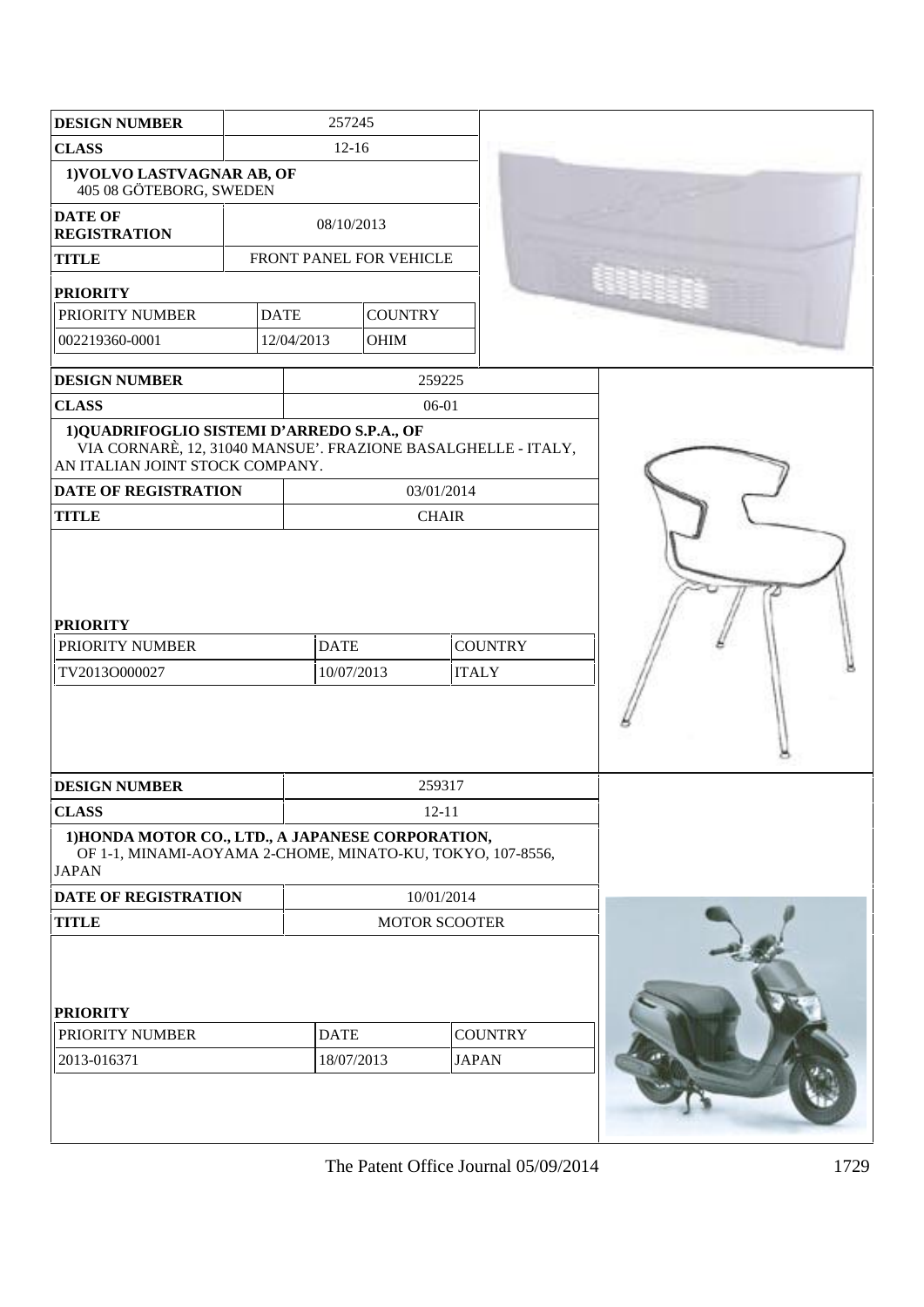| <b>DESIGN NUMBER</b>                                                                                                                                                                                                            |             | 259565                                               |  |
|---------------------------------------------------------------------------------------------------------------------------------------------------------------------------------------------------------------------------------|-------------|------------------------------------------------------|--|
| <b>CLASS</b>                                                                                                                                                                                                                    |             | $02-02$                                              |  |
| 1) SWASTIKA GARMENTS OF 4, RAMKUMAR RAKSHIT LANE,<br>KOLKATA-700007, WEST BENGAL, INDIA,<br>AN INDIAN PROPRIETORSHIP FIRM WHOSE PROPRIETOR IS BRIJGOPAL<br>MUNDHARA, AN INDIAN OF THE ABOVE ADDRESS                             |             |                                                      |  |
| <b>DATE OF REGISTRATION</b>                                                                                                                                                                                                     |             | 22/01/2014                                           |  |
| <b>TITLE</b>                                                                                                                                                                                                                    |             | <b>GARMENT SET</b>                                   |  |
| <b>PRIORITY NA</b>                                                                                                                                                                                                              |             |                                                      |  |
| <b>DESIGN NUMBER</b>                                                                                                                                                                                                            |             | 259800                                               |  |
| <b>CLASS</b>                                                                                                                                                                                                                    |             | $09-01$                                              |  |
| 1) PARIS PERFUMES & COSMETICS PVT LTD. AN INDIAN NATIONAL<br><b>COMPANY INCORPORATED UNDER THE COMPANIES ACT 1956</b><br>BARODA-JAMBUSAR N. H. WAY ROAD, AT & PO. DABHASA, TA. PADRA-<br>391440, DIST. BARODA (GUJARAT), INDIA. |             |                                                      |  |
| <b>DATE OF REGISTRATION</b>                                                                                                                                                                                                     |             | 29/01/2014                                           |  |
| <b>TITLE</b>                                                                                                                                                                                                                    |             |                                                      |  |
| <b>PRIORITY NA</b>                                                                                                                                                                                                              |             |                                                      |  |
| <b>DESIGN NUMBER</b>                                                                                                                                                                                                            |             | 257733                                               |  |
| <b>CLASS</b>                                                                                                                                                                                                                    |             | 09-03                                                |  |
| 1) VALEO SERVICE, A FRENCH COMPANY, OF<br>70 RUE PLEYEL, 93200 SAINT DENIS, FRANCE                                                                                                                                              |             |                                                      |  |
| DATE OF REGISTRATION                                                                                                                                                                                                            |             | 24/10/2013                                           |  |
| <b>TITLE</b>                                                                                                                                                                                                                    |             | PACKAGING FOR WIPER BLADES AND THEIR<br><b>PARTS</b> |  |
| <b>PRIORITY</b><br>PRIORITY NUMBER                                                                                                                                                                                              | <b>DATE</b> | <b>COUNTRY</b>                                       |  |
| 201330136192.5                                                                                                                                                                                                                  | 24/04/2013  | <b>CHINA</b>                                         |  |
|                                                                                                                                                                                                                                 |             |                                                      |  |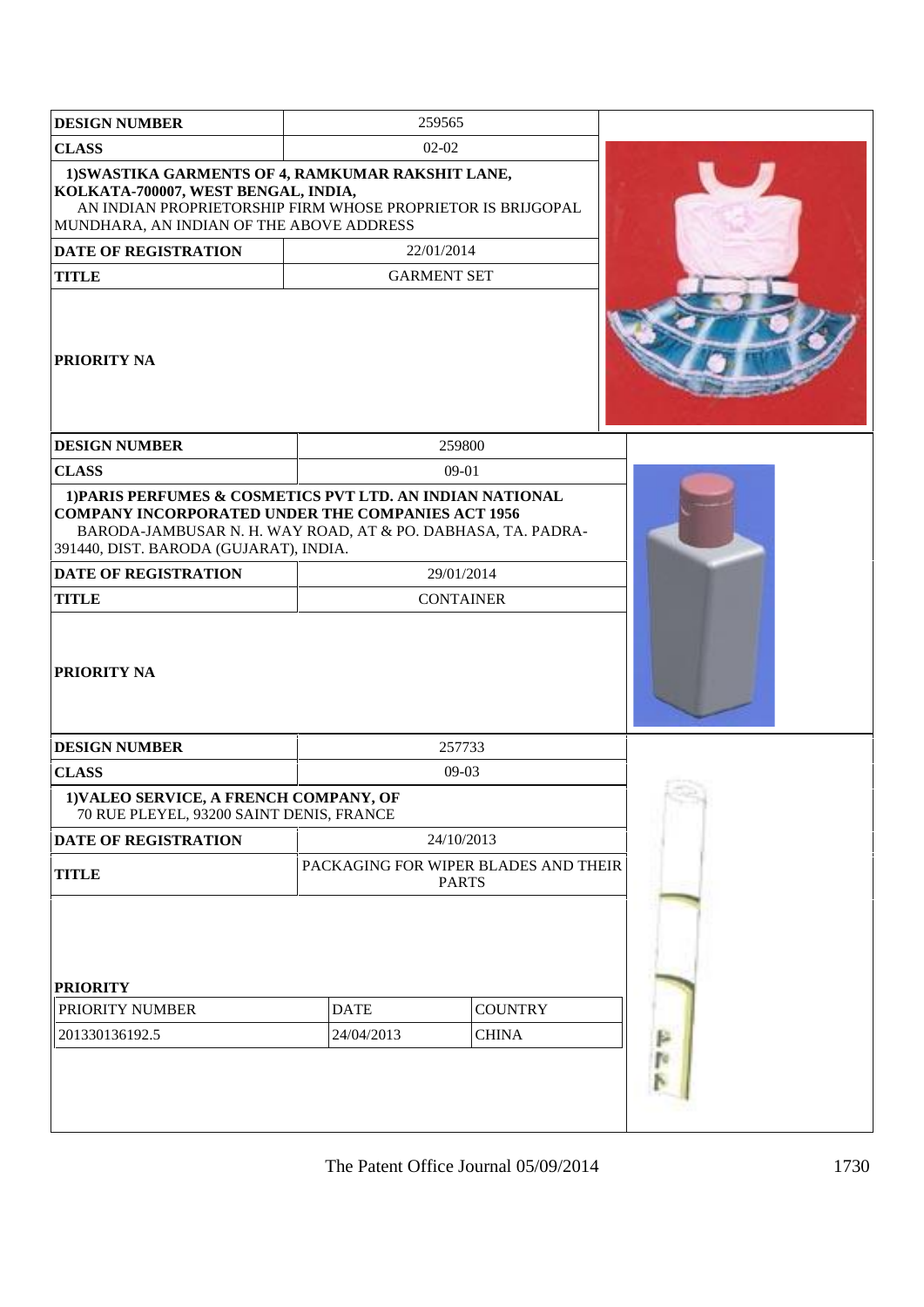| <b>DESIGN NUMBER</b>                                                                                                                                                                                                                   |                               | 257419                                                |  |
|----------------------------------------------------------------------------------------------------------------------------------------------------------------------------------------------------------------------------------------|-------------------------------|-------------------------------------------------------|--|
| <b>CLASS</b>                                                                                                                                                                                                                           |                               |                                                       |  |
| 1) VOLVO LASTVAGNAR AB, OF<br>SE 405 08 GÖTEBORG, SWEDEN.                                                                                                                                                                              |                               |                                                       |  |
| <b>DATE OF REGISTRATION</b>                                                                                                                                                                                                            | 10/10/2013                    |                                                       |  |
| <b>TITLE</b>                                                                                                                                                                                                                           |                               | TOY TRUCK CAB                                         |  |
| <b>PRIORITY</b>                                                                                                                                                                                                                        |                               |                                                       |  |
| PRIORITY NUMBER                                                                                                                                                                                                                        | <b>DATE</b><br><b>COUNTRY</b> |                                                       |  |
| 2013/0173                                                                                                                                                                                                                              | 11/04/2013                    | <b>SWEDEN</b>                                         |  |
| <b>DESIGN NUMBER</b>                                                                                                                                                                                                                   |                               | 257827                                                |  |
| <b>CLASS</b>                                                                                                                                                                                                                           |                               | 24-02                                                 |  |
| 1) KONINKLIJKE PHILIPS N.V., A COMPANY ORGANIZED AND EXISTING<br>UNDER THE LAWS OF THE KINGDOM OF THE NETHERLANDS, RESIDING AT<br>EINDHOVEN,<br>WHOSE POST-OFFICE ADDRESS IS HIGH TECH CAMPUS 5, 5656 AE<br>EINDHOVEN, THE NETHERLANDS |                               |                                                       |  |
| <b>DATE OF REGISTRATION</b>                                                                                                                                                                                                            |                               | 29/10/2013                                            |  |
| <b>TITLE</b>                                                                                                                                                                                                                           |                               | PATIENT INTERFACE ASSEMBLY FOR<br>RESPIRATORY THERAPY |  |
| <b>PRIORITY</b>                                                                                                                                                                                                                        |                               |                                                       |  |
| PRIORITY NUMBER                                                                                                                                                                                                                        | <b>DATE</b>                   | <b>COUNTRY</b>                                        |  |
| 002233619-0002                                                                                                                                                                                                                         | 07/05/2013                    | OHIM                                                  |  |
| <b>DESIGN NUMBER</b>                                                                                                                                                                                                                   |                               | 255357                                                |  |
| <b>CLASS</b>                                                                                                                                                                                                                           |                               |                                                       |  |
| 1)"RC02 WASHINGTON, INC.", HAVING NATIONALITY OF UNITED STATES<br><b>OF AMERICA</b><br>701 FIFTH AVENUE, SUITE 4200 SEATTLE, WASHINGTON 98104 UNITED<br><b>STATES OF AMERICA</b><br><b>DATE OF REGISTRATION</b>                        |                               |                                                       |  |
| <b>TITLE</b>                                                                                                                                                                                                                           |                               | <b>BOTTLE</b>                                         |  |
| <b>PRIORITY</b>                                                                                                                                                                                                                        |                               |                                                       |  |
| PRIORITY NUMBER                                                                                                                                                                                                                        | <b>DATE</b>                   | <b>COUNTRY</b>                                        |  |
| 29/443,754                                                                                                                                                                                                                             | 22/01/2013                    | U.S.A.                                                |  |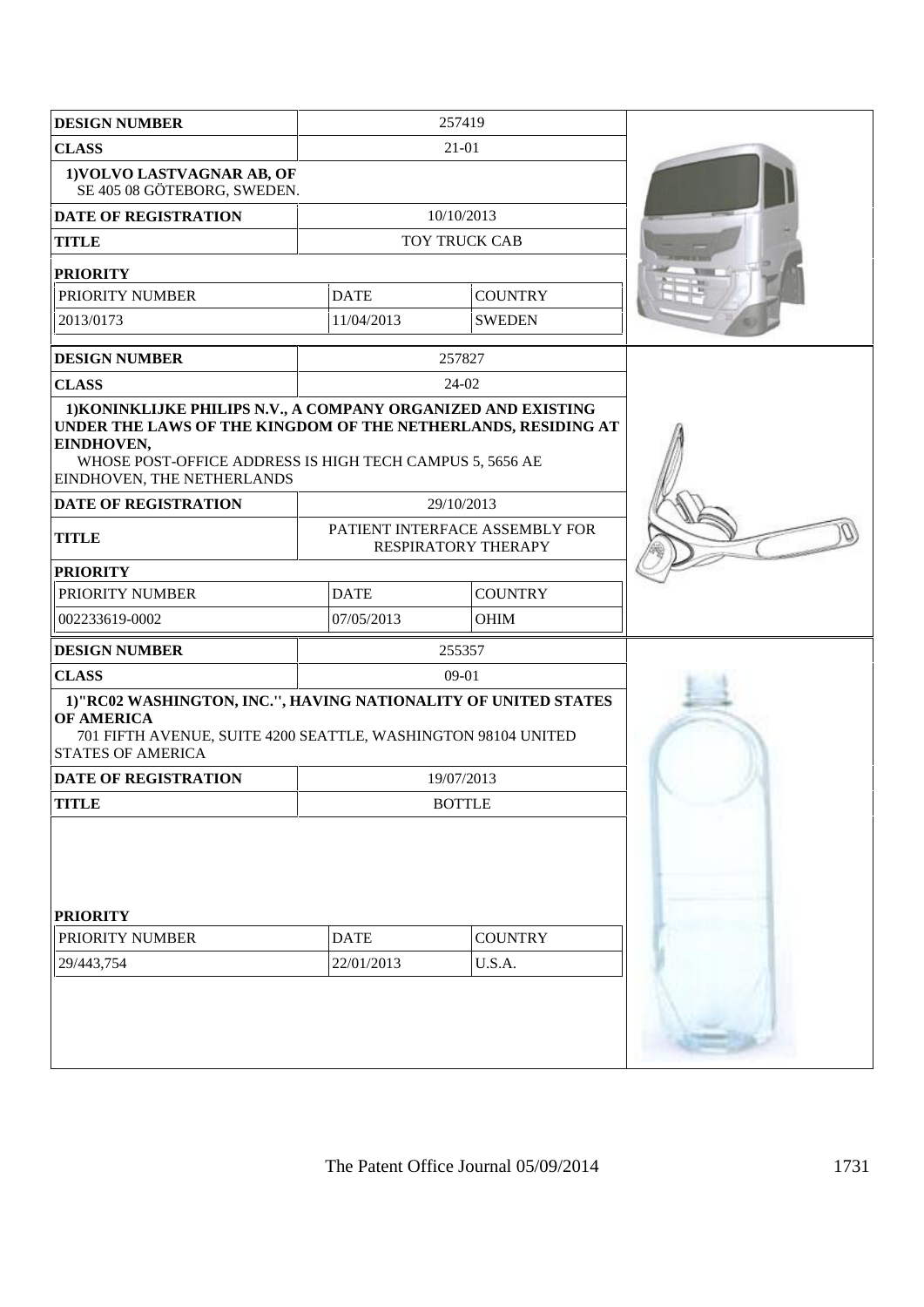| <b>DESIGN NUMBER</b>                                                                                                                                                                                                                                                       |             |                   |  |  |
|----------------------------------------------------------------------------------------------------------------------------------------------------------------------------------------------------------------------------------------------------------------------------|-------------|-------------------|--|--|
| <b>CLASS</b>                                                                                                                                                                                                                                                               |             |                   |  |  |
| 1) KONINKLIJKE PHILIPS N.V., A COMPANY ORGANIZED AND EXISTING<br>UNDER THE LAWS OF THE KINGDOM OF THE NETHERLANDS, RESIDING AT<br><b>EINDHOVEN, WHOSE POST-OFFICE ADDRESS IS</b><br>HIGH TECH CAMPUS 5, 5656 AE EINDHOVEN, THE NETHERLANDS                                 |             |                   |  |  |
| <b>DATE OF REGISTRATION</b>                                                                                                                                                                                                                                                |             | 02/01/2014        |  |  |
| <b>TITLE</b>                                                                                                                                                                                                                                                               |             | <b>HAIR DRYER</b> |  |  |
| <b>PRIORITY</b>                                                                                                                                                                                                                                                            |             |                   |  |  |
| PRIORITY NUMBER                                                                                                                                                                                                                                                            | <b>DATE</b> | <b>COUNTRY</b>    |  |  |
| 002280313-0001                                                                                                                                                                                                                                                             | 24/07/2013  | <b>OHIM</b>       |  |  |
| <b>DESIGN NUMBER</b>                                                                                                                                                                                                                                                       |             | 259441            |  |  |
| <b>CLASS</b>                                                                                                                                                                                                                                                               |             | 23-01             |  |  |
| 1) PRAKASHBHAI D. JARSANIYA., INDIAN NATIONALITY, SOLE<br>PROPRIETOR OF M/S. ASHOK POLYMERS, INDIAN NATIONALITY, HAVING<br><b>ADDRESS AT</b><br>4, SHREENATHJI ESTATE, NR. G.V.M.M., B/H. DEVBHUMI ESTATE, SINGARVA<br>ROAD, ODHAV, AHMEDABAD-382430, GUJARAT STATE, INDIA |             |                   |  |  |
| <b>DATE OF REGISTRATION</b>                                                                                                                                                                                                                                                | 16/01/2014  |                   |  |  |
| <b>TITLE</b>                                                                                                                                                                                                                                                               |             | <b>BALL VALVE</b> |  |  |
| <b>PRIORITY NA</b>                                                                                                                                                                                                                                                         |             |                   |  |  |
| <b>DESIGN NUMBER</b>                                                                                                                                                                                                                                                       |             | 259532            |  |  |
| <b>CLASS</b>                                                                                                                                                                                                                                                               | $0.5 - 0.5$ |                   |  |  |
| 1) SATHEESAN V C/O AVID APPAREL INDUSTRIES,<br>B-17, SECTOR-58 NOIDA-201301 (UP) INDIA, INDIAN                                                                                                                                                                             |             |                   |  |  |
| <b>DATE OF REGISTRATION</b>                                                                                                                                                                                                                                                |             |                   |  |  |
| <b>TITLE</b>                                                                                                                                                                                                                                                               |             |                   |  |  |
| <b>PRIORITY NA</b>                                                                                                                                                                                                                                                         |             |                   |  |  |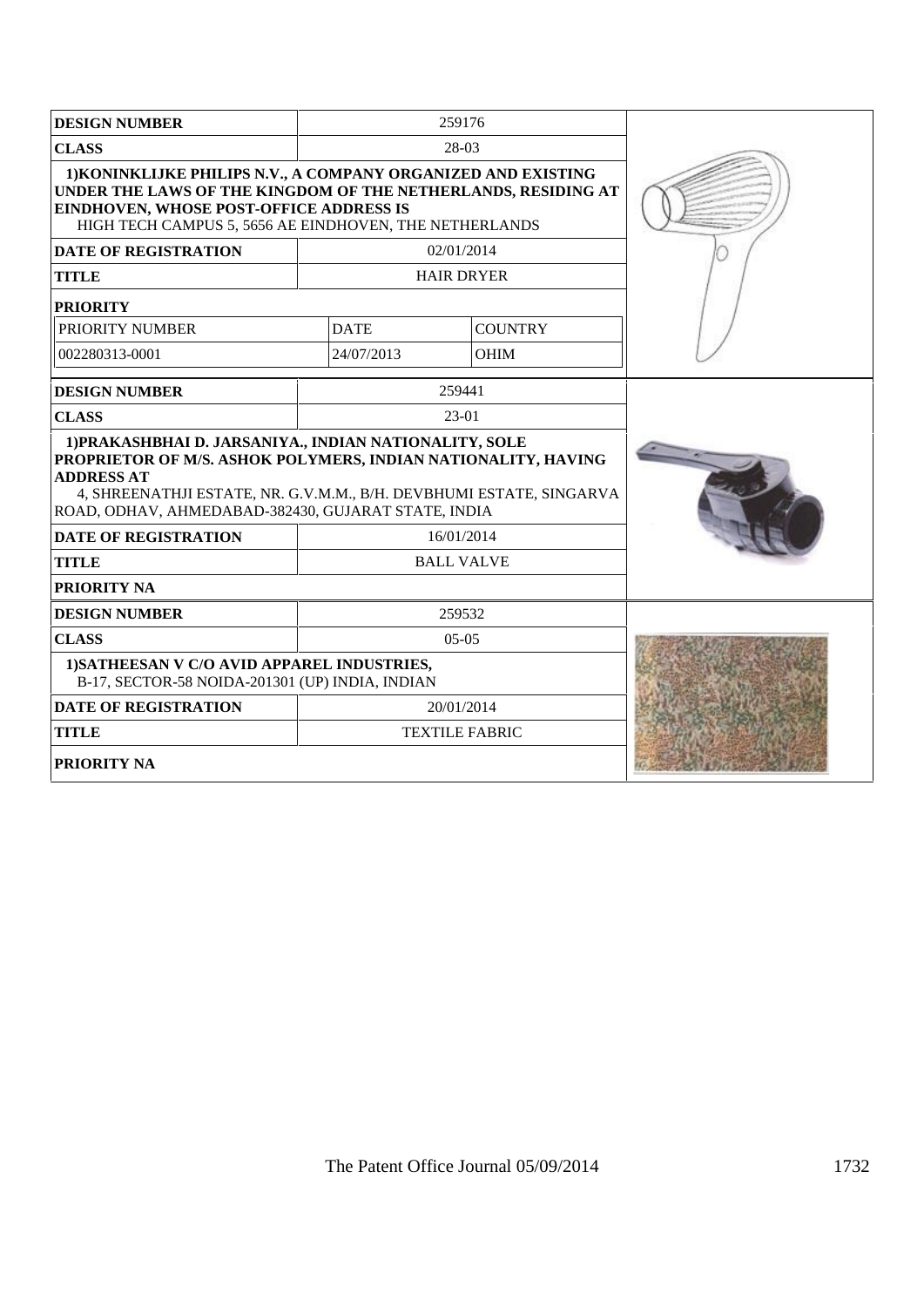| <b>DESIGN NUMBER</b>                                                                                                                       | 259576                                                                                                                                                                                       |  |
|--------------------------------------------------------------------------------------------------------------------------------------------|----------------------------------------------------------------------------------------------------------------------------------------------------------------------------------------------|--|
| <b>CLASS</b>                                                                                                                               | $05 - 05$                                                                                                                                                                                    |  |
| PRINCIPAL PLACE OF BUSINESS AT<br>CROYDON, CRO 6BA, UNITED KINGDOM<br><b>DATE OF</b><br><b>REGISTRATION</b><br><b>TITLE</b><br>PRIORITY NA | 1) PARRY MURRAY & CO. LTD., COMPANY REGISTERED<br>UNDER THE LAWS OF ENGLAND AND WALES, HAVING ITS<br>3RD FLOOR, SIMPSON HOUSE, 6 CHERRY ORCHARD ROAD,<br>22/01/2014<br><b>TEXTILE FABRIC</b> |  |
| <b>DESIGN NUMBER</b>                                                                                                                       | 259668                                                                                                                                                                                       |  |
| <b>CLASS</b>                                                                                                                               | $15 - 05$                                                                                                                                                                                    |  |
| 1)LG ELECTRONICS INC.<br>REPUBLIC OF KOREA                                                                                                 | 128 YEOUI-DAERO, YEONGDEUNGPO - GU, SEOUL 150 - 721, REPUBLIC<br>OF KOREA A CORPORATION INCORPORATED UNDER THE LAWS OF THE                                                                   |  |
| <b>DATE OF REGISTRATION</b>                                                                                                                | 24/01/2014                                                                                                                                                                                   |  |
| <b>TITLE</b>                                                                                                                               | <b>WASHING MACHINE</b>                                                                                                                                                                       |  |
| <b>PRIORITY NA</b>                                                                                                                         |                                                                                                                                                                                              |  |
| <b>DESIGN NUMBER</b>                                                                                                                       | 257583                                                                                                                                                                                       |  |
| <b>CLASS</b>                                                                                                                               | $26 - 05$                                                                                                                                                                                    |  |
| MAHARASHTRA, INDIA, AN INDIAN COMPANY                                                                                                      | 1) M/S SHREE SANT KRIPA INTELLECTUAL, HAVING OFFICE AT<br>7, AKSHAY COMPLEX, OFF. DHOLE PATIL ROAD, PUNE-411001,                                                                             |  |
| <b>DATE OF REGISTRATION</b>                                                                                                                | 21/10/2013                                                                                                                                                                                   |  |
| <b>TITLE</b>                                                                                                                               | CEILING FIXTURES FOR LAMPS                                                                                                                                                                   |  |
| PRIORITY NA                                                                                                                                |                                                                                                                                                                                              |  |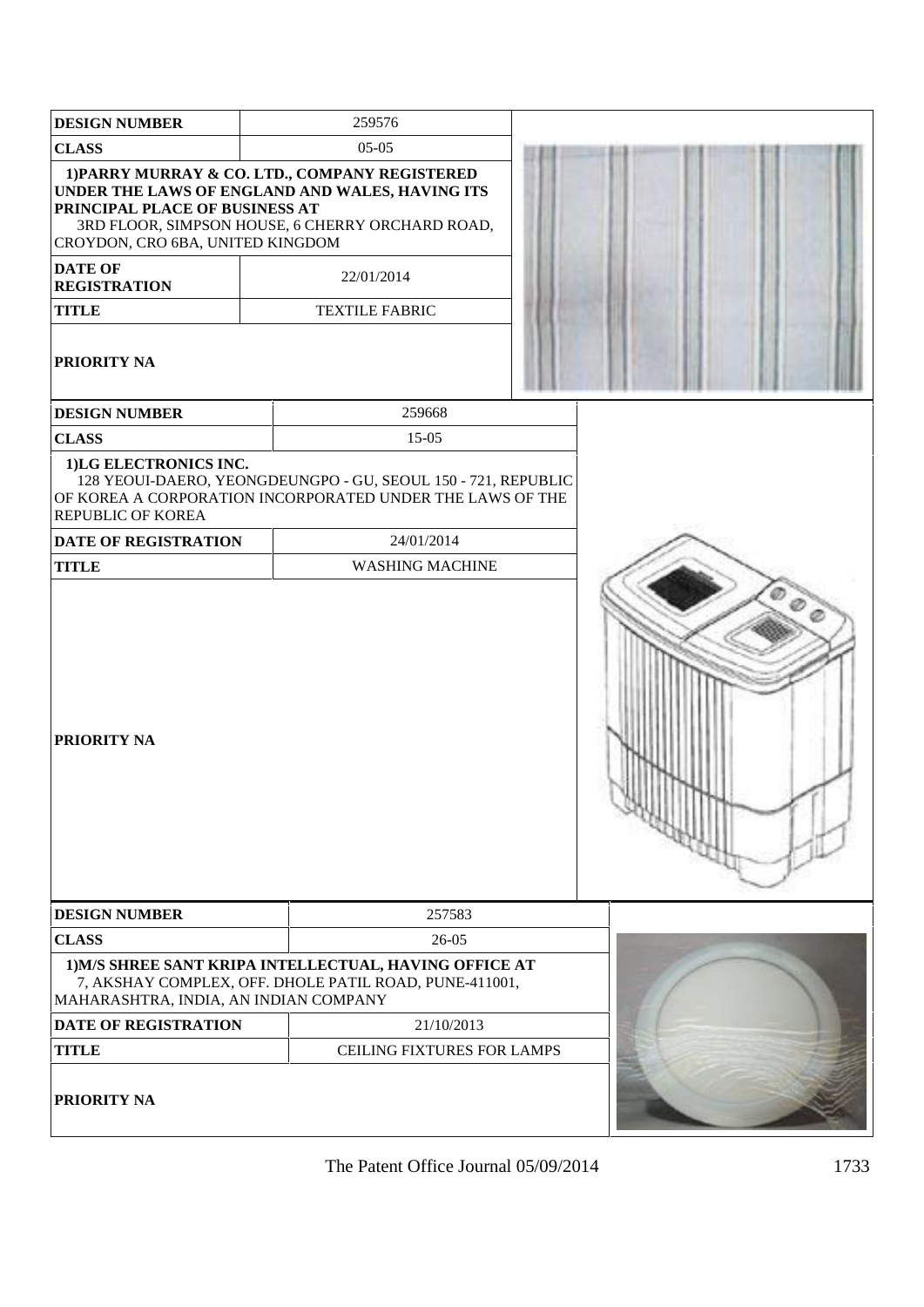| <b>DESIGN NUMBER</b>                                                                | 257166                                                                                                                                              |                     |  |
|-------------------------------------------------------------------------------------|-----------------------------------------------------------------------------------------------------------------------------------------------------|---------------------|--|
| <b>CLASS</b>                                                                        |                                                                                                                                                     | 03-01               |  |
| 1) DOMINIK MAREK, OF<br>ZA SOKOLOVNOU 601, 285 04 UHLIRSKE JANOVICE, CZECH REPUBLIC |                                                                                                                                                     |                     |  |
| <b>DATE OF REGISTRATION</b>                                                         |                                                                                                                                                     | 03/10/2013          |  |
| <b>TITLE</b>                                                                        |                                                                                                                                                     | <b>SHOPPING BAG</b> |  |
| <b>PRIORITY NA</b>                                                                  |                                                                                                                                                     |                     |  |
| <b>DESIGN NUMBER</b>                                                                | 257735                                                                                                                                              |                     |  |
| <b>CLASS</b>                                                                        | 15-99                                                                                                                                               |                     |  |
| <b>INDIA</b>                                                                        | 1)ZEN TECHNOLOGIES LIMITED, WHOSE ADDRESS IS<br>B-42, INDUSTRIAL ESTATE, SANATHNAGAR, HYDERABAD-<br>500018, ANDHRA PRADESH AND WHOSE NATIONALITY IS |                     |  |
| <b>DATE OF</b><br><b>REGISTRATION</b>                                               | 25/10/2013                                                                                                                                          |                     |  |
| <b>TITLE</b>                                                                        | MOTION PLATFORM ASSEMBLY FOR<br><b>DRIVING SIMULATORS</b>                                                                                           |                     |  |
| <b>PRIORITY NA</b>                                                                  |                                                                                                                                                     |                     |  |
| <b>DESIGN NUMBER</b>                                                                | 258296                                                                                                                                              |                     |  |
| <b>CLASS</b>                                                                        | 06-04                                                                                                                                               |                     |  |
| 1) ASSA ABLOY ASIA PACIFIC LIMITED OF<br>WAN ROAD, KOWLOON, HONG KONG               | 33/F LAWS COMMERCIAL PLAZA, 788 CHEUNG SHA                                                                                                          |                     |  |
| <b>DATE OF</b><br><b>REGISTRATION</b>                                               | 22/11/2013                                                                                                                                          |                     |  |
| <b>TITLE</b>                                                                        | <b>SAFE</b>                                                                                                                                         |                     |  |
| PRIORITY NA                                                                         |                                                                                                                                                     |                     |  |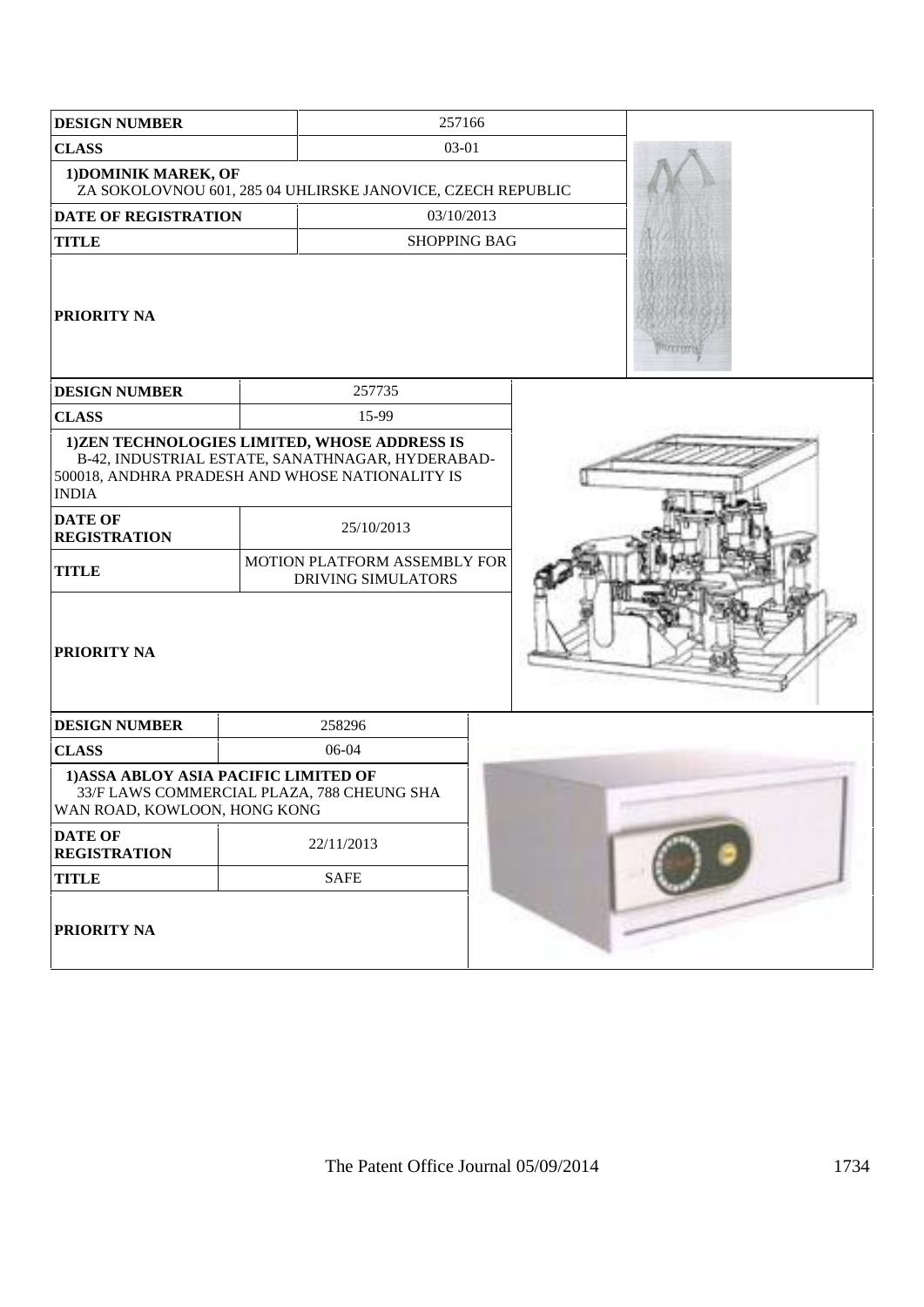| <b>DESIGN NUMBER</b>                          | 258384                                                                                                                                                                            |  |
|-----------------------------------------------|-----------------------------------------------------------------------------------------------------------------------------------------------------------------------------------|--|
| <b>CLASS</b>                                  | $02-03$                                                                                                                                                                           |  |
| <b>REGISTERED OFFICE AT</b>                   | 1) M/S STEELBIRD HI-TECH INDIA LIMITED, A COMPANY<br>INCORPORATED UNDER THE COMPANIES ACT, 1956, HAVING ITS<br>B2B 17, NEAR METRO PILLAR 540, JANAK PURI, NEW DELHI-110058        |  |
| <b>DATE OF REGISTRATION</b>                   | 26/11/2013                                                                                                                                                                        |  |
| <b>TITLE</b>                                  | <b>HELMET</b>                                                                                                                                                                     |  |
| <b>PRIORITY NA</b>                            |                                                                                                                                                                                   |  |
| <b>DESIGN NUMBER</b>                          | 259572                                                                                                                                                                            |  |
| <b>CLASS</b>                                  | $05-05$                                                                                                                                                                           |  |
| <b>BUSINESS AT</b><br>CRO 6BA, UNITED KINGDOM | 1) PARRY MURRAY & CO. LTD., COMPANY REGISTERED UNDER THE<br>LAWS OF ENGLAND AND WALES, HAVING ITS PRINCIPAL PLACE OF<br>3RD FLOOR, SIMPSON HOUSE, 6 CHERRY ORCHARD ROAD, CROYDON, |  |
| <b>DATE OF REGISTRATION</b>                   | 22/01/2014                                                                                                                                                                        |  |
| <b>TITLE</b>                                  | <b>TEXTILE FABRIC</b>                                                                                                                                                             |  |
| <b>PRIORITY NA</b>                            |                                                                                                                                                                                   |  |
| <b>DESIGN NUMBER</b>                          | 259664                                                                                                                                                                            |  |
| <b>CLASS</b>                                  | 08-09                                                                                                                                                                             |  |
| HARYANA, INDIA                                | 1) CHANDAN JAIN, AN INDIAN NATIONAL, OF THE ADDRESS<br>6A, SESSION MARG, NEAR SAMARPAN HOSPITAL, KARNAL-132001,                                                                   |  |
| <b>DATE OF REGISTRATION</b>                   | 24/01/2014                                                                                                                                                                        |  |
| <b>TITLE</b>                                  | <b>DOOR CLOSER</b>                                                                                                                                                                |  |
| <b>PRIORITY NA</b>                            |                                                                                                                                                                                   |  |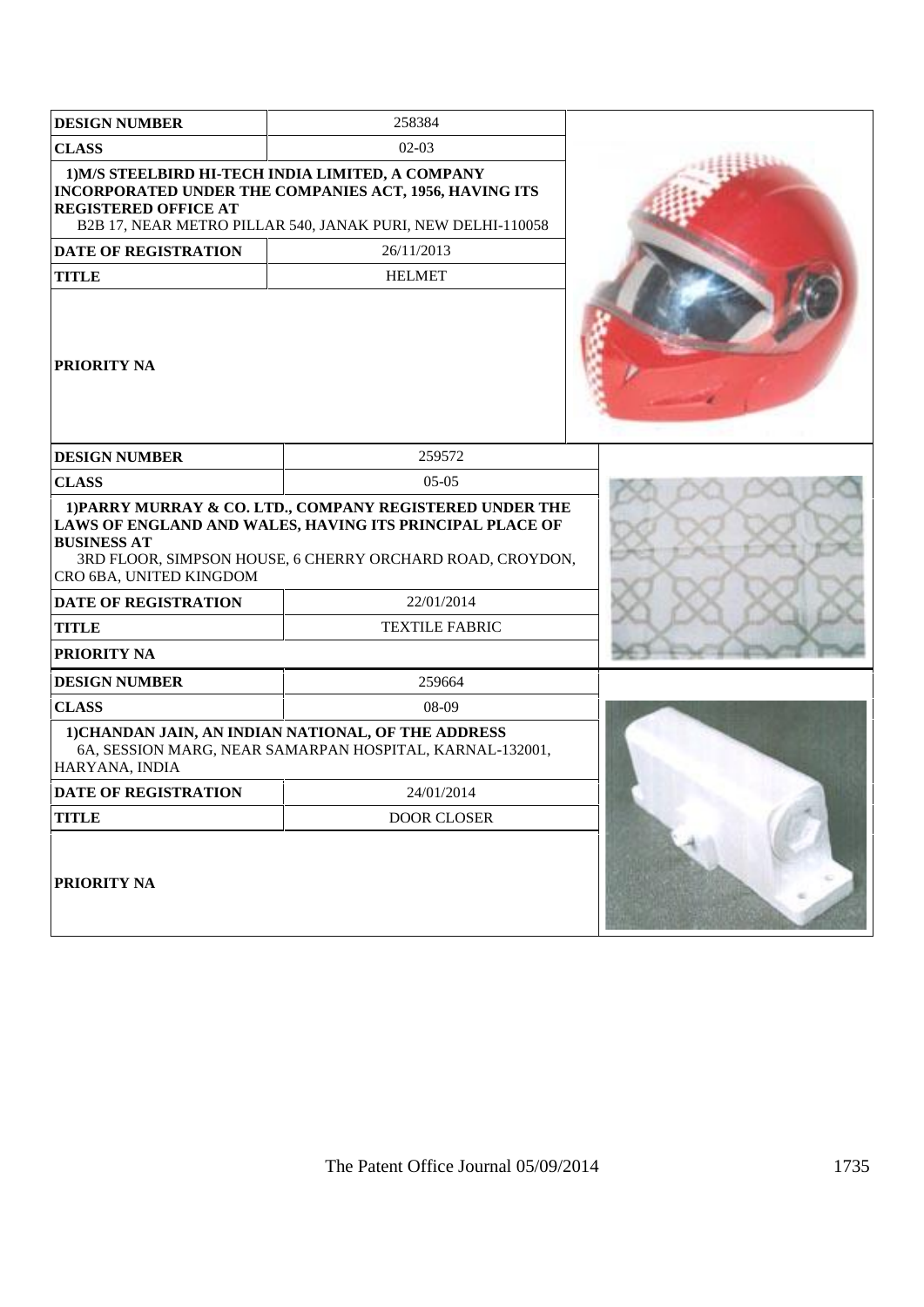| <b>DESIGN NUMBER</b>                                                                                                                                      |             | 259055                            |  |
|-----------------------------------------------------------------------------------------------------------------------------------------------------------|-------------|-----------------------------------|--|
| <b>CLASS</b>                                                                                                                                              |             | $14-03$                           |  |
| 1) NOKIA CORPORATION, A FINNISH CORPORATION,<br>OF THE ADDRESS KEILALAHDENTIE 4, ESPOO, FINLAND 02150                                                     |             |                                   |  |
| <b>DATE OF REGISTRATION</b>                                                                                                                               |             | 27/12/2013                        |  |
| <b>TITLE</b>                                                                                                                                              |             | <b>TABLET COMPUTER</b>            |  |
| <b>PRIORITY</b>                                                                                                                                           |             |                                   |  |
| PRIORITY NUMBER                                                                                                                                           | <b>DATE</b> | <b>COUNTRY</b>                    |  |
| 29/464957                                                                                                                                                 | 22/08/2013  | U.S.A.                            |  |
| <b>DESIGN NUMBER</b>                                                                                                                                      |             | 257579                            |  |
| <b>CLASS</b>                                                                                                                                              |             | 26-05                             |  |
| 1) M/S SHREE SANT KRIPA INTELLECTUAL, HAVING OFFICE AT<br>7, AKSHAY COMPLEX, OFF. DHOLE PATIL ROAD, PUNE-411001,<br>MAHARASHTRA, INDIA, AN INDIAN COMPANY |             |                                   |  |
| <b>DATE OF REGISTRATION</b>                                                                                                                               |             | 21/10/2013                        |  |
| <b>TITLE</b>                                                                                                                                              |             | <b>CEILING FIXTURES FOR LAMPS</b> |  |
| <b>PRIORITY NA</b>                                                                                                                                        |             |                                   |  |
| <b>DESIGN NUMBER</b>                                                                                                                                      | 257744      |                                   |  |
| <b>CLASS</b>                                                                                                                                              | 12-08       |                                   |  |
| 1) DR. ING. H.C.F. PORSCHE AKTIENGESELLSCHAFT, A<br><b>GERMAN COMPANY OF</b><br>PORSCHEPLATZ 1, 70435 STUTTGART, GERMANY                                  |             |                                   |  |
| <b>DATE OF</b><br><b>REGISTRATION</b>                                                                                                                     | 25/10/2013  |                                   |  |
| <b>TITLE</b>                                                                                                                                              | CAR         |                                   |  |
| PRIORITY NA                                                                                                                                               |             |                                   |  |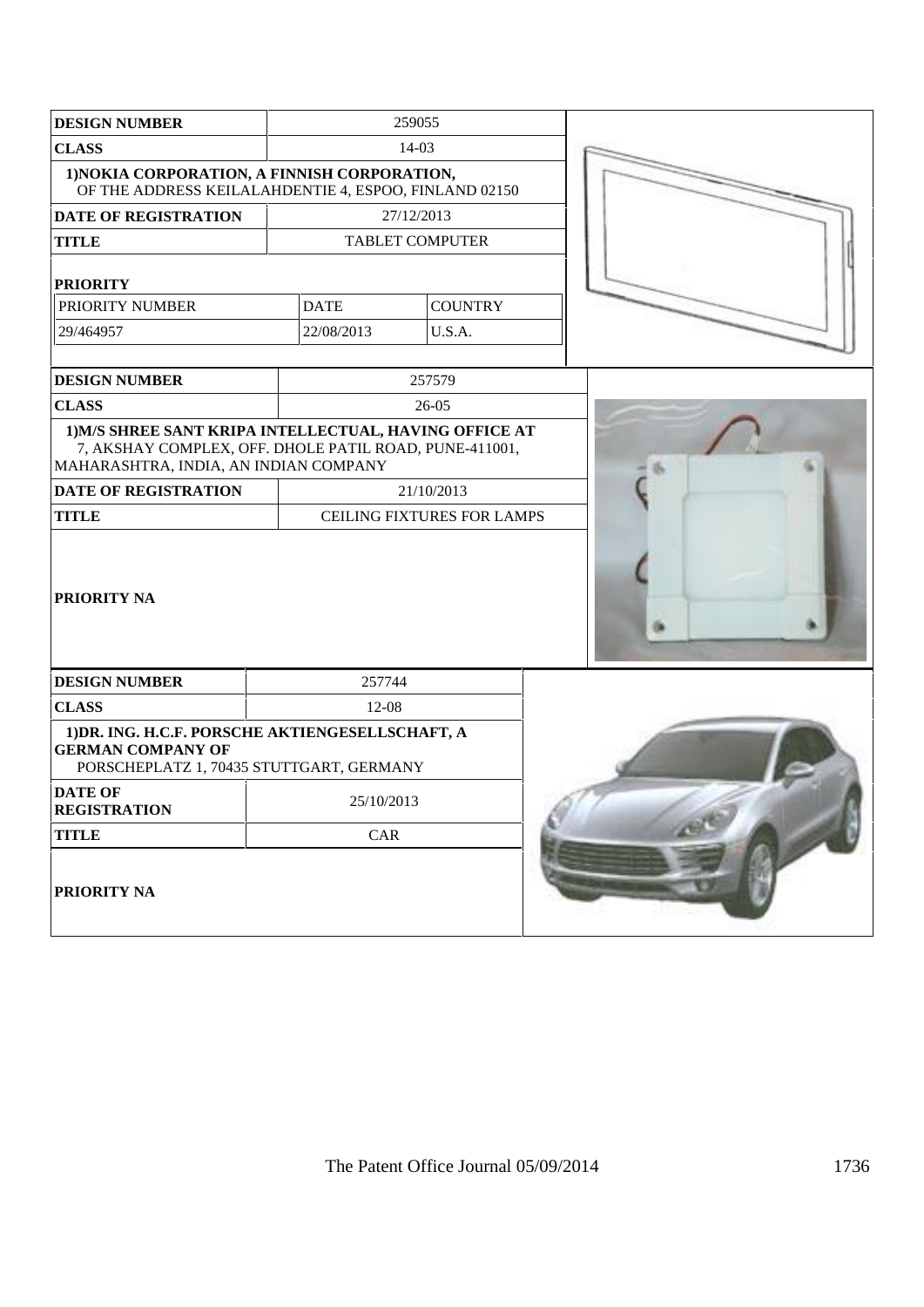| <b>DESIGN</b><br><b>NUMBER</b>                                                                |                                                                    | 257249                            |                                      |                                                |  |  |  |
|-----------------------------------------------------------------------------------------------|--------------------------------------------------------------------|-----------------------------------|--------------------------------------|------------------------------------------------|--|--|--|
| <b>CLASS</b>                                                                                  | $12 - 16$<br>1) VOLVO LASTVAGNAR AB, OF<br>405 08 GÖTEBORG, SWEDEN |                                   |                                      |                                                |  |  |  |
|                                                                                               |                                                                    |                                   |                                      |                                                |  |  |  |
| <b>DATE OF</b><br><b>REGISTRATION</b>                                                         |                                                                    | 08/10/2013                        |                                      |                                                |  |  |  |
| <b>TITLE</b>                                                                                  |                                                                    | FRONT PANEL FOR<br><b>VEHICLE</b> |                                      |                                                |  |  |  |
| <b>PRIORITY</b>                                                                               |                                                                    |                                   |                                      |                                                |  |  |  |
| PRIORITY NUMBER                                                                               |                                                                    | <b>DATE</b>                       | <b>COUNTRY</b>                       |                                                |  |  |  |
| 002219360-0005                                                                                |                                                                    | 12/04/2013 OHIM                   |                                      |                                                |  |  |  |
| <b>DESIGN NUMBER</b>                                                                          |                                                                    |                                   | 257870                               |                                                |  |  |  |
| <b>CLASS</b>                                                                                  |                                                                    |                                   | 15-99                                |                                                |  |  |  |
| 1) SULZER MIXPAC AG,<br>OF RÜTISTRASSE 7, 9469 HAAG, SWITZERLAND                              |                                                                    |                                   |                                      |                                                |  |  |  |
| <b>DATE OF</b><br><b>REGISTRATION</b>                                                         |                                                                    |                                   | 30/10/2013                           |                                                |  |  |  |
| <b>TITLE</b>                                                                                  |                                                                    |                                   | <b>INDUSTRIAL MIXER</b>              |                                                |  |  |  |
| <b>PRIORITY</b><br>PRIORITY NUMBER<br>139967                                                  |                                                                    | <b>DATE</b><br>29/05/2013         | <b>COUNTRY</b><br><b>SWITZERLAND</b> |                                                |  |  |  |
| <b>DESIGN NUMBER</b>                                                                          |                                                                    |                                   | 259194                               |                                                |  |  |  |
| <b>CLASS</b>                                                                                  |                                                                    |                                   | 07-01                                |                                                |  |  |  |
| 1) RAVISSANT PRIVATE LIMITED, AN INDIAN COMPANY,<br>OF THE ADDRESS<br>NEW DELHI-110065, INDIA |                                                                    |                                   |                                      | 50-51, COMMERCIAL COMPLEX, NEW FRIENDS COLONY, |  |  |  |
| <b>DATE OF</b><br><b>REGISTRATION</b>                                                         |                                                                    |                                   | 03/01/2014                           |                                                |  |  |  |
| <b>TITLE</b>                                                                                  |                                                                    |                                   | <b>BOWL</b>                          |                                                |  |  |  |
| <b>PRIORITY NA</b>                                                                            |                                                                    |                                   |                                      |                                                |  |  |  |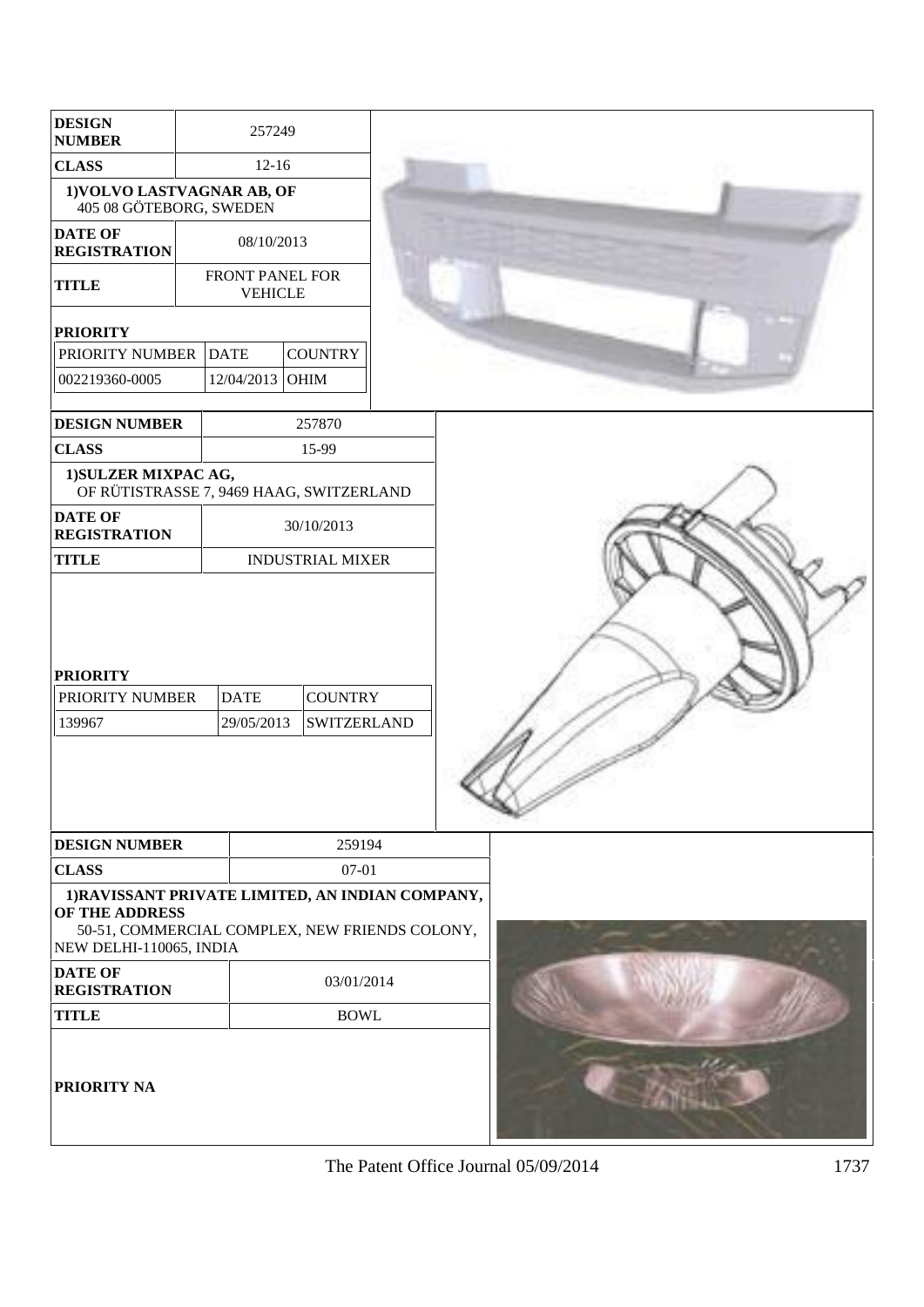| <b>DESIGN NUMBER</b>                                                                                                                                                      |             | 259552     |                                |  |  |
|---------------------------------------------------------------------------------------------------------------------------------------------------------------------------|-------------|------------|--------------------------------|--|--|
| <b>CLASS</b>                                                                                                                                                              | 13-03       |            |                                |  |  |
| 1) YAZAKI CORPORATION, A JAPANESE CORPORATION OF<br>4-28, MITA 1-CHOME, MINATO-KU, TOKYO 108-8333 JAPAN                                                                   |             |            |                                |  |  |
| <b>DATE OF REGISTRATION</b>                                                                                                                                               |             |            | 21/01/2014                     |  |  |
| <b>TITLE</b>                                                                                                                                                              |             |            | HOUSING FOR ELECTRIC CONNECTOR |  |  |
| <b>PRIORITY</b>                                                                                                                                                           |             |            |                                |  |  |
| PRIORITY NUMBER                                                                                                                                                           | <b>DATE</b> |            | <b>COUNTRY</b>                 |  |  |
| 2013-016591                                                                                                                                                               | 22/07/2013  |            | <b>JAPAN</b>                   |  |  |
|                                                                                                                                                                           |             |            |                                |  |  |
| <b>DESIGN NUMBER</b>                                                                                                                                                      |             |            | 259135                         |  |  |
| <b>CLASS</b>                                                                                                                                                              |             |            | 13-03                          |  |  |
| 1) ABB INDIA LIMITED, HAVING REGISTERED OFFICE<br>AT 2ND FLOOR, EAST WING, KHANIJA BHAVAN, 49, RACE COURSE ROAD,<br>BANGALORE 560001, KARNATAKA, INDIA, AN INDIAN COMPANY |             |            |                                |  |  |
| <b>DATE OF REGISTRATION</b>                                                                                                                                               |             |            | 30/12/2013                     |  |  |
| <b>TITLE</b>                                                                                                                                                              |             |            | <b>CEILING ROSE COVER</b>      |  |  |
| <b>PRIORITY NA</b>                                                                                                                                                        |             |            |                                |  |  |
| <b>DESIGN NUMBER</b>                                                                                                                                                      |             | 257258     |                                |  |  |
| <b>CLASS</b>                                                                                                                                                              |             | $12-16$    |                                |  |  |
| 1) VOLVO LASTVAGNAR AB, OF<br>405 08 GÖTEBORG, SWEDEN                                                                                                                     |             |            |                                |  |  |
| <b>DATE OF</b><br><b>REGISTRATION</b>                                                                                                                                     |             | 08/10/2013 |                                |  |  |
| <b>TITLE</b>                                                                                                                                                              |             |            | FRONT PANEL FOR VEHICLE        |  |  |
| <b>PRIORITY</b>                                                                                                                                                           |             |            |                                |  |  |
| PRIORITY NUMBER                                                                                                                                                           | <b>DATE</b> |            | <b>COUNTRY</b>                 |  |  |
| 002219568-0001                                                                                                                                                            | 12/04/2013  |            | OHIM                           |  |  |
|                                                                                                                                                                           |             |            |                                |  |  |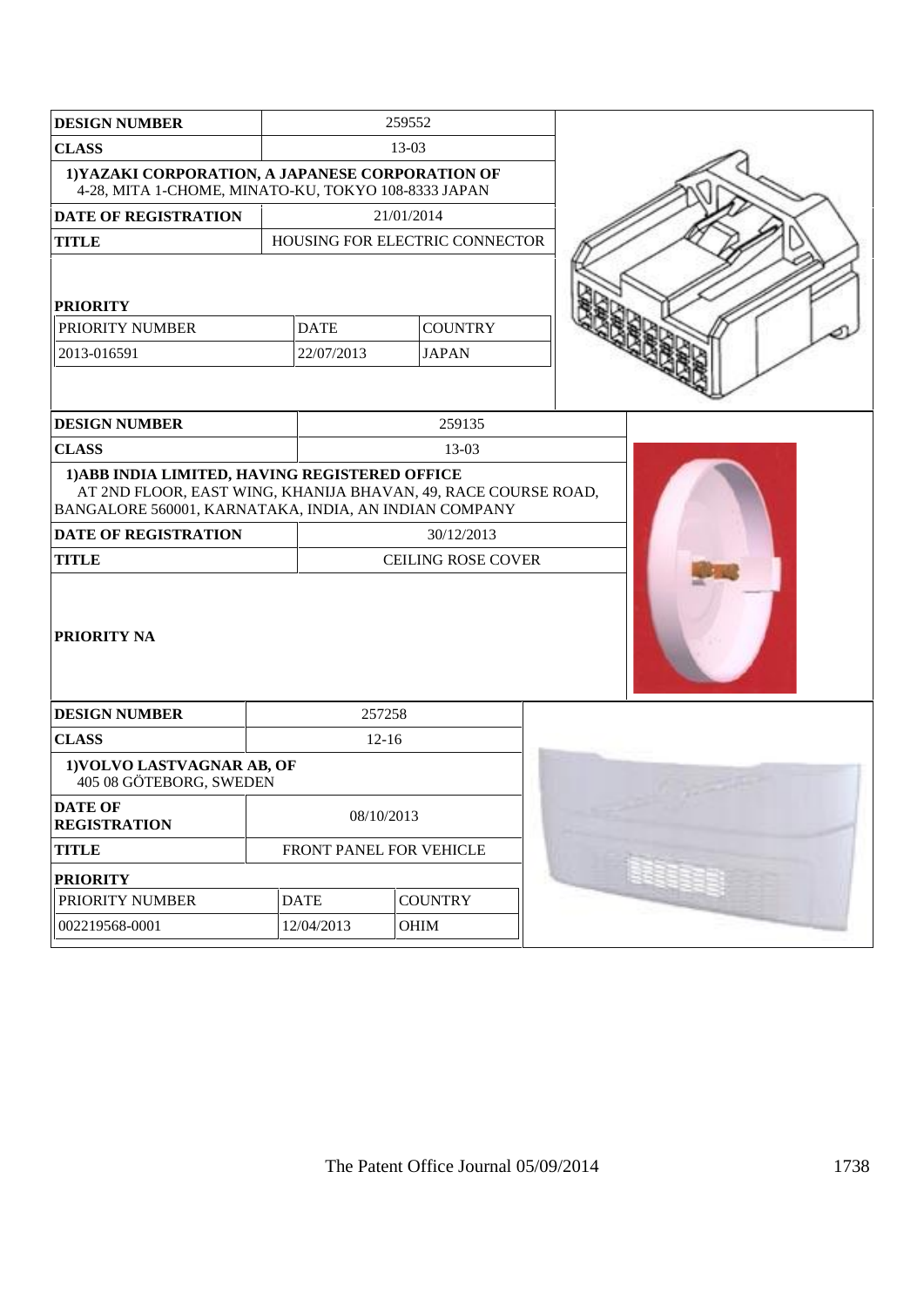| <b>DESIGN NUMBER</b>                                                                                                                                                                               |             | 257246                  |  |
|----------------------------------------------------------------------------------------------------------------------------------------------------------------------------------------------------|-------------|-------------------------|--|
| <b>CLASS</b>                                                                                                                                                                                       |             | $12-16$                 |  |
| 1) VOLVO LASTVAGNAR AB, OF<br>405 08 GÖTEBORG, SWEDEN                                                                                                                                              |             |                         |  |
| <b>DATE OF REGISTRATION</b>                                                                                                                                                                        |             | 08/10/2013              |  |
| <b>TITLE</b>                                                                                                                                                                                       |             | FRONT PANEL FOR VEHICLE |  |
| <b>PRIORITY</b>                                                                                                                                                                                    |             |                         |  |
| PRIORITY NUMBER                                                                                                                                                                                    | <b>DATE</b> | <b>COUNTRY</b>          |  |
| 002219360-0002                                                                                                                                                                                     | 12/04/2013  | <b>OHIM</b>             |  |
| <b>DESIGN NUMBER</b>                                                                                                                                                                               |             | 259183                  |  |
| <b>CLASS</b>                                                                                                                                                                                       |             | 19-06                   |  |
| 1) ADD CORPORATION LIMITED OF<br>BUSINESS PARK, 6TH FLOOR, CHINCHOLI NAKA, S. V. ROAD, MALAD<br>(WEST), MUMBAI-400064, MAHARASHTRA, INDIA, INDIAN COMPANY<br><b>DATE OF REGISTRATION</b>           |             | 02/01/2014              |  |
| <b>TITLE</b>                                                                                                                                                                                       |             | <b>PENCIL</b>           |  |
| <b>PRIORITY NA</b>                                                                                                                                                                                 |             |                         |  |
| <b>DESIGN NUMBER</b>                                                                                                                                                                               |             | 259776                  |  |
| <b>CLASS</b>                                                                                                                                                                                       |             | 09-01                   |  |
| 1) VFF (INDIA) LIMITED AN INDIAN COMPANY INCORPORATED UNDER<br>THE PROVISIONS OF THE COMPANIES ACT, HAVING OFFICE<br>OPP. SION FORT GARDEN, 109, SION (EAST), MUMBAI-400022,<br>MAHARASHTRA, INDIA |             |                         |  |
| DATE OF REGISTRATION                                                                                                                                                                               |             | 29/01/2014              |  |
| <b>TITLE</b>                                                                                                                                                                                       |             | <b>BOTTLE</b>           |  |
| <b>PRIORITY NA</b>                                                                                                                                                                                 |             |                         |  |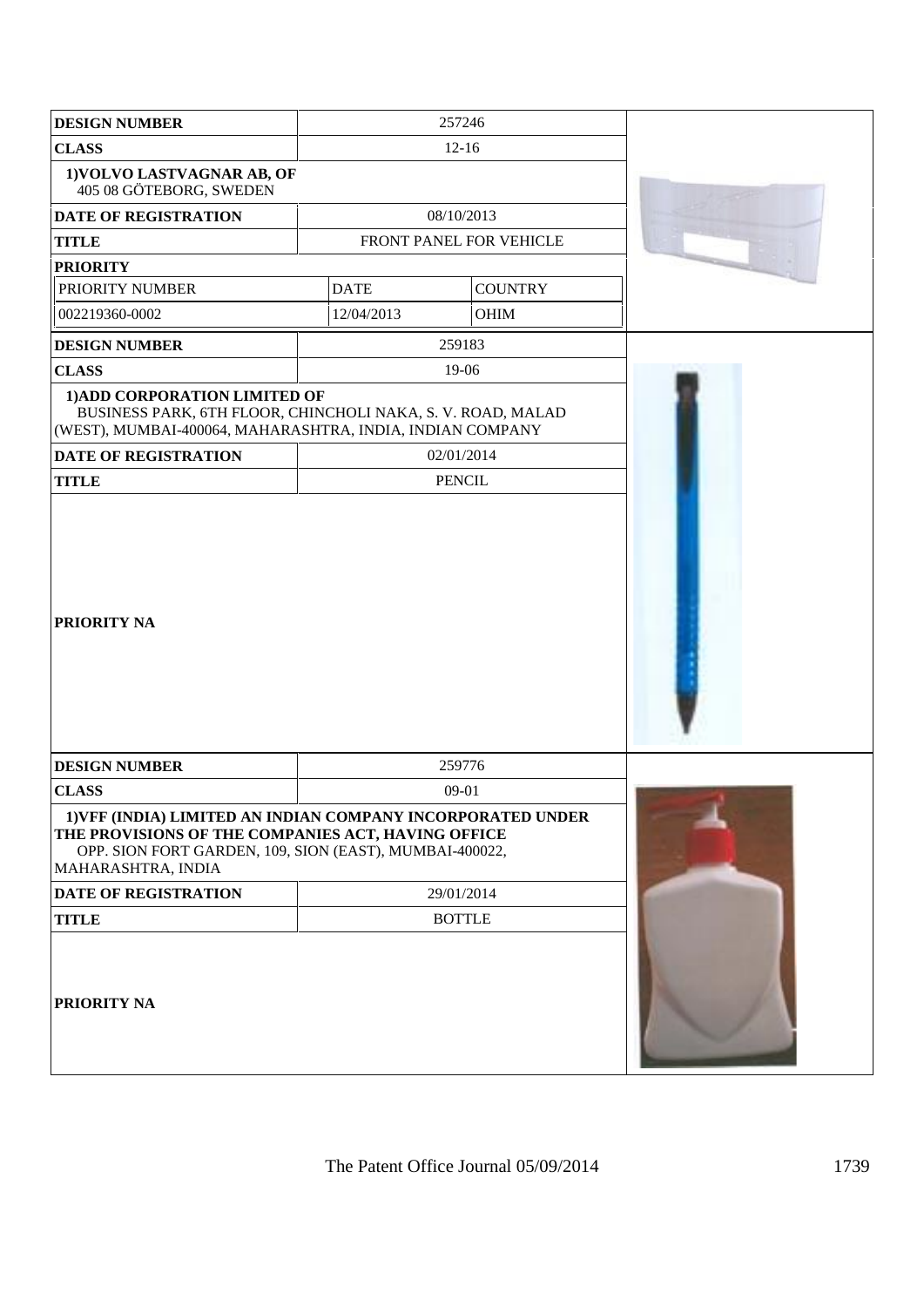| <b>DESIGN NUMBER</b>                                                                                                                                 |  |                                                  | 257381         |                |  |  |
|------------------------------------------------------------------------------------------------------------------------------------------------------|--|--------------------------------------------------|----------------|----------------|--|--|
| <b>CLASS</b>                                                                                                                                         |  | 10-07                                            |                |                |  |  |
| 1) SWATCH AG (SWATCH SA) (SWATCH LTD), A SWISS<br><b>COMPANY OF</b><br>JAKOB-STAMPFLI-STRASSE 94, CH-2502 BIEL/BIENNE,<br>SWITZERLAND                |  |                                                  |                |                |  |  |
| <b>DATE OF</b><br><b>REGISTRATION</b>                                                                                                                |  |                                                  | 10/10/2013     |                |  |  |
| <b>TITLE</b>                                                                                                                                         |  |                                                  |                | WATCH MOVEMENT |  |  |
| <b>PRIORITY</b>                                                                                                                                      |  |                                                  |                |                |  |  |
| PRIORITY NUMBER                                                                                                                                      |  | <b>DATE</b>                                      |                | <b>COUNTRY</b> |  |  |
| DM 080 666                                                                                                                                           |  | 16/04/2013                                       |                | <b>WIPO</b>    |  |  |
| <b>DESIGN NUMBER</b>                                                                                                                                 |  | 258892                                           |                |                |  |  |
| <b>CLASS</b>                                                                                                                                         |  | $12 - 16$                                        |                |                |  |  |
| 1) HONDA MOTOR CO., LTD., A JAPANESE<br><b>CORPORATION, OF</b><br>1-1, MINAMI-AOYAMA 2-CHOME, MINATO-KU,<br>TOKYO, 107-8556, JAPAN<br><b>DATE OF</b> |  |                                                  |                |                |  |  |
| <b>REGISTRATION</b>                                                                                                                                  |  | 20/12/2013                                       |                |                |  |  |
| <b>TITLE</b>                                                                                                                                         |  | <b>INSTRUMENT PANEL FOR</b><br><b>AUTOMOBILE</b> |                |                |  |  |
| <b>PRIORITY</b>                                                                                                                                      |  |                                                  |                |                |  |  |
| PRIORITY NUMBER                                                                                                                                      |  | <b>DATE</b>                                      | <b>COUNTRY</b> |                |  |  |
| 2013-014755                                                                                                                                          |  | 28/06/2013                                       | <b>JAPAN</b>   |                |  |  |
| <b>DESIGN NUMBER</b>                                                                                                                                 |  |                                                  | 259057         |                |  |  |
| <b>CLASS</b>                                                                                                                                         |  |                                                  | 14-03          |                |  |  |
| 1) NOKIA CORPORATION, A FINNISH CORPORATION<br>OF THE ADDRESS KEILALAHDENTIE 4, ESPOO, FINLAND<br>02150                                              |  |                                                  |                |                |  |  |
| <b>DATE OF</b><br><b>REGISTRATION</b>                                                                                                                |  | 27/12/2013                                       |                |                |  |  |
| <b>TITLE</b>                                                                                                                                         |  | MOBILE PHONE COVER                               |                |                |  |  |
| <b>PRIORITY</b>                                                                                                                                      |  |                                                  |                |                |  |  |
| PRIORITY NUMBER                                                                                                                                      |  | <b>DATE</b>                                      |                | <b>COUNTRY</b> |  |  |
| 29/465240                                                                                                                                            |  | 26/08/2013                                       |                | U.S.A.         |  |  |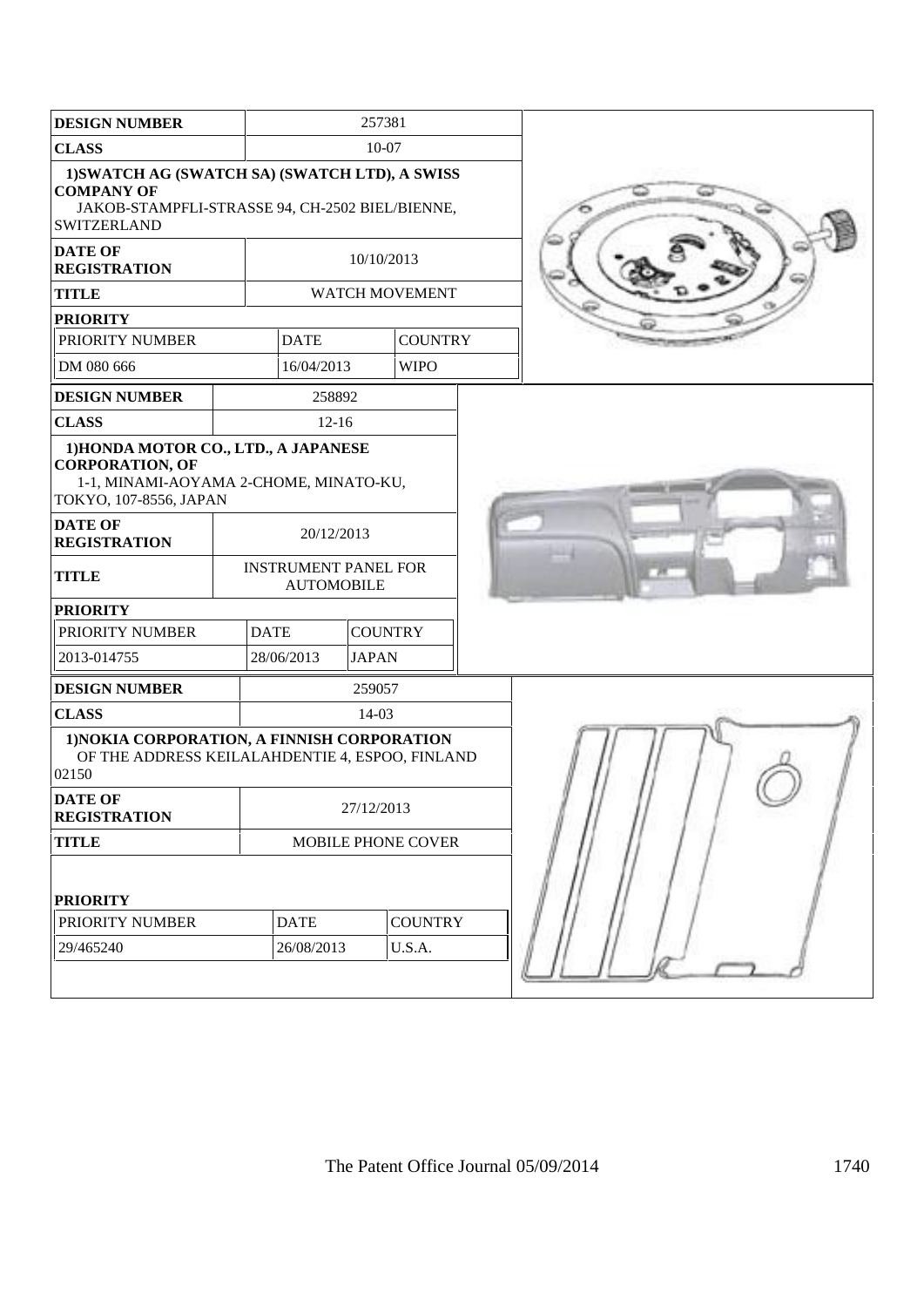| <b>DESIGN NUMBER</b>                       | 259666                                                                                                                                                                         |  |
|--------------------------------------------|--------------------------------------------------------------------------------------------------------------------------------------------------------------------------------|--|
| <b>CLASS</b>                               | $15 - 05$                                                                                                                                                                      |  |
| 1)LG ELECTRONICS INC.<br>REPUBLIC OF KOREA | 128 YEOUI-DAERO, YEONGDEUNGPO - GU, SEOUL 150 - 721, REPUBLIC OF<br>KOREA A CORPORATION INCORPORATED UNDER THE LAWS OF THE                                                     |  |
| DATE OF REGISTRATION                       | 24/01/2014                                                                                                                                                                     |  |
| <b>TITLE</b>                               | <b>WASHING MACHINE</b>                                                                                                                                                         |  |
| PRIORITY NA                                |                                                                                                                                                                                |  |
| <b>DESIGN NUMBER</b>                       | 257581                                                                                                                                                                         |  |
| <b>CLASS</b>                               | 26-05                                                                                                                                                                          |  |
| MAHARASHTRA, INDIA, AN INDIAN COMPANY      | 1) M/S SHREE SANT KRIPA INTELLECTUAL, HAVING OFFICE AT<br>7, AKSHAY COMPLEX, OFF. DHOLE PATIL ROAD, PUNE-411001,                                                               |  |
| DATE OF REGISTRATION                       | 21/10/2013                                                                                                                                                                     |  |
| <b>TITLE</b><br>PRIORITY NA                | CEILING FIXTURES FOR LAMPS                                                                                                                                                     |  |
| <b>DESIGN NUMBER</b>                       | 257300                                                                                                                                                                         |  |
| <b>CLASS</b>                               | 09-03                                                                                                                                                                          |  |
|                                            | 1) INTERNATIONAL COSMETIC SUPPLIERS LTD., A CORPORATION<br>ORGANIZED AND EXISTING UNDER THE LAW OF TAIWAN, OF<br>4F, #96, SECTION 1 CHIEN KUO NORTH ROAD, TAIPEI 10489, TAIWAN |  |
| <b>DATE OF REGISTRATION</b>                | 08/10/2013                                                                                                                                                                     |  |
| <b>TITLE</b>                               | <b>CONTAINER</b>                                                                                                                                                               |  |
| <b>PRIORITY NA</b>                         |                                                                                                                                                                                |  |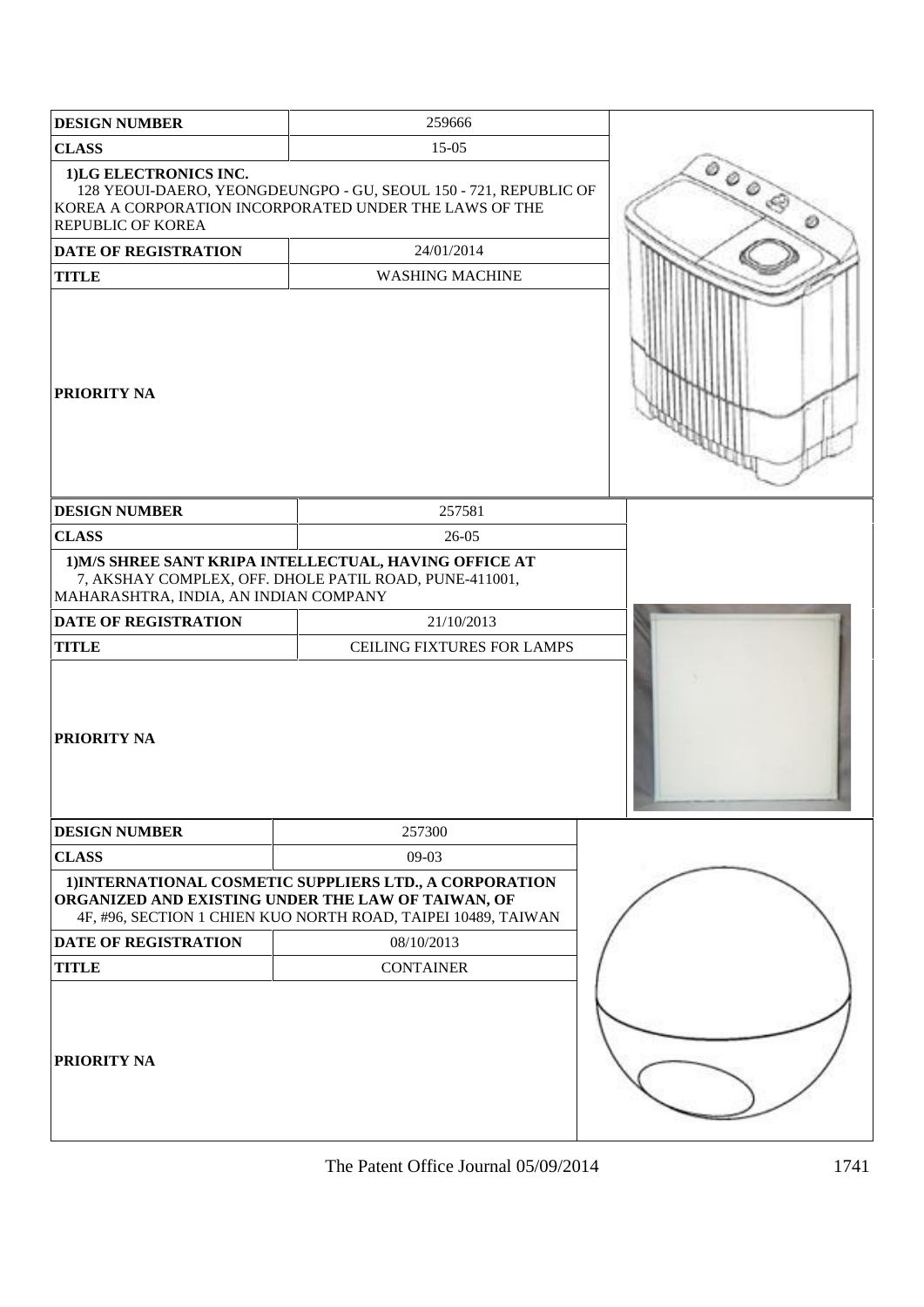| <b>DESIGN NUMBER</b>                                                                                                                                                                                                                                |             | 257488         |  |
|-----------------------------------------------------------------------------------------------------------------------------------------------------------------------------------------------------------------------------------------------------|-------------|----------------|--|
| <b>CLASS</b>                                                                                                                                                                                                                                        |             | $07 - 01$      |  |
| 1) K. B. PRODUCTS PVT. LTD., (AN INDIAN PRIVATE LIMITED COMPANY<br>REGISTERED UNDER THE INDIAN COMPANIES ACT 1956), OF<br>946, DADOBA COMPOUND, VAL-VILLAGE, ANJUR FATA, TAL. BHIWANDI,<br>DIST-THANE, MAHARASHTRA, PIN-421 302, MAHARASHTRA, INDIA |             |                |  |
| <b>DATE OF REGISTRATION</b>                                                                                                                                                                                                                         |             | 14/10/2013     |  |
| <b>TITLE</b>                                                                                                                                                                                                                                        |             | <b>JAR</b>     |  |
| <b>PRIORITY NA</b>                                                                                                                                                                                                                                  |             |                |  |
| <b>DESIGN NUMBER</b>                                                                                                                                                                                                                                |             | 257243         |  |
| <b>CLASS</b>                                                                                                                                                                                                                                        |             | $21 - 01$      |  |
| 1) VOLVO LASTVAGNAR AB, OF<br>405 08 GÖTEBORG, SWEDEN                                                                                                                                                                                               |             |                |  |
| <b>DATE OF REGISTRATION</b>                                                                                                                                                                                                                         |             | 08/10/2013     |  |
| <b>TITLE</b>                                                                                                                                                                                                                                        |             | TOY TRUCK      |  |
| <b>PRIORITY</b>                                                                                                                                                                                                                                     |             |                |  |
| PRIORITY NUMBER                                                                                                                                                                                                                                     | <b>DATE</b> | <b>COUNTRY</b> |  |
| 002219204-0001                                                                                                                                                                                                                                      | 12/04/2013  | OHIM           |  |
|                                                                                                                                                                                                                                                     |             |                |  |
| <b>DESIGN NUMBER</b>                                                                                                                                                                                                                                |             | 258045         |  |
| <b>CLASS</b>                                                                                                                                                                                                                                        |             | 08-08          |  |
| 1) MUNAWER JAMAL, INDIAN NATIONAL,<br>7 KM STONE, PREM NAGAR EXPORT ZONE, KANTH ROAD, MORADABAD-244<br>001, UTTAR PRADESH, INDIA.                                                                                                                   |             |                |  |
| DATE OF REGISTRATION                                                                                                                                                                                                                                |             | 08/11/2013     |  |
| <b>TITLE</b>                                                                                                                                                                                                                                        |             | WALL HANGER    |  |
| PRIORITY NA                                                                                                                                                                                                                                         |             |                |  |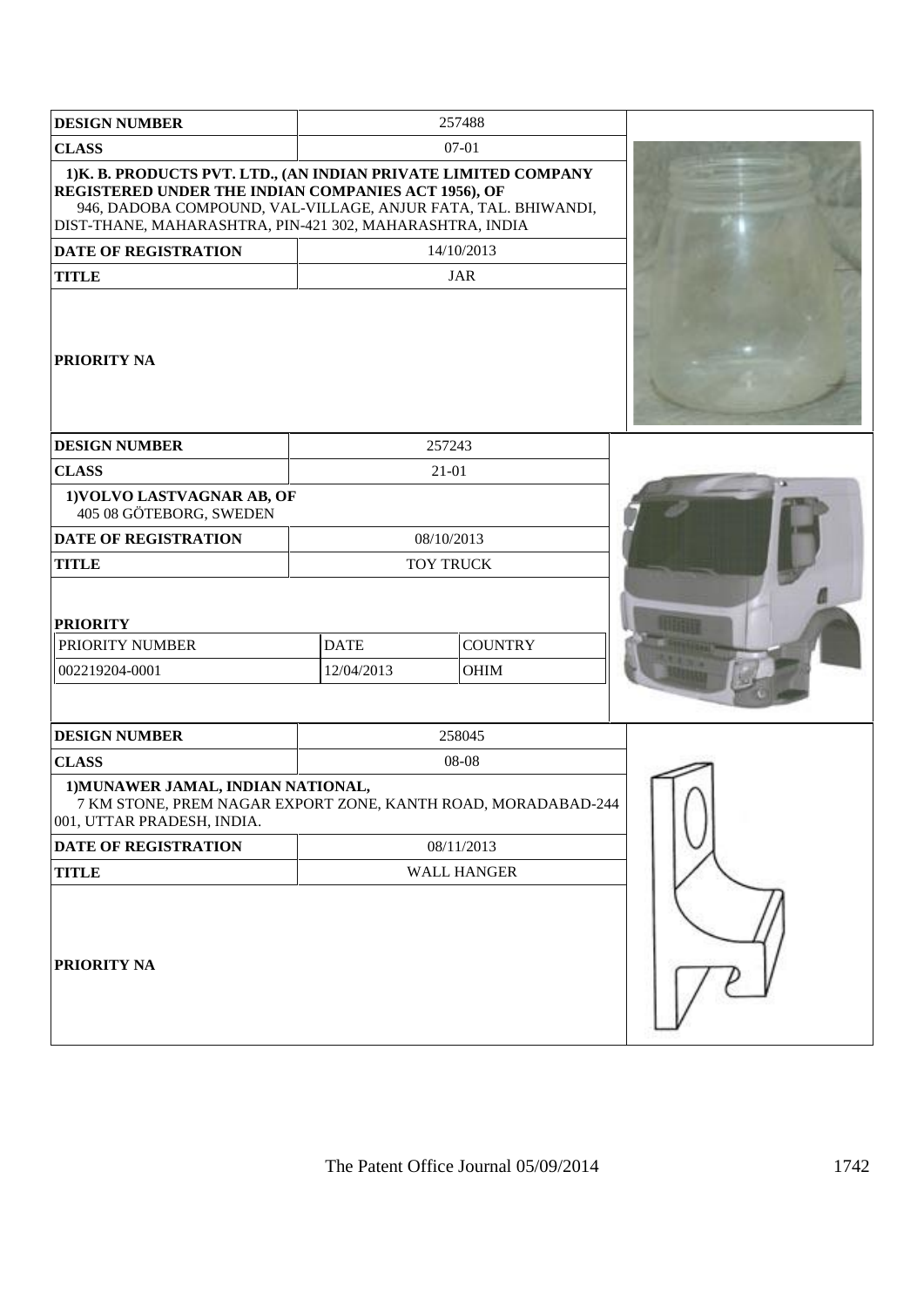| <b>DESIGN NUMBER</b>                                                                                                                                                                                                                |  |               |  | 258150                        |  |
|-------------------------------------------------------------------------------------------------------------------------------------------------------------------------------------------------------------------------------------|--|---------------|--|-------------------------------|--|
| <b>CLASS</b>                                                                                                                                                                                                                        |  |               |  | $26-05$                       |  |
| 1)3M INNOVATIVE PROPERTIES COMPANY, A COMPANY INCORPORATED<br>IN THE STATE OF DELAWARE<br>OF 3M CENTER, SAINT PAUL, MINNESOTA 55133-3427, U.S.A.                                                                                    |  |               |  |                               |  |
| <b>DATE OF REGISTRATION</b>                                                                                                                                                                                                         |  |               |  | 14/11/2013                    |  |
| <b>TITLE</b>                                                                                                                                                                                                                        |  |               |  | LIGHTGUIDE LIGHTING ASSEMBLY  |  |
| <b>PRIORITY</b>                                                                                                                                                                                                                     |  |               |  |                               |  |
| PRIORITY NUMBER                                                                                                                                                                                                                     |  | <b>DATE</b>   |  | <b>COUNTRY</b>                |  |
| 29/454,868                                                                                                                                                                                                                          |  | 15/05/2013    |  | U.S.A.                        |  |
| <b>DESIGN NUMBER</b>                                                                                                                                                                                                                |  |               |  | 259179                        |  |
| <b>CLASS</b>                                                                                                                                                                                                                        |  |               |  | 28-03                         |  |
| 1) KONINKLIJKE PHILIPS N.V., A COMPANY ORGANIZED AND EXISTING<br>UNDER THE LAWS OF THE KINGDOM OF THE NETHERLANDS, RESIDING AT<br>EINDHOVEN, WHOSE POST-OFFICE ADDRESS IS<br>HIGH TECH CAMPUS 5, 5656 AE EINDHOVEN, THE NETHERLANDS |  |               |  |                               |  |
| <b>DATE OF REGISTRATION</b><br><b>TITLE</b>                                                                                                                                                                                         |  |               |  | 02/01/2014<br><b>EPILATOR</b> |  |
|                                                                                                                                                                                                                                     |  |               |  |                               |  |
| <b>PRIORITY</b><br>PRIORITY NUMBER                                                                                                                                                                                                  |  | <b>DATE</b>   |  | <b>COUNTRY</b>                |  |
| 002280313-0005                                                                                                                                                                                                                      |  | 24/07/2013    |  | <b>OHIM</b>                   |  |
| <b>DESIGN NUMBER</b>                                                                                                                                                                                                                |  | 256601        |  |                               |  |
| <b>CLASS</b>                                                                                                                                                                                                                        |  | 08-06         |  |                               |  |
| 1) HARESHBHAI SAVJIBHA FACHARA (INDIAN<br>NATIONAL) AND SOLE PROPRIETOR OF M/S. J. B.<br><b>ENTERPRISE HAVING PLACE OF BUSINESS AT,</b><br>PLOT NO. 01, SURVEY NO. 31, NR. RAJ FIBER, VAVDI,<br>GONDAL ROAD, RAJKOT. (GUJARAT)      |  |               |  |                               |  |
| <b>DATE OF</b><br><b>REGISTRATION</b>                                                                                                                                                                                               |  | 19/09/2013    |  |                               |  |
| <b>TITLE</b>                                                                                                                                                                                                                        |  | <b>HANDLE</b> |  |                               |  |
| <b>PRIORITY NA</b>                                                                                                                                                                                                                  |  |               |  |                               |  |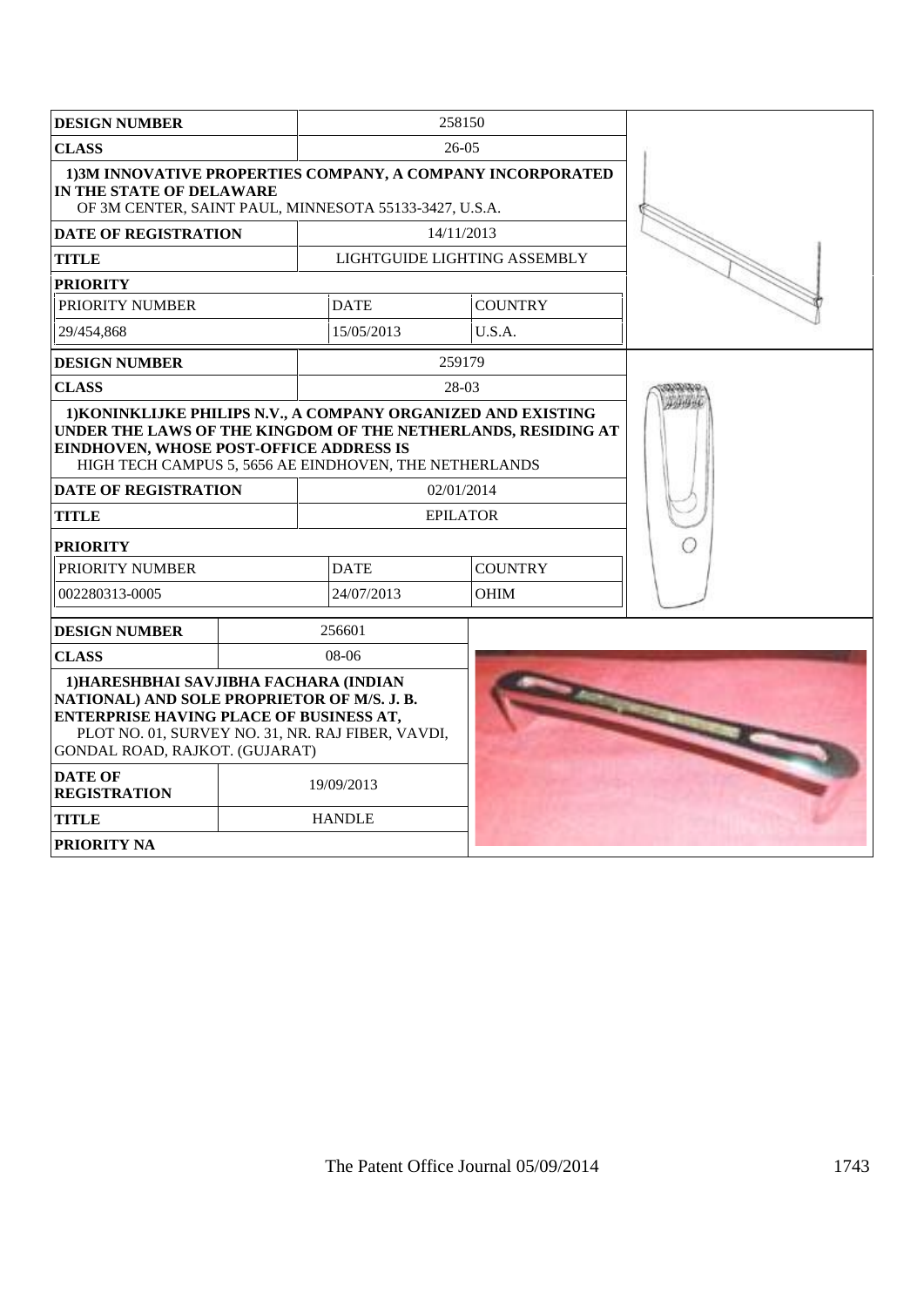| <b>DESIGN NUMBER</b>                                                                                                                                                                                                                   |             | 259671                |  |
|----------------------------------------------------------------------------------------------------------------------------------------------------------------------------------------------------------------------------------------|-------------|-----------------------|--|
| <b>CLASS</b>                                                                                                                                                                                                                           |             | 23-01                 |  |
| 1)LG ELECTRONICS INC.<br>128 YEOUI-DAERO, YEONGDEUNGPO - GU, SEOUL 150 - 721, REPUBLIC OF<br>KOREA A CORPORATION INCORPORATED UNDER THE LAWS OF THE REPUBLIC<br><b>OF KOREA</b>                                                        |             |                       |  |
| DATE OF REGISTRATION                                                                                                                                                                                                                   |             | 24/01/2014            |  |
| TITLE                                                                                                                                                                                                                                  |             | <b>WATER PURIFIER</b> |  |
| <b>PRIORITY NA</b>                                                                                                                                                                                                                     |             |                       |  |
| <b>DESIGN NUMBER</b>                                                                                                                                                                                                                   |             | 256833                |  |
| <b>CLASS</b>                                                                                                                                                                                                                           |             | 26-05                 |  |
| 1) FLOS S.P.A., AN ITALIAN COMPANY,<br>VIA A. FAINI, 2, I-25073 BOVEZZO, BRESCIA, ITALY.                                                                                                                                               |             |                       |  |
| <b>DATE OF REGISTRATION</b>                                                                                                                                                                                                            |             | 26/09/2013            |  |
| TITLE                                                                                                                                                                                                                                  |             | <b>TABLE LAMP</b>     |  |
| <b>PRIORITY</b>                                                                                                                                                                                                                        |             |                       |  |
| PRIORITY NUMBER                                                                                                                                                                                                                        | <b>DATE</b> | <b>COUNTRY</b>        |  |
| BS2013O000012                                                                                                                                                                                                                          | 29/03/2013  | <b>ITALY</b>          |  |
|                                                                                                                                                                                                                                        |             |                       |  |
| <b>DESIGN NUMBER</b>                                                                                                                                                                                                                   |             | 257766                |  |
| <b>CLASS</b>                                                                                                                                                                                                                           |             | $31-00$               |  |
| 1) KONINKLIJKE PHILIPS N.V., A COMPANY ORGANIZED AND EXISTING<br>UNDER THE LAWS OF THE KINGDOM OF THE NETHERLANDS, RESIDING AT<br>EINDHOVEN,<br>WHOSE POST-OFFICE ADDRESS IS HIGH TECH CAMPUS 5, 5656 AE<br>EINDHOVEN, THE NETHERLANDS |             |                       |  |
| <b>DATE OF REGISTRATION</b>                                                                                                                                                                                                            |             | 25/10/2013            |  |
| <b>TITLE</b>                                                                                                                                                                                                                           |             | <b>JUICER</b>         |  |
| <b>PRIORITY</b>                                                                                                                                                                                                                        |             |                       |  |
| PRIORITY NUMBER                                                                                                                                                                                                                        | <b>DATE</b> | <b>COUNTRY</b>        |  |
| 002233429-0001                                                                                                                                                                                                                         | 07/05/2013  | <b>OHIM</b>           |  |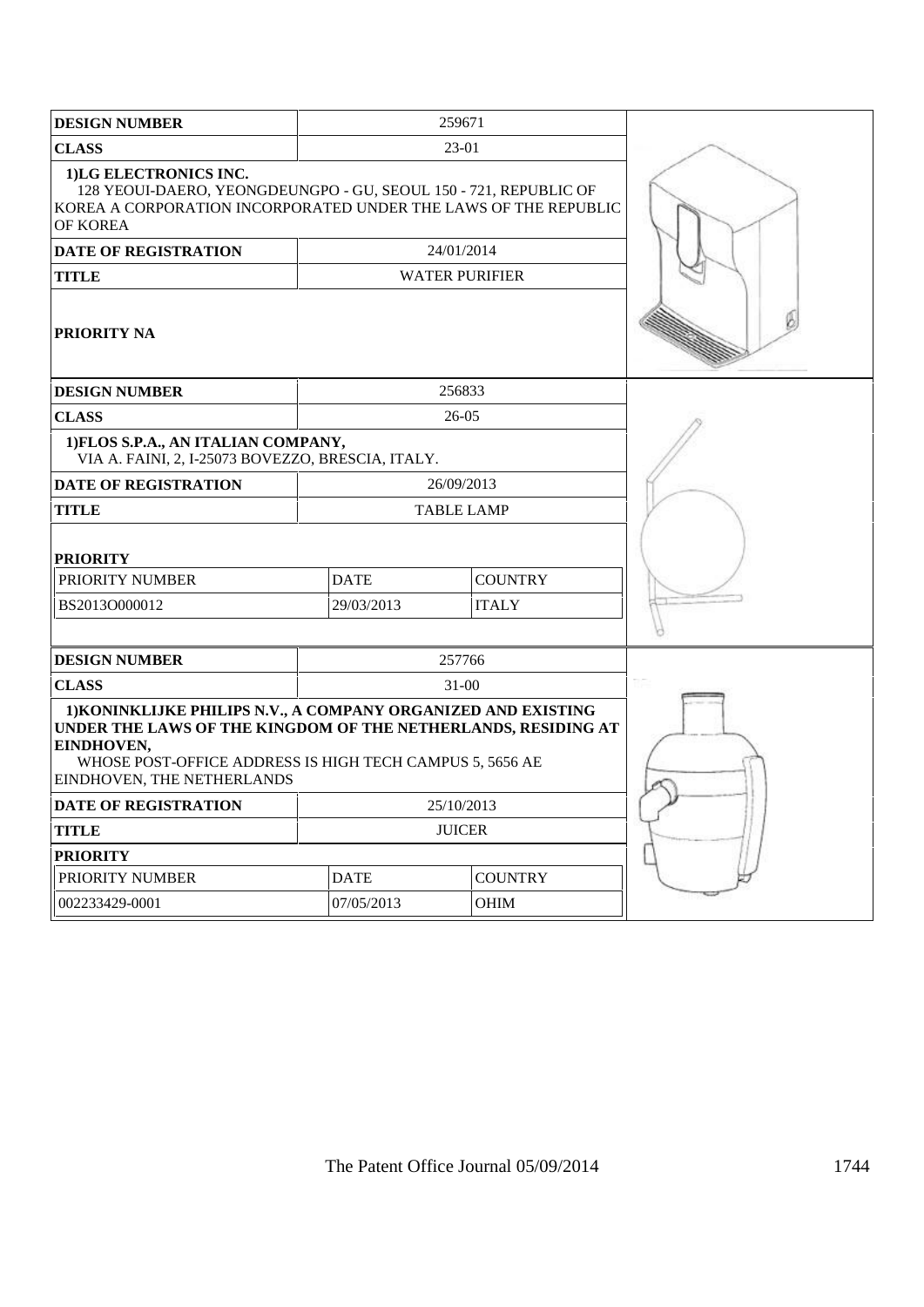| <b>DESIGN NUMBER</b>                                                                                                        | 257250                    |                |                          |  |
|-----------------------------------------------------------------------------------------------------------------------------|---------------------------|----------------|--------------------------|--|
| <b>CLASS</b>                                                                                                                | $12-16$                   |                |                          |  |
| 1) VOLVO LASTVAGNAR AB, OF<br>405 08 GÖTEBORG, SWEDEN                                                                       |                           |                |                          |  |
| <b>DATE OF</b><br><b>REGISTRATION</b>                                                                                       | 08/10/2013                |                |                          |  |
| <b>TITLE</b>                                                                                                                | <b>GRILLE FOR VEHICLE</b> |                |                          |  |
| <b>PRIORITY</b>                                                                                                             |                           |                |                          |  |
| PRIORITY NUMBER                                                                                                             | <b>DATE</b>               | <b>COUNTRY</b> |                          |  |
| 002219360-0006                                                                                                              | 12/04/2013                | OHIM           |                          |  |
| <b>DESIGN NUMBER</b>                                                                                                        | 254416                    |                |                          |  |
| <b>CLASS</b>                                                                                                                | 08-07                     |                |                          |  |
| 1) PRAVIN LUNIA, P/O DELTA SEALS &<br>ELECTRICALS,<br>445, SADHU VASVANI NAGAR, INDORE-452 001,<br>(M.P.)<br><b>DATE OF</b> |                           |                |                          |  |
| <b>REGISTRATION</b>                                                                                                         | 11/06/2013                |                |                          |  |
| <b>TITLE</b>                                                                                                                | <b>SECURITY SEAL</b>      |                |                          |  |
| <b>PRIORITY NA</b>                                                                                                          |                           |                |                          |  |
| <b>DESIGN NUMBER</b>                                                                                                        |                           | 259285         |                          |  |
| <b>CLASS</b><br>1) HANSGROHE SE,<br>OF AUESTR. 5-9, D-77761 SCHILTACH, GERMANY, A GERMAN<br><b>COMPANY</b>                  |                           | 23-01          |                          |  |
| <b>DATE OF</b><br><b>REGISTRATION</b>                                                                                       |                           | 07/01/2014     |                          |  |
| <b>TITLE</b>                                                                                                                |                           |                | <b>GRIP FOR A FAUCET</b> |  |
| <b>PRIORITY</b><br>PRIORITY NUMBER<br>001379184-0005                                                                        | <b>DATE</b><br>29/07/2013 |                | <b>COUNTRY</b><br>OHIM   |  |
| <b>DESIGN NUMBER</b>                                                                                                        |                           |                | 259553                   |  |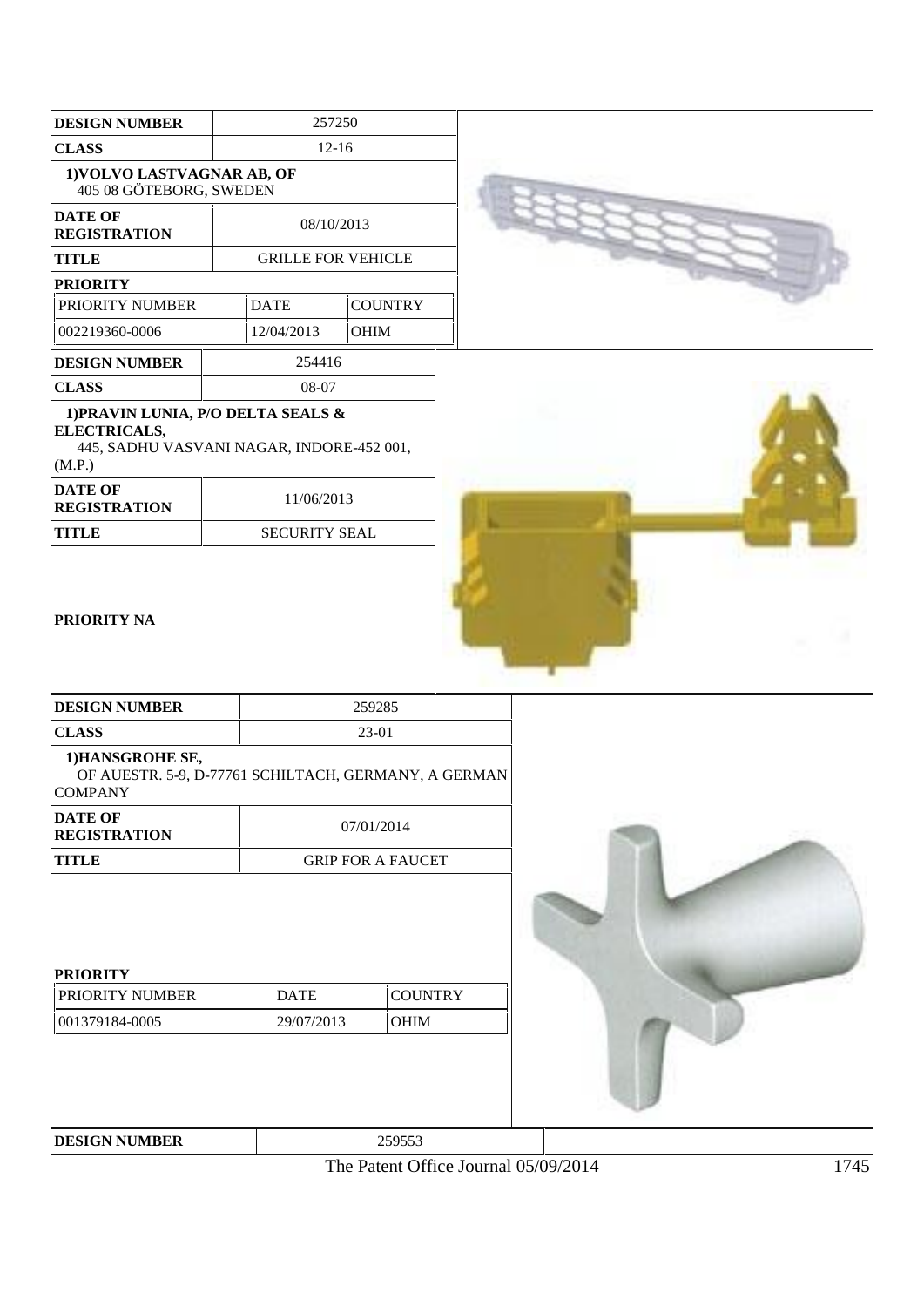| <b>CLASS</b>                                                                                                                                                                                                                                      |                         | 13-03                          |  |
|---------------------------------------------------------------------------------------------------------------------------------------------------------------------------------------------------------------------------------------------------|-------------------------|--------------------------------|--|
| 1) YAZAKI CORPORATION, A JAPANESE CORPORATION OF<br>4-28, MITA 1-CHOME, MINATO-KU, TOKYO 108-8333 JAPAN                                                                                                                                           |                         |                                |  |
| <b>DATE OF REGISTRATION</b>                                                                                                                                                                                                                       |                         | 21/01/2014                     |  |
| <b>TITLE</b>                                                                                                                                                                                                                                      |                         | HOUSING FOR ELECTRIC CONNECTOR |  |
| <b>PRIORITY</b>                                                                                                                                                                                                                                   |                         |                                |  |
| PRIORITY NUMBER                                                                                                                                                                                                                                   | <b>DATE</b>             | <b>COUNTRY</b>                 |  |
| 2013-016592                                                                                                                                                                                                                                       | 22/07/2013              | <b>JAPAN</b>                   |  |
| <b>DESIGN NUMBER</b>                                                                                                                                                                                                                              |                         | 259099                         |  |
| <b>CLASS</b>                                                                                                                                                                                                                                      |                         | 19-06                          |  |
| A-301/302, SUNFLOWER BUILDING, PLOT NO-36 A, SHIVNERI MARG,<br>OFF GOREGAON-MULUND LINK ROAD, AMBEDKAR CHOWK, GOREGAON-<br>EAST, MUMBAI-400063, STATE OF MAHARASHTRA, INDIA.<br><b>DATE OF REGISTRATION</b><br><b>TITLE</b><br><b>PRIORITY NA</b> |                         |                                |  |
| <b>DESIGN NUMBER</b>                                                                                                                                                                                                                              |                         | 257259                         |  |
| <b>CLASS</b>                                                                                                                                                                                                                                      |                         | $12-16$                        |  |
| 1) VOLVO LASTVAGNAR AB, OF<br>405 08 GÖTEBORG, SWEDEN                                                                                                                                                                                             |                         |                                |  |
| DATE OF REGISTRATION                                                                                                                                                                                                                              |                         | 08/10/2013                     |  |
| <b>TITLE</b>                                                                                                                                                                                                                                      | FRONT PANEL FOR VEHICLE |                                |  |
| <b>PRIORITY</b>                                                                                                                                                                                                                                   |                         |                                |  |
| PRIORITY NUMBER                                                                                                                                                                                                                                   | <b>DATE</b>             | <b>COUNTRY</b>                 |  |
| 002219568-0002                                                                                                                                                                                                                                    | 12/04/2013              | OHIM                           |  |
|                                                                                                                                                                                                                                                   |                         |                                |  |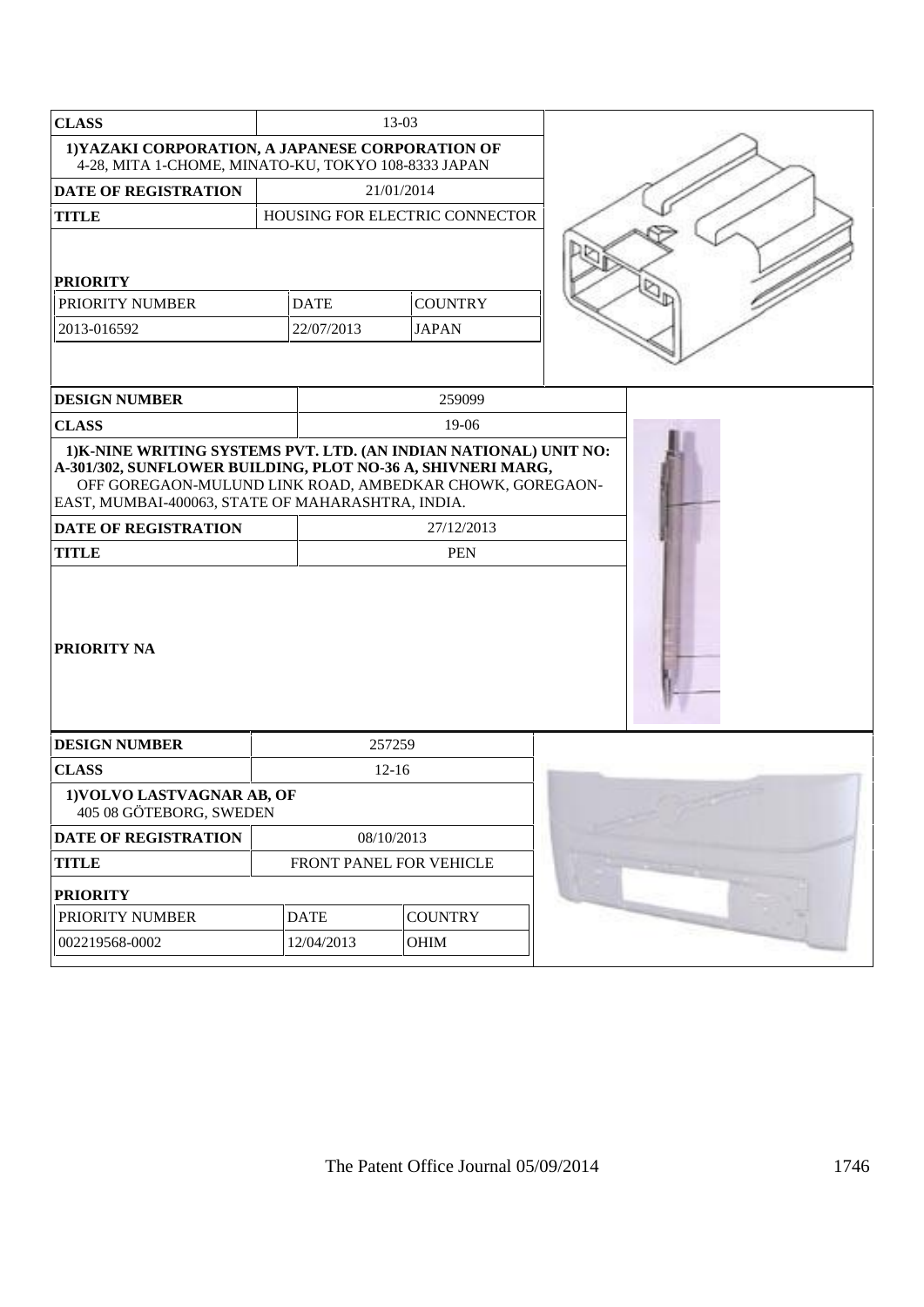| <b>DESIGN NUMBER</b>                                                                                                                                                           |            | 257242  |                               |        |                                        |  |
|--------------------------------------------------------------------------------------------------------------------------------------------------------------------------------|------------|---------|-------------------------------|--------|----------------------------------------|--|
| <b>CLASS</b>                                                                                                                                                                   |            | $12-08$ |                               |        |                                        |  |
| 1) VOLVO LASTVAGNAR AB, OF<br>405 08 GÖTEBORG, SWEDEN                                                                                                                          |            |         |                               |        |                                        |  |
| <b>DATE OF REGISTRATION</b>                                                                                                                                                    |            |         |                               |        | 08/10/2013                             |  |
| <b>TITLE</b>                                                                                                                                                                   |            |         |                               |        | <b>VEHICLE CAB</b>                     |  |
| <b>PRIORITY</b>                                                                                                                                                                |            |         |                               |        |                                        |  |
| PRIORITY NUMBER                                                                                                                                                                |            |         | <b>DATE</b>                   |        | <b>COUNTRY</b>                         |  |
| 002219204-0001                                                                                                                                                                 |            |         | 12/04/2013                    |        | OHIM                                   |  |
|                                                                                                                                                                                |            |         |                               |        |                                        |  |
| <b>DESIGN NUMBER</b>                                                                                                                                                           |            |         |                               | 257829 |                                        |  |
| <b>CLASS</b>                                                                                                                                                                   |            |         |                               | 24-02  |                                        |  |
| EXISTING UNDER THE LAWS OF THE KINGDOM OF THE<br>NETHERLANDS, RESIDING AT EINDHOVEN,<br>WHOSE POST-OFFICE ADDRESS IS HIGH TECH CAMPUS 5, 5656 AE<br>EINDHOVEN, THE NETHERLANDS |            |         |                               |        |                                        |  |
| <b>DATE OF</b><br><b>REGISTRATION</b>                                                                                                                                          |            |         | 29/10/2013                    |        |                                        |  |
| <b>TITLE</b>                                                                                                                                                                   |            |         | FOR RESPIRATORY THERAPY       |        | FRAME FOR A PATIENT INTERFACE ASSEMBLY |  |
| <b>PRIORITY</b>                                                                                                                                                                |            |         |                               |        |                                        |  |
| PRIORITY NUMBER                                                                                                                                                                |            |         | <b>DATE</b>                   |        | <b>COUNTRY</b>                         |  |
| 002233619-0003                                                                                                                                                                 |            |         | 07/05/2013                    |        | OHIM                                   |  |
| <b>DESIGN NUMBER</b>                                                                                                                                                           |            |         |                               | 258035 |                                        |  |
| <b>CLASS</b>                                                                                                                                                                   |            |         |                               | 17-01  |                                        |  |
| 1) SYDNEY MATHEWS, A CANADIAN NATIONAL OF THE ADDRESS<br>200 RIDEAU TERRACE, APT 1403 OTTAWA, ONTARIO K1M 0Z3,<br><b>CANADA</b>                                                |            |         |                               |        |                                        |  |
| DATE OF REGISTRATION                                                                                                                                                           | 07/11/2013 |         |                               |        |                                        |  |
| <b>TITLE</b>                                                                                                                                                                   |            |         | <b>KEYBOARD KEY</b>           |        |                                        |  |
| <b>PRIORITY</b>                                                                                                                                                                |            |         |                               |        |                                        |  |
| PRIORITY NUMBER                                                                                                                                                                |            |         | <b>DATE</b><br><b>COUNTRY</b> |        |                                        |  |
| 152476                                                                                                                                                                         |            |         | 20/08/2013                    |        | <b>CANADA</b>                          |  |
|                                                                                                                                                                                |            |         |                               |        |                                        |  |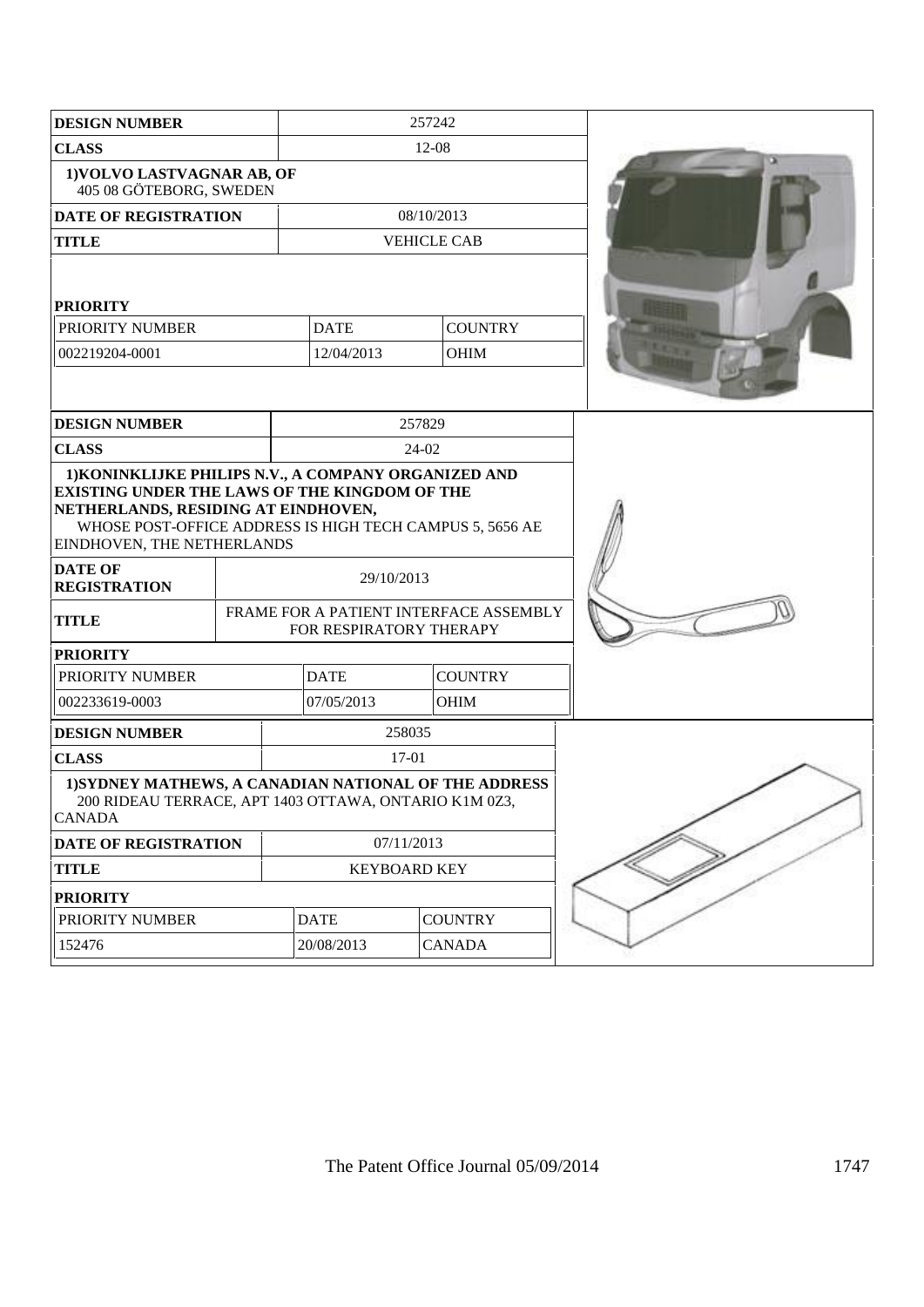| <b>DESIGN NUMBER</b>                                                                                                                                                                                                                |             | 251498                     |  |
|-------------------------------------------------------------------------------------------------------------------------------------------------------------------------------------------------------------------------------------|-------------|----------------------------|--|
| <b>CLASS</b>                                                                                                                                                                                                                        |             | $12 - 05$                  |  |
| 1) KITO CORPORATION,<br>2000, TSUIJIARAI, SHOWA-CHO, NAKAKOMA-GUN, YAMANASHI, 409-3853,<br>JAPAN; A JAPANESE CORPORATION                                                                                                            |             |                            |  |
| <b>DATE OF REGISTRATION</b>                                                                                                                                                                                                         |             | 07/02/2013                 |  |
| <b>TITLE</b>                                                                                                                                                                                                                        |             | <b>CHAIN HOIST</b>         |  |
| <b>PRIORITY</b>                                                                                                                                                                                                                     |             |                            |  |
| PRIORITY NUMBER                                                                                                                                                                                                                     | <b>DATE</b> | <b>COUNTRY</b>             |  |
| 2012-019241                                                                                                                                                                                                                         | 09/08/2012  | <b>JAPAN</b>               |  |
|                                                                                                                                                                                                                                     |             |                            |  |
| <b>DESIGN NUMBER</b>                                                                                                                                                                                                                |             | 259178                     |  |
| <b>CLASS</b>                                                                                                                                                                                                                        |             | 28-03                      |  |
| 1) KONINKLIJKE PHILIPS N.V., A COMPANY ORGANIZED AND EXISTING<br>UNDER THE LAWS OF THE KINGDOM OF THE NETHERLANDS, RESIDING AT<br>EINDHOVEN, WHOSE POST-OFFICE ADDRESS IS<br>HIGH TECH CAMPUS 5, 5656 AE EINDHOVEN, THE NETHERLANDS |             |                            |  |
| <b>DATE OF REGISTRATION</b>                                                                                                                                                                                                         |             | 02/01/2014                 |  |
| <b>TITLE</b>                                                                                                                                                                                                                        |             | <b>HAIR REMOVAL DEVICE</b> |  |
| <b>PRIORITY</b>                                                                                                                                                                                                                     |             |                            |  |
| PRIORITY NUMBER                                                                                                                                                                                                                     | <b>DATE</b> | <b>COUNTRY</b>             |  |
| 002280313-0003                                                                                                                                                                                                                      | 24/07/2013  | <b>OHIM</b>                |  |
| <b>DESIGN NUMBER</b>                                                                                                                                                                                                                |             | 259251                     |  |
| <b>CLASS</b>                                                                                                                                                                                                                        |             | 09-07                      |  |
| 1) SH. MANISH GOYAL,<br>133, KAPIL VIHAR, PITAMPURA, DELHI-110034, (INDIA). AN INDIAN<br>NATIONAL OF THE ABOVE ADDRESS                                                                                                              |             |                            |  |
| <b>DATE OF REGISTRATION</b>                                                                                                                                                                                                         |             | 06/01/2014                 |  |
| <b>TITLE</b>                                                                                                                                                                                                                        |             | <b>BOTTLE CAP</b>          |  |
| <b>PRIORITY NA</b>                                                                                                                                                                                                                  |             |                            |  |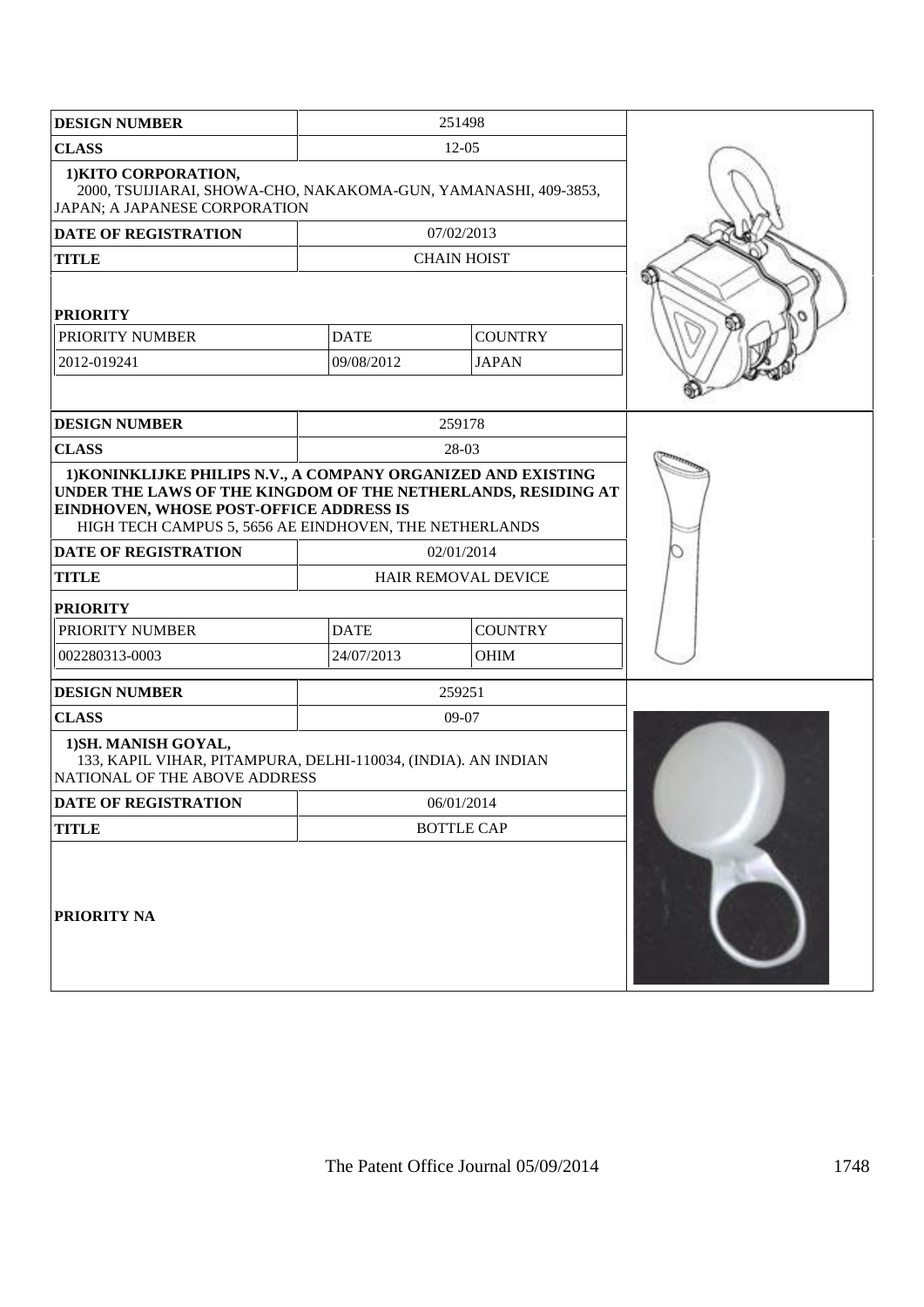| <b>DESIGN NUMBER</b>                                                                                                                                                                                                                                                                                                                                                                   |             | 259670                                    |                |  |
|----------------------------------------------------------------------------------------------------------------------------------------------------------------------------------------------------------------------------------------------------------------------------------------------------------------------------------------------------------------------------------------|-------------|-------------------------------------------|----------------|--|
| <b>CLASS</b>                                                                                                                                                                                                                                                                                                                                                                           |             | 15-07                                     |                |  |
| 1)LG ELECTRONICS INC.<br>128 YEOUI-DAERO, YEONGDEUNGPO - GU, SEOUL 150 - 721, REPUBLIC OF<br>KOREA A CORPORATION INCORPORATED UNDER THE LAWS OF THE REPUBLIC<br>OF KOREA                                                                                                                                                                                                               |             |                                           |                |  |
| DATE OF REGISTRATION                                                                                                                                                                                                                                                                                                                                                                   |             | 24/01/2014                                |                |  |
| <b>TITLE</b>                                                                                                                                                                                                                                                                                                                                                                           |             | <b>REFRIGERATOR</b>                       |                |  |
| <b> PRIORITY NA</b>                                                                                                                                                                                                                                                                                                                                                                    |             |                                           |                |  |
| <b>DESIGN NUMBER</b>                                                                                                                                                                                                                                                                                                                                                                   |             | 259813                                    |                |  |
| <b>CLASS</b>                                                                                                                                                                                                                                                                                                                                                                           |             | $12 - 11$                                 |                |  |
| <b>INCORPORATED UNDER THE COMPANIES ACT OF 1956,</b><br>HAVING ITS PRINCIPAL PLACE OF BUSINESS AT NEW 2ND &<br>3RD FLOOR, KHIVRAJ BUILDING, NO. 616, ANNASALAI,<br>CHENNAI - 600006, STATE OF TAMIL NADU, INDIA, AND<br><b>REGISTERED OFFICE AT</b><br>AKURDI, PUNE-411035, STATE OF MAHARASHTRA, INDIA<br><b>DATE OF</b><br><b>REGISTRATION</b><br><b>TITLE</b><br><b>PRIORITY NA</b> |             | 29/01/2014<br>FRONT FENDER FOR MOTORCYCLE |                |  |
| <b>DESIGN NUMBER</b>                                                                                                                                                                                                                                                                                                                                                                   |             | 257765                                    |                |  |
| <b>CLASS</b>                                                                                                                                                                                                                                                                                                                                                                           |             | $07-05$                                   |                |  |
| 1) KONINKLIJKE PHILIPS N.V., A COMPANY ORGANIZED AND<br><b>EXISTING UNDER THE LAWS OF THE KINGDOM OF THE</b><br>NETHERLANDS, RESIDING AT EINDHOVEN,<br>WHOSE POST-OFFICE ADDRESS IS HIGH TECH CAMPUS 5, 5656 AE<br>EINDHOVEN, THE NETHERLANDS                                                                                                                                          |             |                                           |                |  |
| <b>DATE OF REGISTRATION</b>                                                                                                                                                                                                                                                                                                                                                            |             | 25/10/2013                                |                |  |
| <b>TITLE</b>                                                                                                                                                                                                                                                                                                                                                                           |             | <b>IRON WITH STEAM GENERATOR</b>          |                |  |
| <b>PRIORITY</b>                                                                                                                                                                                                                                                                                                                                                                        |             |                                           |                |  |
| PRIORITY NUMBER                                                                                                                                                                                                                                                                                                                                                                        | <b>DATE</b> |                                           | <b>COUNTRY</b> |  |
| 002231514-0003                                                                                                                                                                                                                                                                                                                                                                         | 02/05/2013  | <b>OHIM</b>                               |                |  |
|                                                                                                                                                                                                                                                                                                                                                                                        |             |                                           |                |  |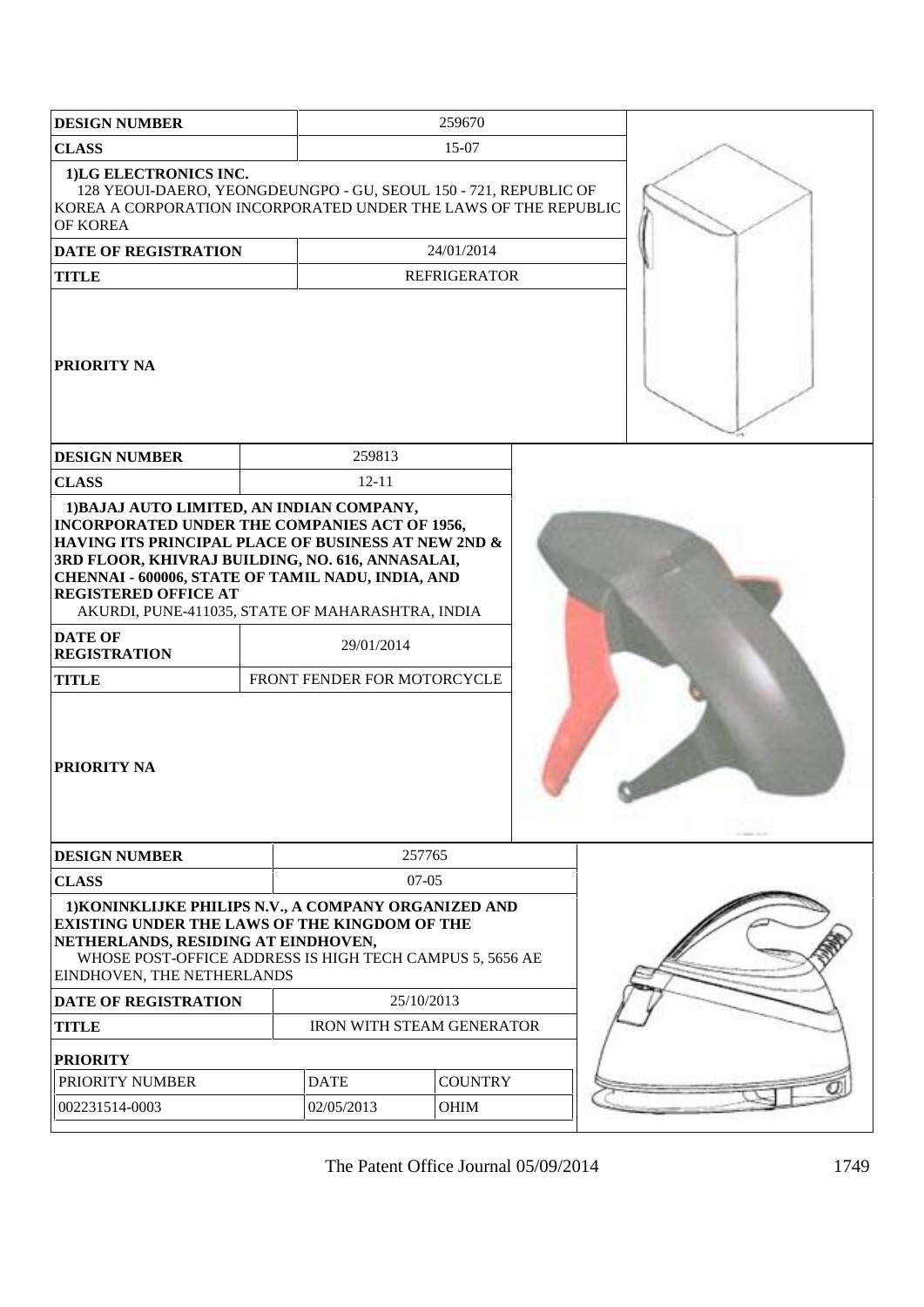| <b>DESIGN NUMBER</b>                                                                                                                                    |             | 258822                                    |  |
|---------------------------------------------------------------------------------------------------------------------------------------------------------|-------------|-------------------------------------------|--|
| <b>CLASS</b>                                                                                                                                            |             | 09-03                                     |  |
| 1)ZAMYA LIMITED,<br>319 ORDSALL LANE, MANCHESTER, SALFORD, M5, 3FT, UNITED<br>KINGDOM, A PRIVATE LIMITED COMPANY ORGANIZED AND EXISTING<br><b>UNDER</b> |             |                                           |  |
| <b>DATE OF REGISTRATION</b>                                                                                                                             |             | 18/12/2013                                |  |
| <b>TITLE</b>                                                                                                                                            |             | <b>CONTAINER FOR COSMETICS</b>            |  |
| <b>PRIORITY NA</b>                                                                                                                                      |             |                                           |  |
| <b>DESIGN NUMBER</b>                                                                                                                                    |             | 259102                                    |  |
| <b>CLASS</b>                                                                                                                                            |             | $06-11$                                   |  |
| 1) HONDA ACCESS CORP.,<br>OF 18-4, 8-CHOME, NOBIDOME, NIIZA-SHI, SAITAMA, JAPAN                                                                         |             |                                           |  |
| <b>DATE OF</b><br><b>REGISTRATION</b>                                                                                                                   |             | 30/12/2013                                |  |
| <b>TITLE</b>                                                                                                                                            |             | A SET OF FLOOR MATS FOR<br><b>VEHICLE</b> |  |
| <b>PRIORITY</b>                                                                                                                                         |             |                                           |  |
| PRIORITY NUMBER                                                                                                                                         | <b>DATE</b> | <b>COUNTRY</b>                            |  |
| 2013-016441                                                                                                                                             | 19/07/2013  | <b>JAPAN</b>                              |  |
| <b>DESIGN NUMBER</b>                                                                                                                                    |             | 257411                                    |  |
| <b>CLASS</b>                                                                                                                                            |             | $12 - 16$                                 |  |
| 1) VOLVO LASTVAGNAR AB, OF<br>SE 405 08 GÖTEBORG, SWEDEN.                                                                                               |             |                                           |  |
| <b>DATE OF</b><br><b>REGISTRATION</b>                                                                                                                   |             | 10/10/2013                                |  |
| <b>TITLE</b>                                                                                                                                            |             | ROOF AIR DEFLECTOR FOR<br><b>VEHICLES</b> |  |
| <b>PRIORITY</b>                                                                                                                                         |             |                                           |  |
| PRIORITY NUMBER                                                                                                                                         | <b>DATE</b> | <b>COUNTRY</b>                            |  |
| 2013/0162                                                                                                                                               | 11/04/2013  | <b>SWEDEN</b>                             |  |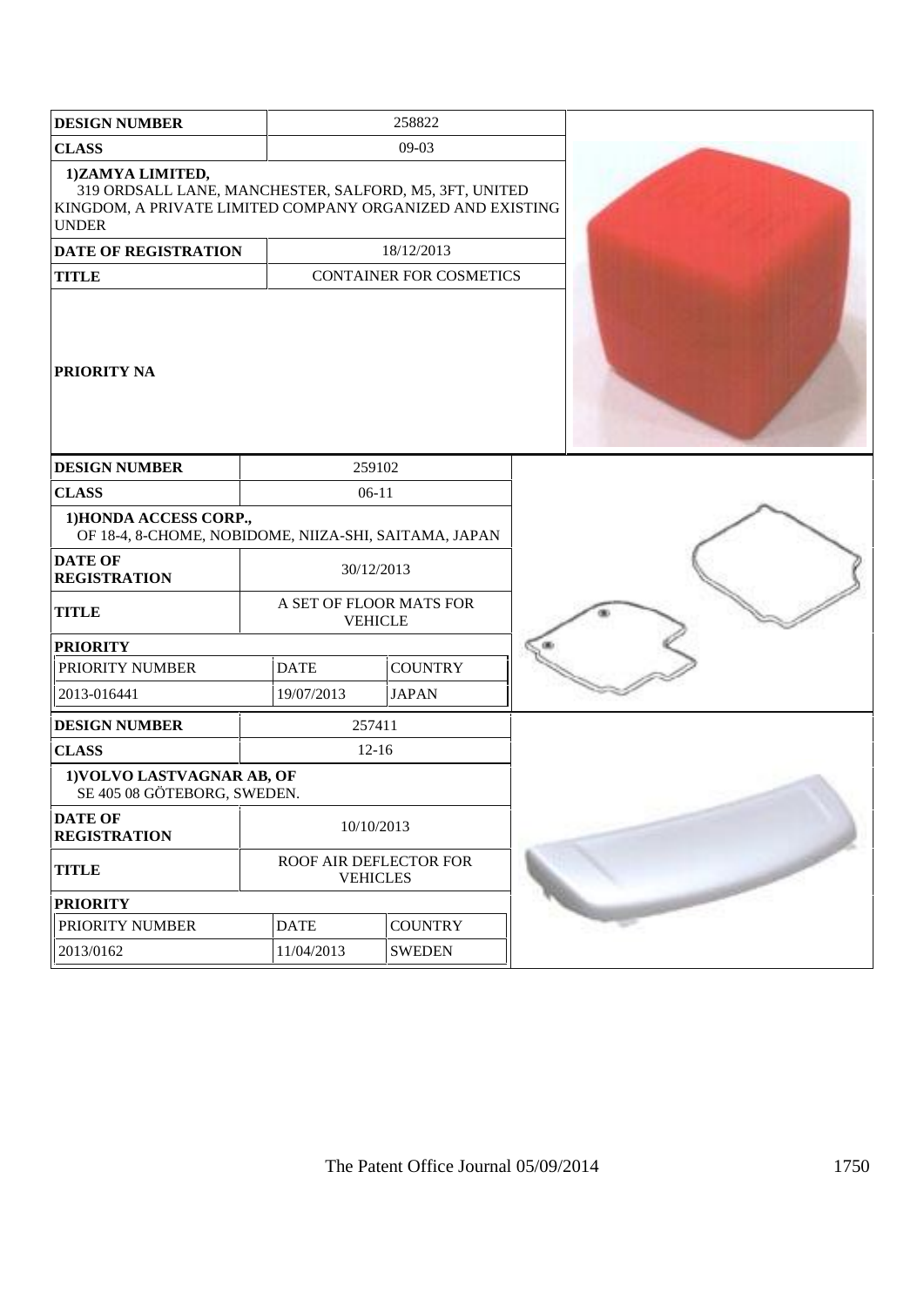| <b>DESIGN NUMBER</b>                                                                                                                                                                                                                                                                                              |                               | 260133      |  |  |
|-------------------------------------------------------------------------------------------------------------------------------------------------------------------------------------------------------------------------------------------------------------------------------------------------------------------|-------------------------------|-------------|--|--|
| <b>CLASS</b>                                                                                                                                                                                                                                                                                                      |                               | 08-07       |  |  |
| 1) SURESH MARUTI MORE. (AN INDIAN NATIONAL) 102/1ST FLOOR<br>UTKARSH CO.OP.HSG.LTD. ANANDROA PAWAR HIGH SCHOOL, RAM<br>MANDIR ROAD, VAZIRA NAKA, BORIVALI (WEST), MUMBAI-400092, STATE<br>OF MAHARASHTRA, INDIA.<br>PROPRIETOR OF PACK SEALS INDUSTRIES. AN INDIAN PROPRIETORSHIP<br><b>FIRM OF ABOVE ADDRESS</b> |                               |             |  |  |
| <b>DATE OF REGISTRATION</b>                                                                                                                                                                                                                                                                                       |                               | 05/02/2014  |  |  |
| <b>TITLE</b>                                                                                                                                                                                                                                                                                                      |                               | <b>SEAL</b> |  |  |
| <b>PRIORITY NA</b>                                                                                                                                                                                                                                                                                                |                               |             |  |  |
| <b>DESIGN NUMBER</b>                                                                                                                                                                                                                                                                                              |                               | 258498      |  |  |
| <b>CLASS</b>                                                                                                                                                                                                                                                                                                      |                               | 26-04       |  |  |
| 1) KONINKLIJKE PHILIPS N.V., A COMPANY ORGANIZED AND EXISTING<br>UNDER THE LAWS OF THE KINGDOM OF THE NETHERLANDS, RESIDING AT<br>EINDHOVEN,<br>WHOSE POST-OFFICE ADDRESS IS HIGH TECH CAMPUS 5, 5656 AE<br><b>EINDHOVEN, THE NETHERLANDS</b>                                                                     |                               |             |  |  |
| <b>DATE OF REGISTRATION</b>                                                                                                                                                                                                                                                                                       |                               | 29/11/2013  |  |  |
| <b>TITLE</b>                                                                                                                                                                                                                                                                                                      |                               | LED BULB    |  |  |
| <b>PRIORITY</b>                                                                                                                                                                                                                                                                                                   |                               |             |  |  |
| PRIORITY NUMBER                                                                                                                                                                                                                                                                                                   | <b>DATE</b><br><b>COUNTRY</b> |             |  |  |
| 002282392-0003                                                                                                                                                                                                                                                                                                    | 26/07/2013<br><b>OHIM</b>     |             |  |  |
|                                                                                                                                                                                                                                                                                                                   |                               |             |  |  |
| <b>DESIGN NUMBER</b>                                                                                                                                                                                                                                                                                              | 256484                        |             |  |  |
| <b>CLASS</b>                                                                                                                                                                                                                                                                                                      | $11-02$                       |             |  |  |
| 1) MA DESIGN INDIA PRIVATE LIMITED, A COMPANY<br><b>INCORPORATED IN INDIA HAVING ITS PRINCIPAL PLACE OF</b><br><b>BUSINESS AT</b><br>A-41, SECTOR-80, PHASE-II, NOIDA-201305, U.P. INDIA                                                                                                                          |                               |             |  |  |
| <b>DATE OF REGISTRATION</b>                                                                                                                                                                                                                                                                                       | 16/09/2013                    |             |  |  |
| <b>TITLE</b>                                                                                                                                                                                                                                                                                                      | DECORATIVE ARTICLE            |             |  |  |
| <b>PRIORITY NA</b>                                                                                                                                                                                                                                                                                                |                               |             |  |  |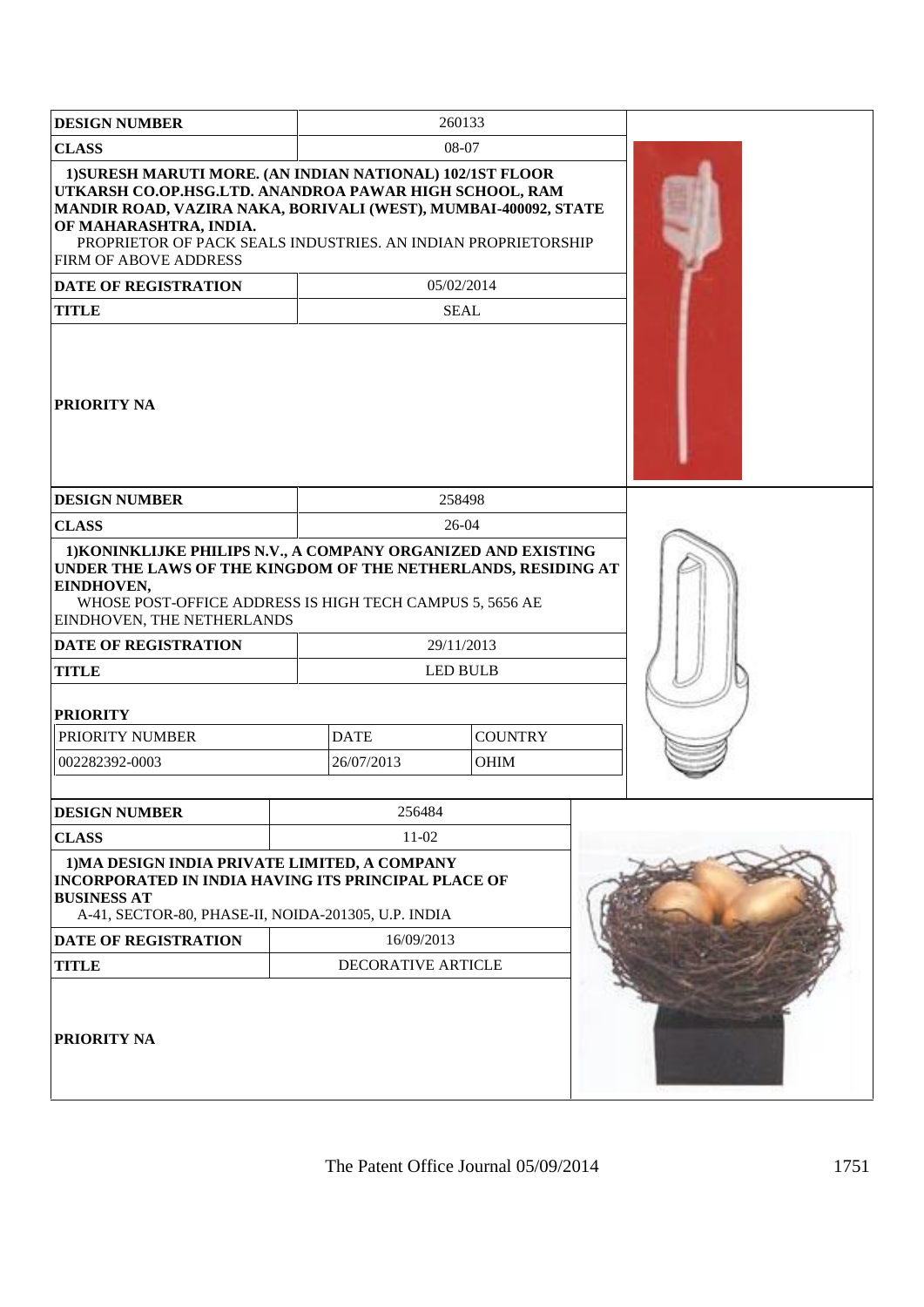| <b>DESIGN NUMBER</b>                                                                                                                                                                                                               | 257416                  |                    |  |  |
|------------------------------------------------------------------------------------------------------------------------------------------------------------------------------------------------------------------------------------|-------------------------|--------------------|--|--|
| <b>CLASS</b>                                                                                                                                                                                                                       |                         | $12 - 16$          |  |  |
| 1) VOLVO LASTVAGNAR AB, OF<br>SE 405 08 GÖTEBORG, SWEDEN.                                                                                                                                                                          |                         |                    |  |  |
| <b>DATE OF REGISTRATION</b>                                                                                                                                                                                                        |                         | 10/10/2013         |  |  |
| <b>TITLE</b>                                                                                                                                                                                                                       |                         | FENDER FOR VEHICLE |  |  |
| <b>PRIORITY</b>                                                                                                                                                                                                                    |                         |                    |  |  |
| PRIORITY NUMBER                                                                                                                                                                                                                    | <b>DATE</b>             | <b>COUNTRY</b>     |  |  |
| 2013/0171                                                                                                                                                                                                                          | 11/04/2013              | <b>SWEDEN</b>      |  |  |
|                                                                                                                                                                                                                                    |                         |                    |  |  |
| <b>DESIGN NUMBER</b>                                                                                                                                                                                                               | 257229                  |                    |  |  |
| <b>CLASS</b>                                                                                                                                                                                                                       | $15-03$                 |                    |  |  |
| 1) RAVANDS CONTROLS INCORPORATION, AN INDIAN<br><b>COMPANY OF</b><br>MALAIAH PALLI ROAD, CHANDRAGIRI-517101, TIRUPATI,<br>ANDRHA PRADESH, INDIA                                                                                    |                         |                    |  |  |
| <b>DATE OF</b><br><b>REGISTRATION</b>                                                                                                                                                                                              | 07/10/2013              |                    |  |  |
| <b>TITLE</b>                                                                                                                                                                                                                       | VENTURI INJECTOR BARREL |                    |  |  |
| <b>PRIORITY NA</b>                                                                                                                                                                                                                 |                         |                    |  |  |
| <b>DESIGN NUMBER</b>                                                                                                                                                                                                               |                         | 259575             |  |  |
| <b>CLASS</b>                                                                                                                                                                                                                       |                         | $05-05$            |  |  |
| 1) PARRY MURRAY & CO. LTD., COMPANY REGISTERED UNDER THE<br>LAWS OF ENGLAND AND WALES, HAVING ITS PRINCIPAL PLACE OF<br><b>BUSINESS AT</b><br>3RD FLOOR, SIMPSON HOUSE, 6 CHERRY ORCHARD ROAD,<br>CROYDON, CRO 6BA, UNITED KINGDOM |                         |                    |  |  |
| <b>DATE OF REGISTRATION</b>                                                                                                                                                                                                        | 22/01/2014              |                    |  |  |
| <b>TITLE</b>                                                                                                                                                                                                                       | <b>TEXTILE FABRIC</b>   |                    |  |  |
| PRIORITY NA                                                                                                                                                                                                                        |                         |                    |  |  |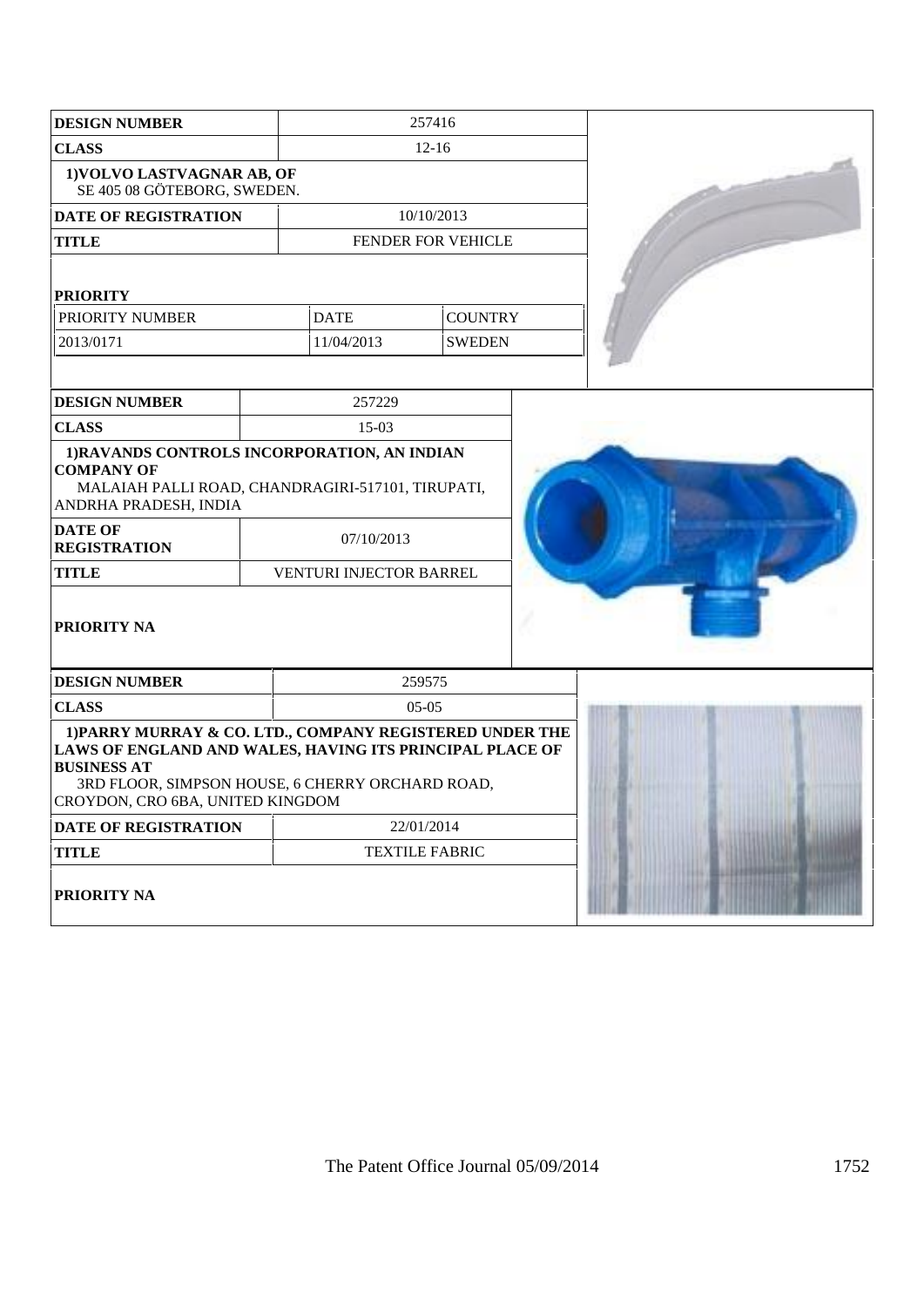| <b>DESIGN NUMBER</b>                                                                                                                                                     |             | 259667     |                            |  |    |                                                                |
|--------------------------------------------------------------------------------------------------------------------------------------------------------------------------|-------------|------------|----------------------------|--|----|----------------------------------------------------------------|
| <b>CLASS</b>                                                                                                                                                             |             | $15-05$    |                            |  |    |                                                                |
| 1)LG ELECTRONICS INC.<br>128 YEOUI-DAERO, YEONGDEUNGPO - GU, SEOUL 150 - 721, REPUBLIC<br>OF KOREA A CORPORATION INCORPORATED UNDER THE LAWS OF THE<br>REPUBLIC OF KOREA |             |            |                            |  |    | $\;{}^{{\mathcal O}}\!{\mathcal O}_{\mathcal O_{\mathcal O}}}$ |
| <b>DATE OF REGISTRATION</b>                                                                                                                                              |             |            | 24/01/2014                 |  |    |                                                                |
| <b>TITLE</b>                                                                                                                                                             |             |            | <b>WASHING MACHINE</b>     |  |    |                                                                |
| PRIORITY NA                                                                                                                                                              |             |            |                            |  |    |                                                                |
| <b>DESIGN NUMBER</b>                                                                                                                                                     |             | 259058     |                            |  |    |                                                                |
| <b>CLASS</b>                                                                                                                                                             |             | 14-03      |                            |  |    |                                                                |
| 1) NOKIA CORPORATION<br>A FINNISH CORPORATION OF THE ADDRESS<br>KEILALAHDENTIE 4, ESPOO, FINLAND 02150<br><b>DATE OF</b><br><b>REGISTRATION</b>                          | 27/12/2013  |            |                            |  |    |                                                                |
| <b>TITLE</b>                                                                                                                                                             |             |            | MOBILE PHONE COVER         |  |    |                                                                |
| <b>PRIORITY</b>                                                                                                                                                          |             |            |                            |  |    |                                                                |
| PRIORITY NUMBER                                                                                                                                                          | <b>DATE</b> |            | <b>COUNTRY</b>             |  |    |                                                                |
| 29/465240                                                                                                                                                                |             | 26/08/2013 | U.S.A.                     |  |    |                                                                |
| <b>DESIGN NUMBER</b>                                                                                                                                                     |             |            | 257582                     |  |    |                                                                |
| <b>CLASS</b>                                                                                                                                                             |             |            | $26 - 05$                  |  |    |                                                                |
| 1) M/S SHREE SANT KRIPA INTELLECTUAL, HAVING OFFICE<br>AT<br>7, AKSHAY COMPLEX, OFF. DHOLE PATIL ROAD, PUNE-411001,<br>MAHARASHTRA, INDIA, AN INDIAN COMPANY             |             |            |                            |  | a) |                                                                |
| <b>DATE OF</b><br><b>REGISTRATION</b>                                                                                                                                    |             |            | 21/10/2013                 |  |    |                                                                |
| <b>TITLE</b>                                                                                                                                                             |             |            | CEILING FIXTURES FOR LAMPS |  |    |                                                                |
| PRIORITY NA                                                                                                                                                              |             |            |                            |  |    |                                                                |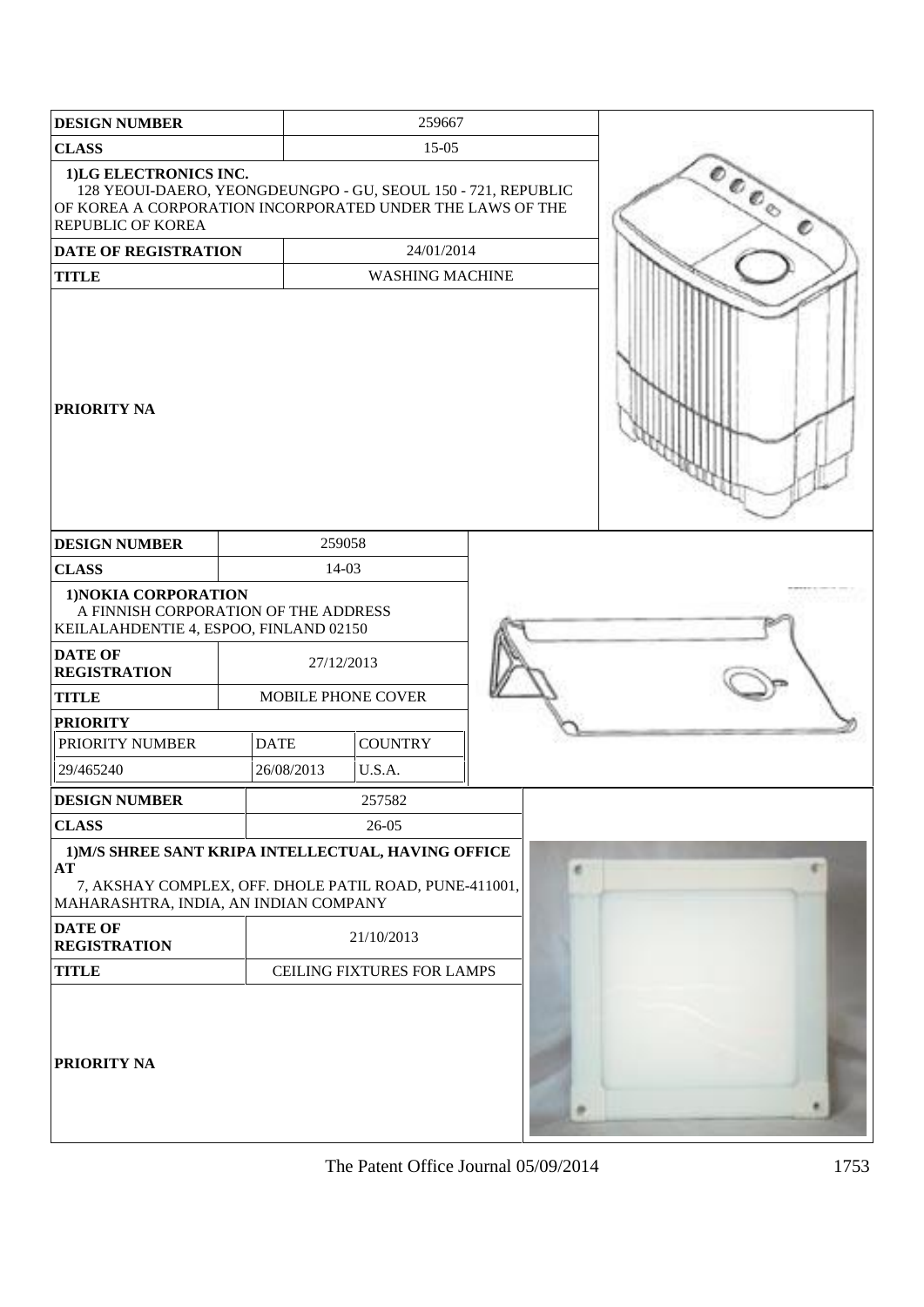| <b>DESIGN NUMBER</b>                                                                                                                                                                                    |  | 257301                        |                  |            |                  |  |                  |
|---------------------------------------------------------------------------------------------------------------------------------------------------------------------------------------------------------|--|-------------------------------|------------------|------------|------------------|--|------------------|
| <b>CLASS</b><br>$09-03$                                                                                                                                                                                 |  |                               |                  |            |                  |  |                  |
| 1) INTERNATIONAL COSMETIC SUPPLIERS LTD., A<br><b>CORPORATION ORGANIZED AND EXISTING UNDER THE LAW</b><br>OF TAIWAN, OF<br>4F, #96, SECTION 1 CHIEN KUO NORTH ROAD, TAIPEI 10489,<br><b>TAIWAN</b>      |  |                               |                  |            |                  |  |                  |
| <b>DATE OF</b><br><b>REGISTRATION</b>                                                                                                                                                                   |  |                               | 08/10/2013       |            |                  |  |                  |
| <b>TITLE</b>                                                                                                                                                                                            |  |                               | <b>CONTAINER</b> |            |                  |  |                  |
| <b>PRIORITY NA</b>                                                                                                                                                                                      |  |                               |                  |            |                  |  |                  |
| <b>DESIGN NUMBER</b>                                                                                                                                                                                    |  |                               |                  | 257160     |                  |  |                  |
| <b>CLASS</b>                                                                                                                                                                                            |  |                               |                  | $09-07$    |                  |  |                  |
| 1) RECKITT BENCKISER LLC, A LIMITED LIABILITY COMPANY<br>INCORPORATED IN THE STATE OF DELAWARE, U.S.A. OF<br>MORRIS CORPORATE CENTER IV, 399 INTERPACE PARKWAY, PARSIPPANY,<br>NEW JERSEY 07054, U.S.A. |  |                               |                  |            |                  |  |                  |
| <b>DATE OF REGISTRATION</b>                                                                                                                                                                             |  |                               |                  | 03/10/2013 |                  |  |                  |
| <b>TITLE</b>                                                                                                                                                                                            |  |                               |                  |            | <b>DISPENSER</b> |  |                  |
| <b>PRIORITY</b>                                                                                                                                                                                         |  |                               |                  |            |                  |  |                  |
| PRIORITY NUMBER                                                                                                                                                                                         |  | <b>DATE</b>                   |                  |            | <b>COUNTRY</b>   |  |                  |
| 002219253-0001                                                                                                                                                                                          |  |                               | 12/04/2013       |            | <b>OHIM</b>      |  | PERSPECTIVE VIEW |
| <b>DESIGN NUMBER</b>                                                                                                                                                                                    |  |                               |                  | 258214     |                  |  |                  |
| <b>CLASS</b>                                                                                                                                                                                            |  |                               |                  | $16-03$    |                  |  |                  |
| 1) PANASONIC CORPORATION, A JAPANESE COMPANY ORGANIZED<br>AND EXISTING UNDER THE LAWS OF JAPAN,<br>OF 1006, OAZA KADOMA, KADOMA-SHI, OSAKA 571-8501, JAPAN                                              |  |                               |                  |            |                  |  |                  |
| DATE OF REGISTRATION                                                                                                                                                                                    |  | 19/11/2013                    |                  |            |                  |  |                  |
| <b>TITLE</b>                                                                                                                                                                                            |  | <b>CARTRIDGE</b>              |                  |            |                  |  |                  |
| <b>PRIORITY</b>                                                                                                                                                                                         |  |                               |                  |            |                  |  |                  |
| PRIORITY NUMBER                                                                                                                                                                                         |  | <b>COUNTRY</b><br><b>DATE</b> |                  |            |                  |  |                  |
| 2013-010978                                                                                                                                                                                             |  |                               | 20/05/2013       |            | <b>JAPAN</b>     |  |                  |
|                                                                                                                                                                                                         |  |                               |                  |            |                  |  |                  |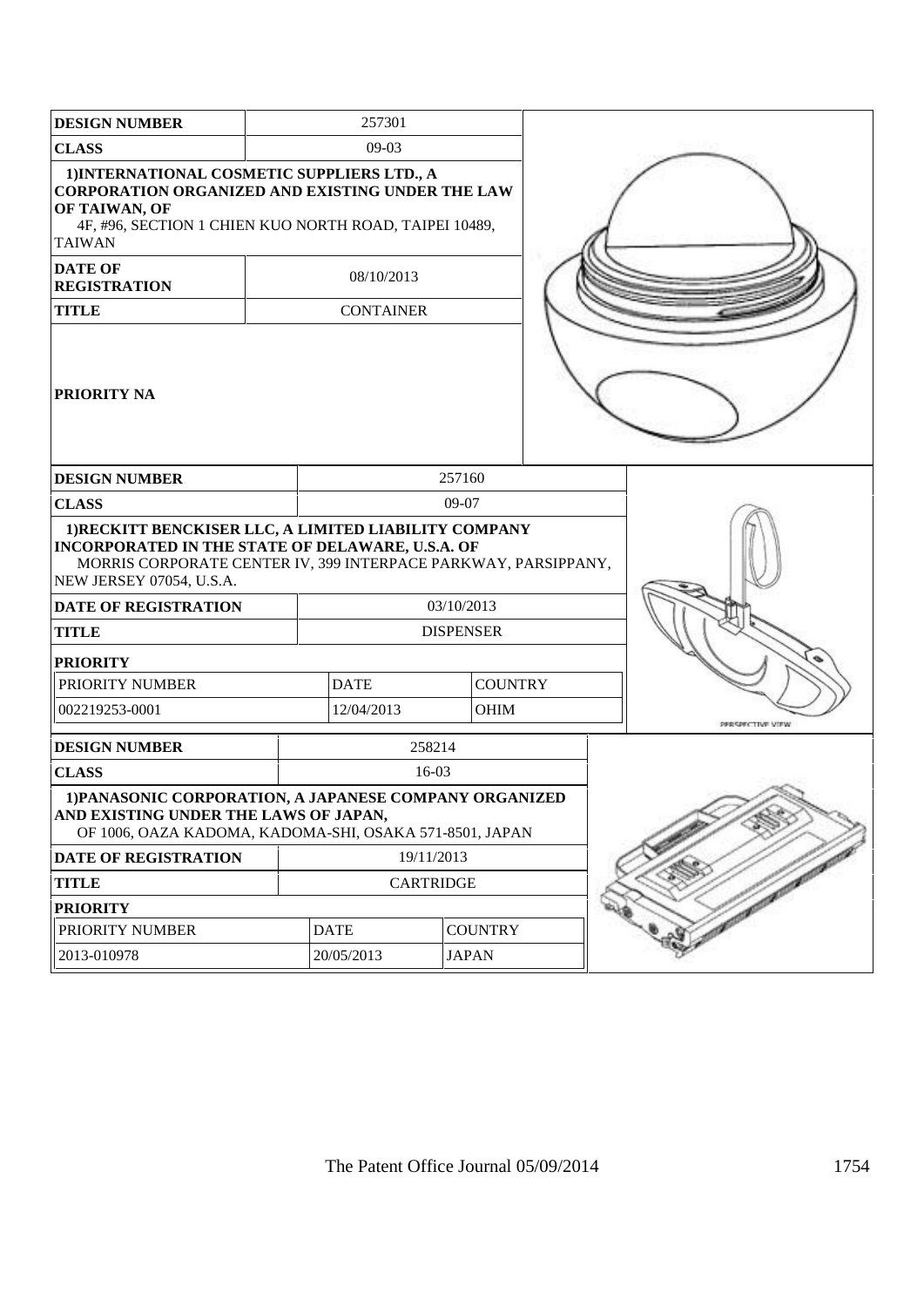| <b>DESIGN NUMBER</b>                                                                                                                                                                                                                                   |                  | 259226                 |  |  |
|--------------------------------------------------------------------------------------------------------------------------------------------------------------------------------------------------------------------------------------------------------|------------------|------------------------|--|--|
| <b>CLASS</b>                                                                                                                                                                                                                                           |                  | 06-01                  |  |  |
| 1)QUADRIFOGLIO SISTEMI D'ARREDO S.P.A., OF<br>VIA CORNARÈ, 12, 31040 MANSUE'. FRAZIONE BASALGHELLE - ITALY, AN<br>ITALIAN JOINT STOCK COMPANY.                                                                                                         |                  |                        |  |  |
| DATE OF REGISTRATION                                                                                                                                                                                                                                   |                  | 03/01/2014             |  |  |
| <b>TITLE</b>                                                                                                                                                                                                                                           |                  | <b>BODY OF A CHAIR</b> |  |  |
| <b>PRIORITY</b>                                                                                                                                                                                                                                        |                  |                        |  |  |
| PRIORITY NUMBER                                                                                                                                                                                                                                        | <b>DATE</b>      | <b>COUNTRY</b>         |  |  |
| TV2013O000027                                                                                                                                                                                                                                          | 10/07/2013       | <b>ITALY</b>           |  |  |
| <b>DESIGN NUMBER</b>                                                                                                                                                                                                                                   | 259320           |                        |  |  |
| <b>CLASS</b>                                                                                                                                                                                                                                           | 09-03            |                        |  |  |
| 1) HAMILTON HOUSEWARES PVT. LTD. AN INDIAN COMPANY<br><b>INCORPORATED UNDER THE COMPANIES ACT 1956, HAVING</b><br><b>REGISTERED OFFICE AT</b><br>KAISER-I-HIND BLDG., 3RD FLOOR, CURRIMBHOY ROAD,<br>BALLARD ESTATE, MUMBAI 400001, MAHARASHTRA, INDIA |                  |                        |  |  |
| <b>DATE OF REGISTRATION</b>                                                                                                                                                                                                                            | 10/01/2014       |                        |  |  |
| <b>TITLE</b>                                                                                                                                                                                                                                           | <b>CONTAINER</b> |                        |  |  |
| PRIORITY NA                                                                                                                                                                                                                                            |                  |                        |  |  |
| <b>DESIGN NUMBER</b>                                                                                                                                                                                                                                   |                  | 259517                 |  |  |
| <b>CLASS</b>                                                                                                                                                                                                                                           |                  | 06-01                  |  |  |
| 1) THE SUPREME INDUSTRIES LTD., (AN INDIAN PUBLIC LIMITED<br>COMPANY),<br>601 CENTRAL PLAZA, 2/6, SARAT BOSE ROAD, KOLKATA - 700020, WEST<br><b>BENGAL, INDIA</b>                                                                                      |                  |                        |  |  |
| <b>DATE OF REGISTRATION</b>                                                                                                                                                                                                                            |                  | 20/01/2014             |  |  |
| <b>TITLE</b>                                                                                                                                                                                                                                           |                  | <b>CHAIR</b>           |  |  |
| PRIORITY NA                                                                                                                                                                                                                                            |                  |                        |  |  |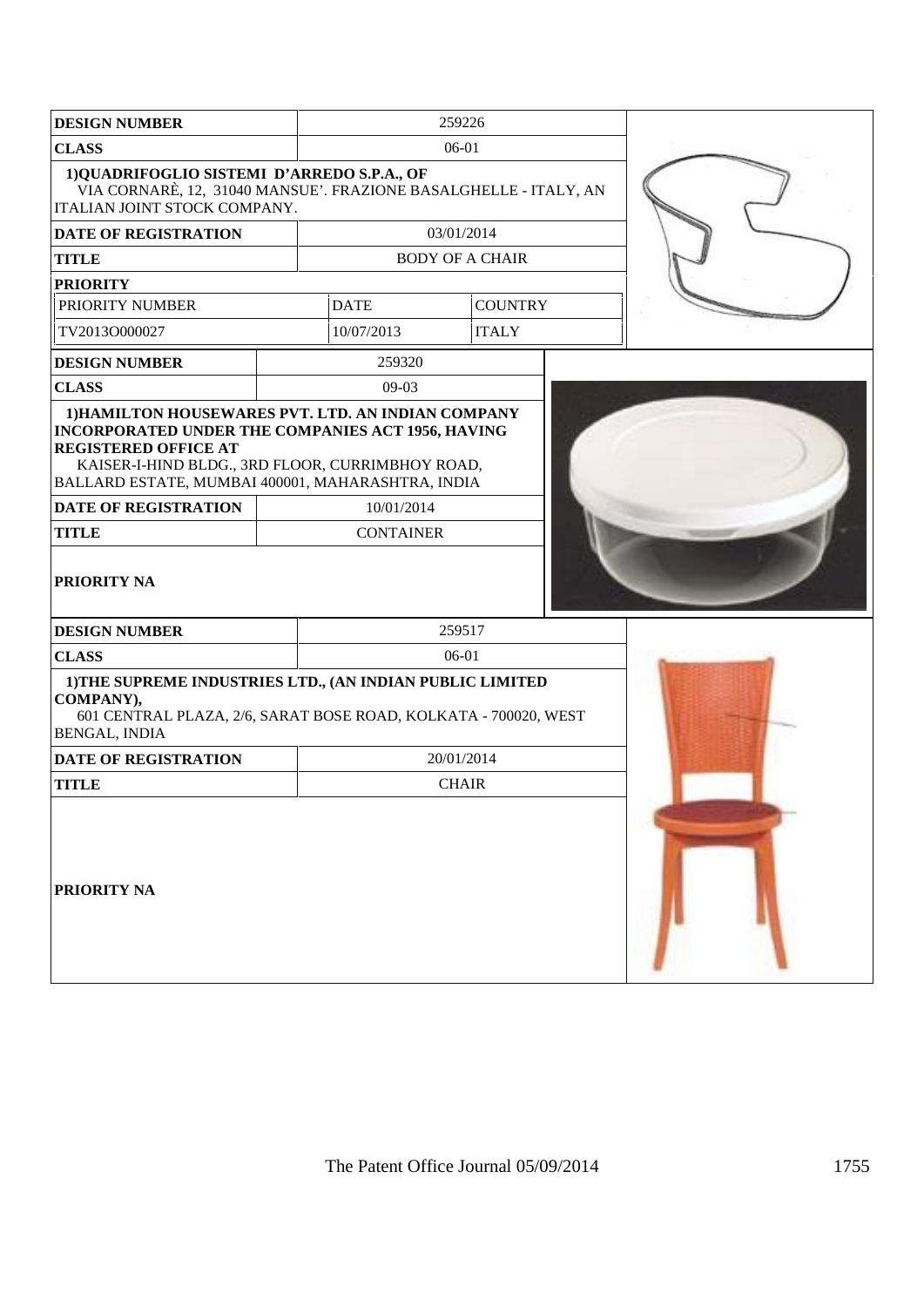| <b>DESIGN NUMBER</b>                                                                                                                                                                                                        | 257247 |                           |                     |  |
|-----------------------------------------------------------------------------------------------------------------------------------------------------------------------------------------------------------------------------|--------|---------------------------|---------------------|--|
| <b>CLASS</b><br>$12 - 16$                                                                                                                                                                                                   |        |                           |                     |  |
| 1) VOLVO LASTVAGNAR AB, OF<br>405 08 GÖTEBORG, SWEDEN                                                                                                                                                                       |        |                           |                     |  |
| <b>DATE OF</b><br><b>REGISTRATION</b>                                                                                                                                                                                       |        | 08/10/2013                |                     |  |
| <b>TITLE</b>                                                                                                                                                                                                                |        | <b>GRILLE FOR VEHICLE</b> |                     |  |
| <b>PRIORITY</b>                                                                                                                                                                                                             |        |                           |                     |  |
| PRIORITY NUMBER                                                                                                                                                                                                             |        | <b>DATE</b>               | <b>COUNTRY</b>      |  |
| 002219360-0003                                                                                                                                                                                                              |        | 12/04/2013                | <b>OHIM</b>         |  |
| <b>DESIGN NUMBER</b>                                                                                                                                                                                                        |        |                           | 259267              |  |
| <b>CLASS</b>                                                                                                                                                                                                                |        |                           | 06-08               |  |
| 1) KUSHAL KARYASHALA PRIVATE LIMITED (A COMPANY<br>INCORPORATED UNDER THE INDIAN COMPANIES ACT 1956),<br>1, RAJ NAGAR ENCLAVE, PITAM PURA, DELHI-110034 (INDIA)<br><b>DATE OF</b><br><b>REGISTRATION</b>                    |        |                           | 07/01/2014          |  |
| <b>TITLE</b>                                                                                                                                                                                                                |        |                           | <b>CLOTH HANGER</b> |  |
| PRIORITY NA                                                                                                                                                                                                                 |        |                           |                     |  |
| <b>DESIGN NUMBER</b>                                                                                                                                                                                                        |        | 259778                    |                     |  |
| <b>CLASS</b>                                                                                                                                                                                                                |        | $07-02$                   |                     |  |
| 1) EAGLE HOME APPLIANCES PVT. LTD., AN<br><b>INDIAN COMPANY HAVING ADDRESS FOR</b><br><b>SERVICE AT</b><br>4TH FLOOR, PARMAR GALLERY, SHIVARKAR<br>ROAD, OPPOSITE PARMAR PARK, WANAWADI,<br>PUNE 411040, MAHARASHTRA, INDIA |        |                           |                     |  |
| <b>DATE OF</b><br><b>REGISTRATION</b>                                                                                                                                                                                       |        | 29/01/2014                |                     |  |
| <b>TITLE</b>                                                                                                                                                                                                                |        | PRESSURE COOKER           |                     |  |
| PRIORITY NA                                                                                                                                                                                                                 |        |                           |                     |  |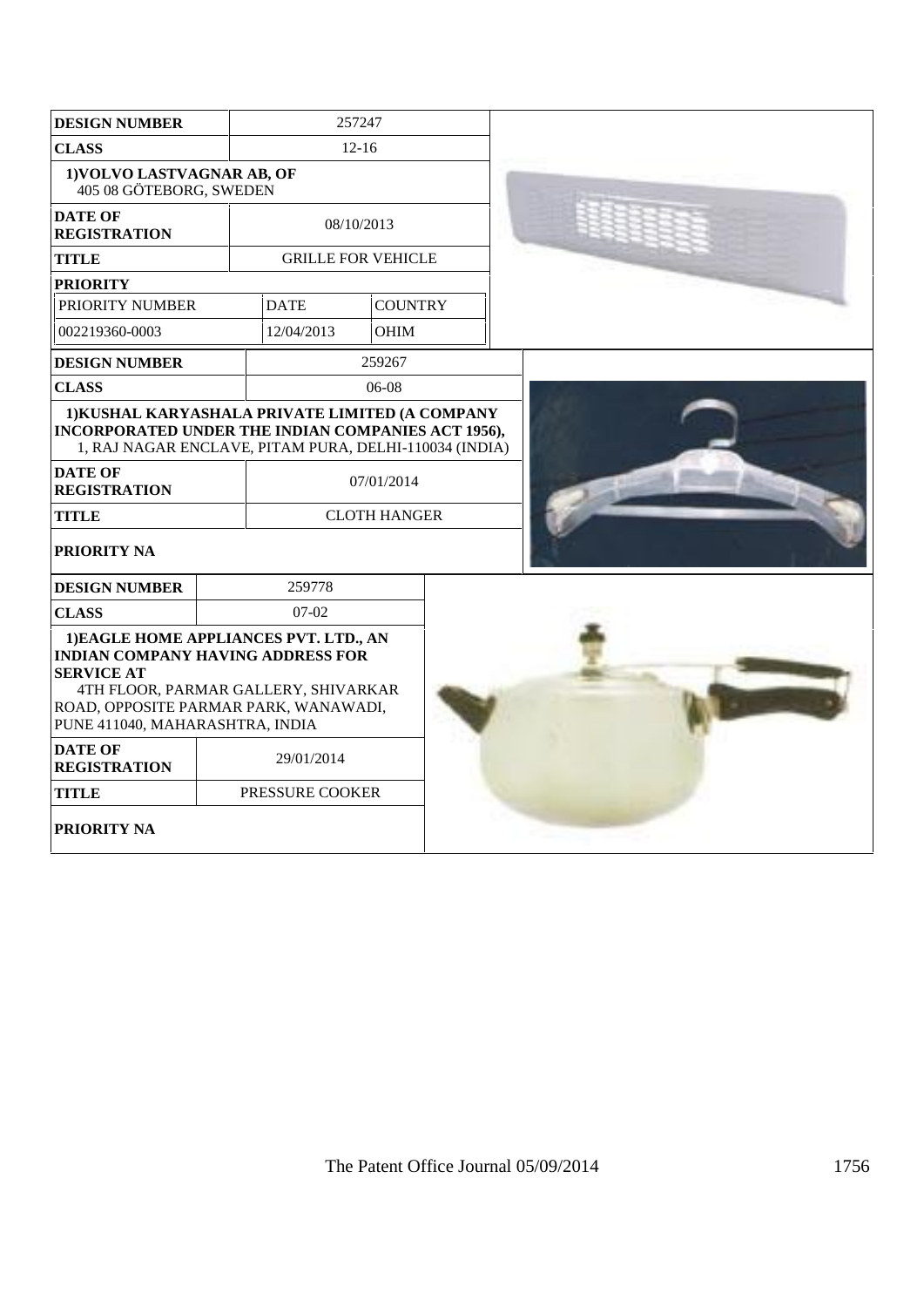| <b>DESIGN NUMBER</b>                                                                                                                                                                                          |                           | 256876                         |  |
|---------------------------------------------------------------------------------------------------------------------------------------------------------------------------------------------------------------|---------------------------|--------------------------------|--|
| <b>CLASS</b>                                                                                                                                                                                                  |                           | 19-06                          |  |
| 1) KOKUYO S&T CO., LTD., A CORPORATION ORGANIZED AND<br><b>EXISTING UNDER THE LAWS OF JAPAN, OF</b><br>1-1, OIMAZATO-MINAMI 6-CHOME, HIGASHINARI-KU, OSAKA-SHI,<br>OSAKA, JAPAN                               |                           |                                |  |
| <b>DATE OF REGISTRATION</b>                                                                                                                                                                                   |                           | 27/09/2013                     |  |
| <b>TITLE</b>                                                                                                                                                                                                  |                           | <b>PEN</b>                     |  |
| <b>PRIORITY</b><br>PRIORITY NUMBER<br>2013-007206                                                                                                                                                             | <b>DATE</b><br>29/03/2013 | <b>COUNTRY</b><br><b>JAPAN</b> |  |
| <b>DESIGN NUMBER</b>                                                                                                                                                                                          |                           | 257256                         |  |
| <b>CLASS</b>                                                                                                                                                                                                  |                           | $21 - 01$                      |  |
| 1) VOLVO LASTVAGNAR AB, OF<br>405 08 GÖTEBORG, SWEDEN                                                                                                                                                         |                           |                                |  |
| DATE OF REGISTRATION                                                                                                                                                                                          |                           | 08/10/2013                     |  |
| <b>TITLE</b>                                                                                                                                                                                                  |                           | TOY TRUCK CAB                  |  |
| <b>PRIORITY</b><br>PRIORITY NUMBER<br>002219469-0001                                                                                                                                                          | <b>DATE</b><br>12/04/2013 | <b>COUNTRY</b><br><b>OHIM</b>  |  |
| <b>DESIGN NUMBER</b>                                                                                                                                                                                          |                           | 256483                         |  |
| <b>CLASS</b>                                                                                                                                                                                                  |                           | $11-02$                        |  |
| 1) MA DESIGN INDIA PRIVATE LIMITED, A COMPANY INCORPORATED IN<br><b>INDIA HAVING ITS PRINCIPAL PLACE OF BUSINESS AT</b><br>A-41, SECTOR-80, PHASE-II, NOIDA-201305, U.P. INDIA<br><b>DATE OF REGISTRATION</b> |                           | 16/09/2013                     |  |
| <b>TITLE</b>                                                                                                                                                                                                  |                           | DECORATIVE ARTICLE             |  |
| PRIORITY NA                                                                                                                                                                                                   |                           |                                |  |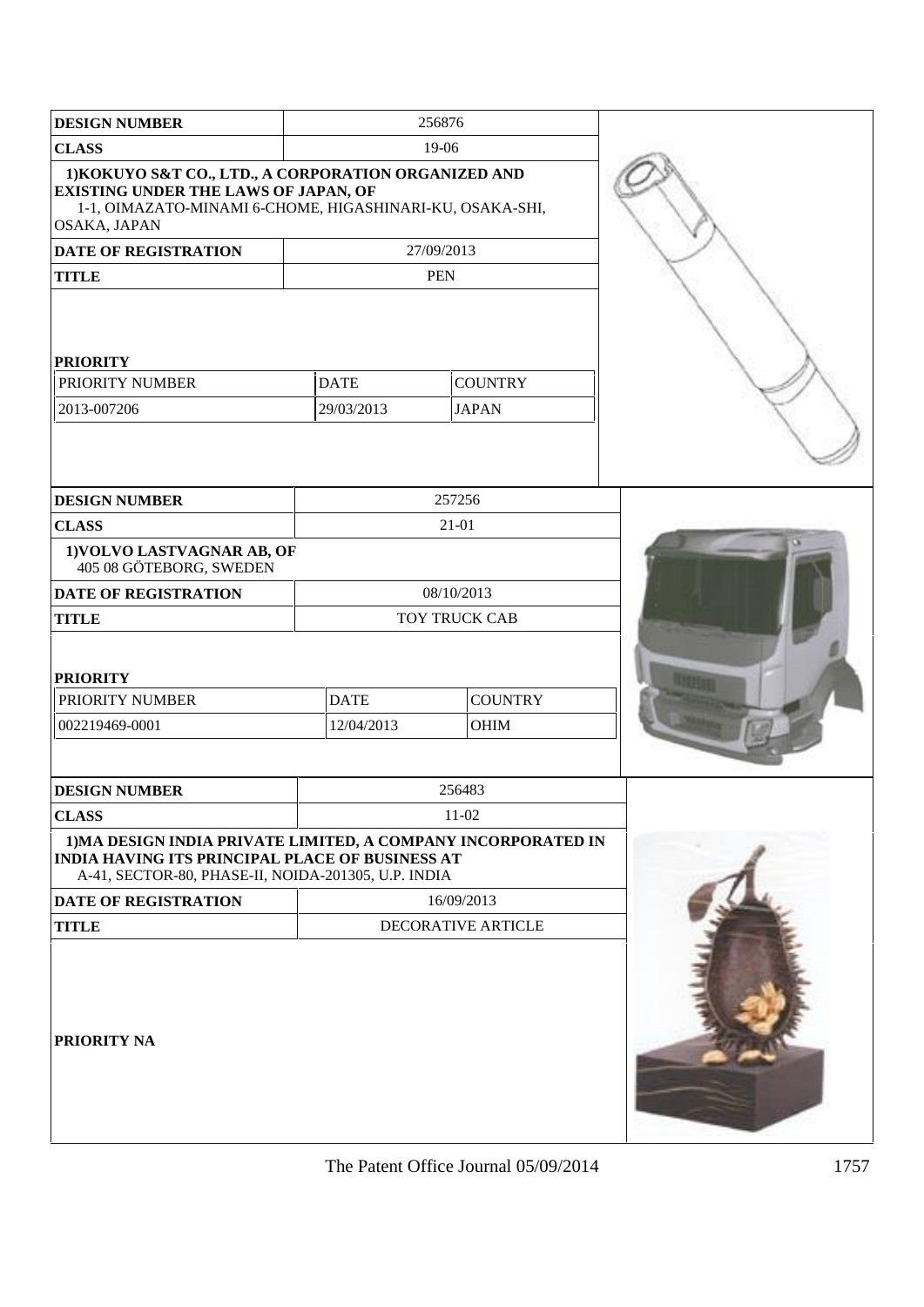| <b>DESIGN NUMBER</b>                                                                                                                                                                                 |             | 259651                    |  |  |
|------------------------------------------------------------------------------------------------------------------------------------------------------------------------------------------------------|-------------|---------------------------|--|--|
| <b>CLASS</b>                                                                                                                                                                                         |             | $02 - 02$                 |  |  |
| 1) SWASTIKA GARMENTS OF 4, RAMKUMAR RAKSHIT LANE, KOLKATA-700<br>007, WEST BENGAL, INDIA,<br>AN INDIAN PROPRIETORSHIP FIRM WHOSE PROPRIETOR IS BRIJGOPAL<br>MUNDHARA, AN INDIAN OF THE ABOVE ADDRESS |             |                           |  |  |
| <b>DATE OF REGISTRATION</b>                                                                                                                                                                          |             | 24/01/2014                |  |  |
| <b>TITLE</b>                                                                                                                                                                                         |             | <b>GARMENT SET</b>        |  |  |
| <b>PRIORITY NA</b>                                                                                                                                                                                   |             |                           |  |  |
| <b>DESIGN NUMBER</b>                                                                                                                                                                                 |             | 257264                    |  |  |
| <b>CLASS</b>                                                                                                                                                                                         |             | $12 - 16$                 |  |  |
| 1) VOLVO LASTVAGNAR AB, OF<br>405 08 GÖTEBORG, SWEDEN                                                                                                                                                |             |                           |  |  |
| <b>DATE OF REGISTRATION</b>                                                                                                                                                                          |             | 08/10/2013                |  |  |
| <b>TITLE</b>                                                                                                                                                                                         |             | <b>GRILLE FOR VEHICLE</b> |  |  |
| <b>PRIORITY</b>                                                                                                                                                                                      |             |                           |  |  |
| PRIORITY NUMBER                                                                                                                                                                                      | <b>DATE</b> | <b>COUNTRY</b>            |  |  |
| 002219568-0007                                                                                                                                                                                       | 12/04/2013  | <b>OHIM</b>               |  |  |
| <b>DESIGN NUMBER</b>                                                                                                                                                                                 |             | 257415                    |  |  |
| <b>CLASS</b>                                                                                                                                                                                         |             | $12 - 16$                 |  |  |
| 1) VOLVO LASTVAGNAR AB, OF<br>SE 405 08 GÖTEBORG, SWEDEN                                                                                                                                             |             |                           |  |  |
| <b>DATE OF REGISTRATION</b>                                                                                                                                                                          |             | 10/10/2013                |  |  |
| <b>TITLE</b>                                                                                                                                                                                         |             | FENDER FOR VEHICLE        |  |  |
| <b>PRIORITY</b><br>PRIORITY NUMBER                                                                                                                                                                   | <b>DATE</b> | <b>COUNTRY</b>            |  |  |
|                                                                                                                                                                                                      |             |                           |  |  |
| 2013/0170                                                                                                                                                                                            | 11/04/2013  | <b>SWEDEN</b>             |  |  |
|                                                                                                                                                                                                      |             |                           |  |  |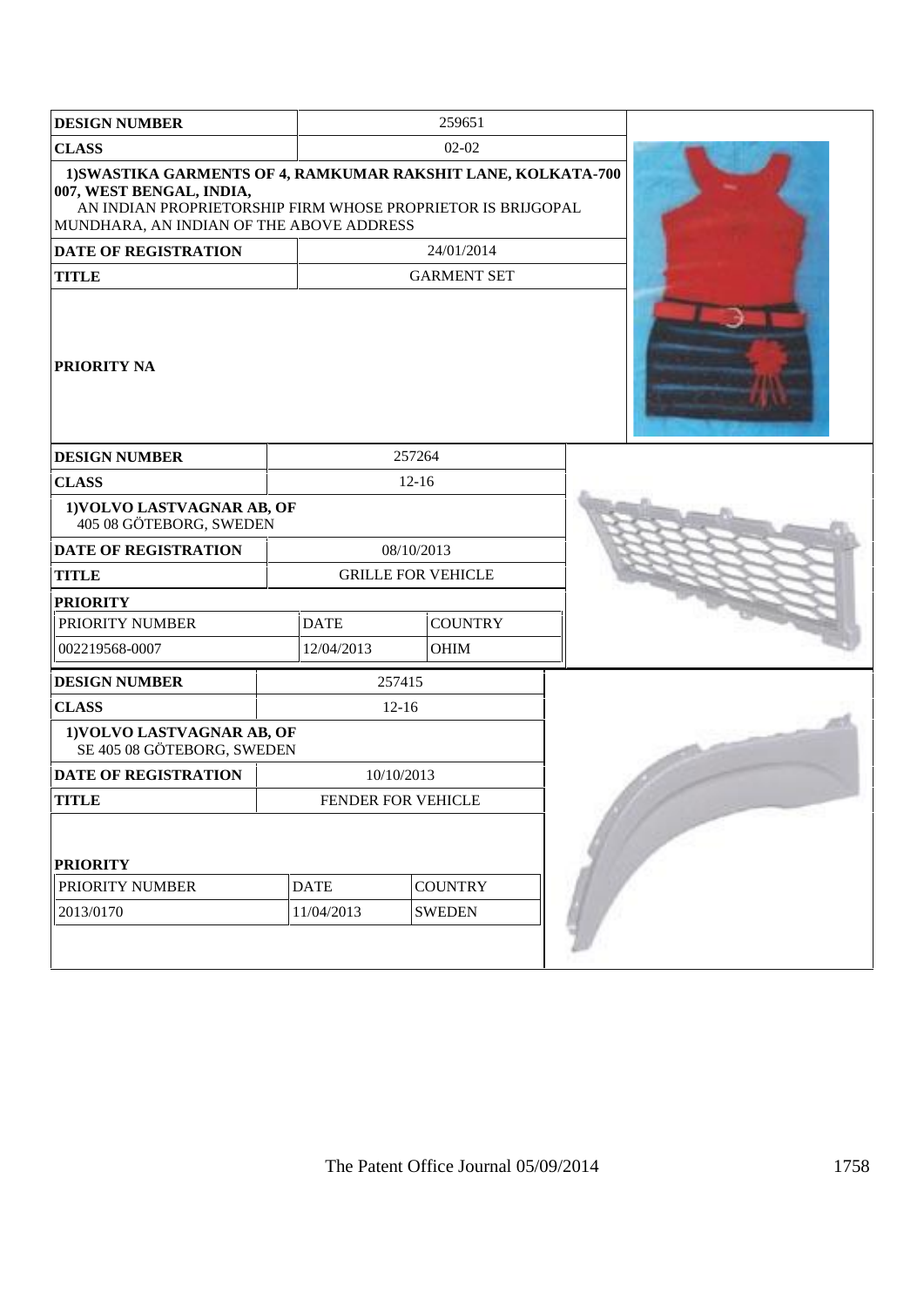| <b>DESIGN NUMBER</b>                                                                                                                                                                                                                   | 258451                   |                           |  |  |
|----------------------------------------------------------------------------------------------------------------------------------------------------------------------------------------------------------------------------------------|--------------------------|---------------------------|--|--|
| <b>CLASS</b>                                                                                                                                                                                                                           |                          | 26-04                     |  |  |
| 1) KONINKLIJKE PHILIPS N.V., A COMPANY ORGANIZED AND EXISTING<br>UNDER THE LAWS OF THE KINGDOM OF THE NETHERLANDS, RESIDING AT<br>EINDHOVEN,<br>WHOSE POST-OFFICE ADDRESS IS HIGH TECH CAMPUS 5, 5656 AE<br>EINDHOVEN, THE NETHERLANDS |                          |                           |  |  |
| <b>DATE OF REGISTRATION</b>                                                                                                                                                                                                            |                          | 28/11/2013                |  |  |
| <b>TITLE</b>                                                                                                                                                                                                                           |                          | <b>LED BULB</b>           |  |  |
| <b>PRIORITY</b>                                                                                                                                                                                                                        |                          |                           |  |  |
| PRIORITY NUMBER                                                                                                                                                                                                                        | <b>DATE</b>              | <b>COUNTRY</b>            |  |  |
| 002282442-0003                                                                                                                                                                                                                         | 26/07/2013               | <b>OHIM</b>               |  |  |
|                                                                                                                                                                                                                                        |                          |                           |  |  |
| <b>DESIGN NUMBER</b>                                                                                                                                                                                                                   |                          | 257253                    |  |  |
| <b>CLASS</b>                                                                                                                                                                                                                           |                          | $12 - 16$                 |  |  |
| 1) VOLVO LASTVAGNAR AB, OF<br>405 08 GÖTEBORG, SWEDEN                                                                                                                                                                                  |                          |                           |  |  |
| <b>DATE OF REGISTRATION</b>                                                                                                                                                                                                            |                          | 08/10/2013                |  |  |
| <b>TITLE</b>                                                                                                                                                                                                                           |                          | <b>BUMPER FOR VEHICLE</b> |  |  |
| <b>PRIORITY</b>                                                                                                                                                                                                                        |                          |                           |  |  |
| PRIORITY NUMBER                                                                                                                                                                                                                        | <b>DATE</b>              | <b>COUNTRY</b>            |  |  |
| 002219360-0009                                                                                                                                                                                                                         | 12/04/2013               | <b>OHIM</b>               |  |  |
|                                                                                                                                                                                                                                        |                          |                           |  |  |
| <b>DESIGN NUMBER</b>                                                                                                                                                                                                                   | 259910                   |                           |  |  |
| <b>CLASS</b>                                                                                                                                                                                                                           | $12 - 16$                |                           |  |  |
| 1) TATA MOTORS LIMITED, AN INDIAN COMPANY OF<br>BOMBAY HOUSE, 24 HOMI MODY STREET, HUTATMA CHOWK,<br>MUMBAI 400 001, MAHARASHTRA, INDIA                                                                                                |                          |                           |  |  |
| DATE OF REGISTRATION                                                                                                                                                                                                                   | 31/01/2014               |                           |  |  |
| <b>TITLE</b>                                                                                                                                                                                                                           | PARCEL TRAY OF A VEHICLE |                           |  |  |
| PRIORITY NA                                                                                                                                                                                                                            |                          |                           |  |  |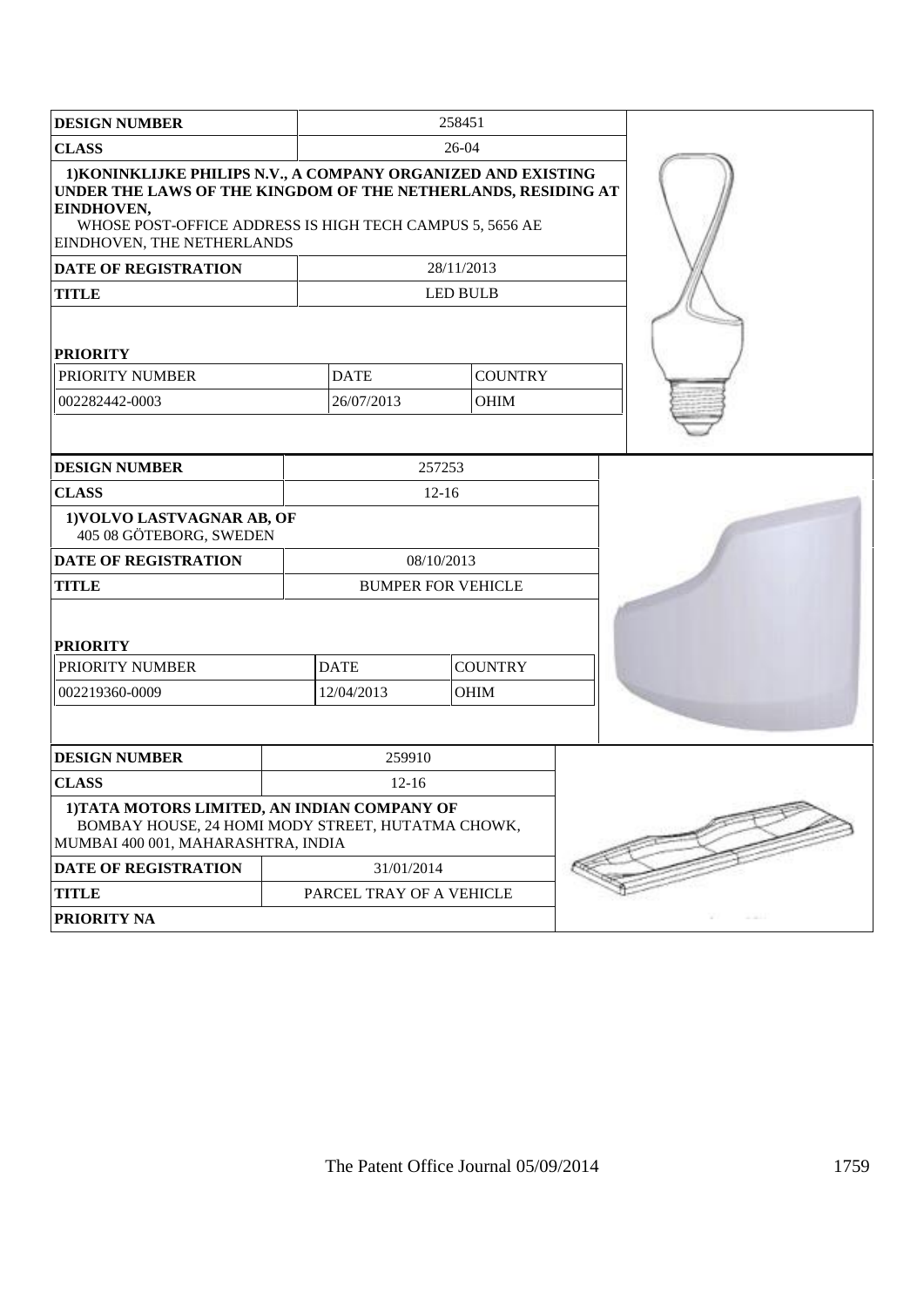| <b>DESIGN NUMBER</b>                                                                                                                                     |             | 258924                                    |                |                   |                |  |  |
|----------------------------------------------------------------------------------------------------------------------------------------------------------|-------------|-------------------------------------------|----------------|-------------------|----------------|--|--|
| <b>CLASS</b>                                                                                                                                             | 16-06       |                                           |                |                   |                |  |  |
| 1) CARL ZEISS MEDITEC AG, A CORPORATION ORGANIZED AND EXISTING<br><b>UNDER THE LAWS OF GERMANY</b><br>OF GOESCHWITZER STRASSE 51-52, 07745 JENA, GERMANY |             |                                           |                |                   |                |  |  |
| DATE OF REGISTRATION                                                                                                                                     |             |                                           |                | 23/12/2013        |                |  |  |
| <b>TITLE</b>                                                                                                                                             |             |                                           |                | <b>MICROSCOPE</b> |                |  |  |
| <b>PRIORITY</b>                                                                                                                                          |             |                                           |                |                   |                |  |  |
| PRIORITY NUMBER                                                                                                                                          |             | <b>DATE</b>                               |                |                   | <b>COUNTRY</b> |  |  |
| 001379713-0002                                                                                                                                           |             | 02/08/2013                                |                | <b>OHIM</b>       |                |  |  |
|                                                                                                                                                          |             |                                           |                |                   |                |  |  |
| <b>DESIGN NUMBER</b>                                                                                                                                     |             |                                           | 259041         |                   |                |  |  |
| <b>CLASS</b>                                                                                                                                             |             |                                           | $20 - 01$      |                   |                |  |  |
| 1) LUNA TECHNOLOGY SYSTEMS LTS GMBH,<br>INDUSTRIESTRASSE 19, 8304 WALLISELLEN, SWITZERLAND,<br>NATIONALITY: SWITZERLAND                                  |             |                                           |                |                   |                |  |  |
| <b>DATE OF REGISTRATION</b><br><b>TITLE</b>                                                                                                              |             | CARTRIDGE FOR COFFEE MACHINES             | 27/12/2013     |                   |                |  |  |
| <b>PRIORITY</b><br>PRIORITY NUMBER                                                                                                                       |             | <b>DATE</b>                               |                | <b>COUNTRY</b>    |                |  |  |
| 761 415 401                                                                                                                                              |             | 12/09/2013                                |                | <b>WIPO</b>       |                |  |  |
|                                                                                                                                                          |             |                                           |                |                   |                |  |  |
| <b>DESIGN NUMBER</b>                                                                                                                                     |             | 259103                                    |                |                   |                |  |  |
| <b>CLASS</b><br>1) HONDA ACCESS CORP.,<br>OF 18-4, 8-CHOME, NOBIDOME, NIIZA-SHI, SAITAMA,<br><b>JAPAN</b>                                                |             | $06-11$                                   |                |                   |                |  |  |
| <b>DATE OF</b><br><b>REGISTRATION</b>                                                                                                                    |             | 30/12/2013                                |                |                   |                |  |  |
| <b>TITLE</b>                                                                                                                                             |             | A SET OF FLOOR MATS FOR<br><b>VEHICLE</b> |                |                   |                |  |  |
| <b>PRIORITY</b>                                                                                                                                          |             |                                           |                |                   |                |  |  |
| PRIORITY NUMBER                                                                                                                                          | <b>DATE</b> |                                           | <b>COUNTRY</b> |                   |                |  |  |
| 2013-016442                                                                                                                                              | 19/07/2013  |                                           | <b>JAPAN</b>   |                   |                |  |  |
|                                                                                                                                                          |             |                                           |                |                   |                |  |  |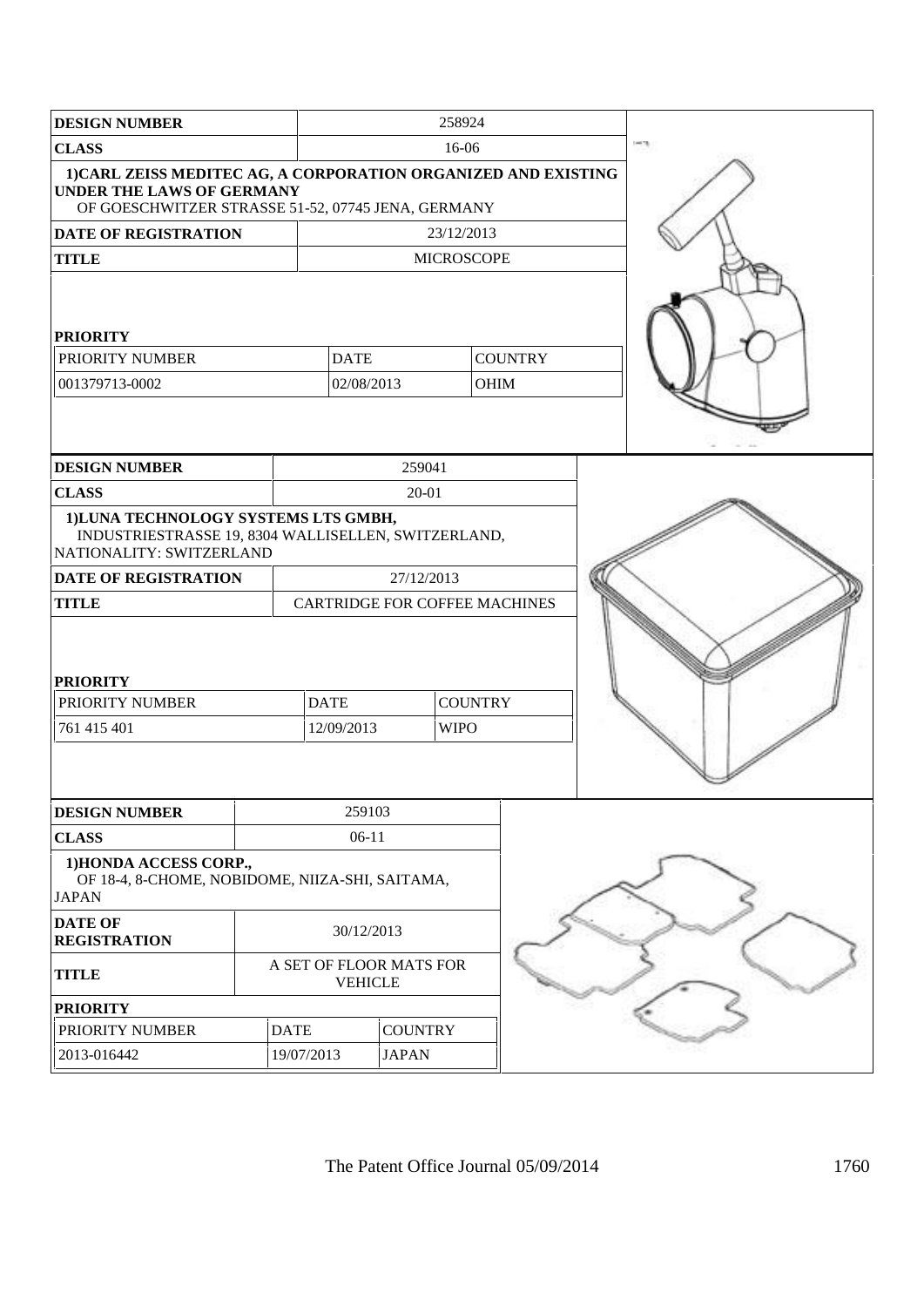| <b>DESIGN NUMBER</b>                                                                                                                                                                            |  | 257167                                                                                                                                                                     |  |                                            |
|-------------------------------------------------------------------------------------------------------------------------------------------------------------------------------------------------|--|----------------------------------------------------------------------------------------------------------------------------------------------------------------------------|--|--------------------------------------------|
| <b>CLASS</b>                                                                                                                                                                                    |  | 03-01                                                                                                                                                                      |  |                                            |
| 1) DOMINIK MAREK, OF                                                                                                                                                                            |  | ZA SOKOLOVNOU 601, 285 04 UHLIRSKE JANOVICE, CZECH REPUBLIC                                                                                                                |  |                                            |
| <b>DATE OF REGISTRATION</b>                                                                                                                                                                     |  | 03/10/2013                                                                                                                                                                 |  |                                            |
| <b>TITLE</b>                                                                                                                                                                                    |  | <b>SHOPPING BAG</b>                                                                                                                                                        |  |                                            |
| <b>PRIORITY NA</b>                                                                                                                                                                              |  |                                                                                                                                                                            |  |                                            |
| <b>DESIGN NUMBER</b>                                                                                                                                                                            |  | 258383                                                                                                                                                                     |  |                                            |
| <b>CLASS</b>                                                                                                                                                                                    |  | $02-03$                                                                                                                                                                    |  |                                            |
| <b>REGISTERED OFFICE AT</b>                                                                                                                                                                     |  | 1) M/S STEELBIRD HI-TECH INDIA LIMITED, A COMPANY<br>INCORPORATED UNDER THE COMPANIES ACT, 1956, HAVING ITS<br>B2B 17, NEAR METRO PILLAR 540, JANAK PURI, NEW DELHI-110058 |  |                                            |
| <b>DATE OF REGISTRATION</b>                                                                                                                                                                     |  | 26/11/2013                                                                                                                                                                 |  |                                            |
| <b>TITLE</b>                                                                                                                                                                                    |  | <b>HELMET</b>                                                                                                                                                              |  |                                            |
| <b>PRIORITY NA</b>                                                                                                                                                                              |  |                                                                                                                                                                            |  |                                            |
| <b>DESIGN NUMBER</b>                                                                                                                                                                            |  | 250968                                                                                                                                                                     |  |                                            |
| <b>CLASS</b>                                                                                                                                                                                    |  | $25-01$                                                                                                                                                                    |  |                                            |
| 1) KAMDHENU ISPAT LIMITED (A COMPANY<br>INCORPORATED UNDER INDIAN COMPANIES ACT,<br>1956),<br>2ND FLOOR, BUILDING NO. 9A, DLF CYBER CITY,<br>PHASE-3, GURGAON-122002, (INDIA)<br><b>DATE OF</b> |  |                                                                                                                                                                            |  | <b>NAMERICSS TODA</b><br><b>ROONS VIEW</b> |
| <b>REGISTRATION</b>                                                                                                                                                                             |  | 14/01/2013                                                                                                                                                                 |  |                                            |
| <b>TITLE</b>                                                                                                                                                                                    |  | ROD FOR CONSTRUCTION                                                                                                                                                       |  |                                            |
| PRIORITY NA                                                                                                                                                                                     |  |                                                                                                                                                                            |  |                                            |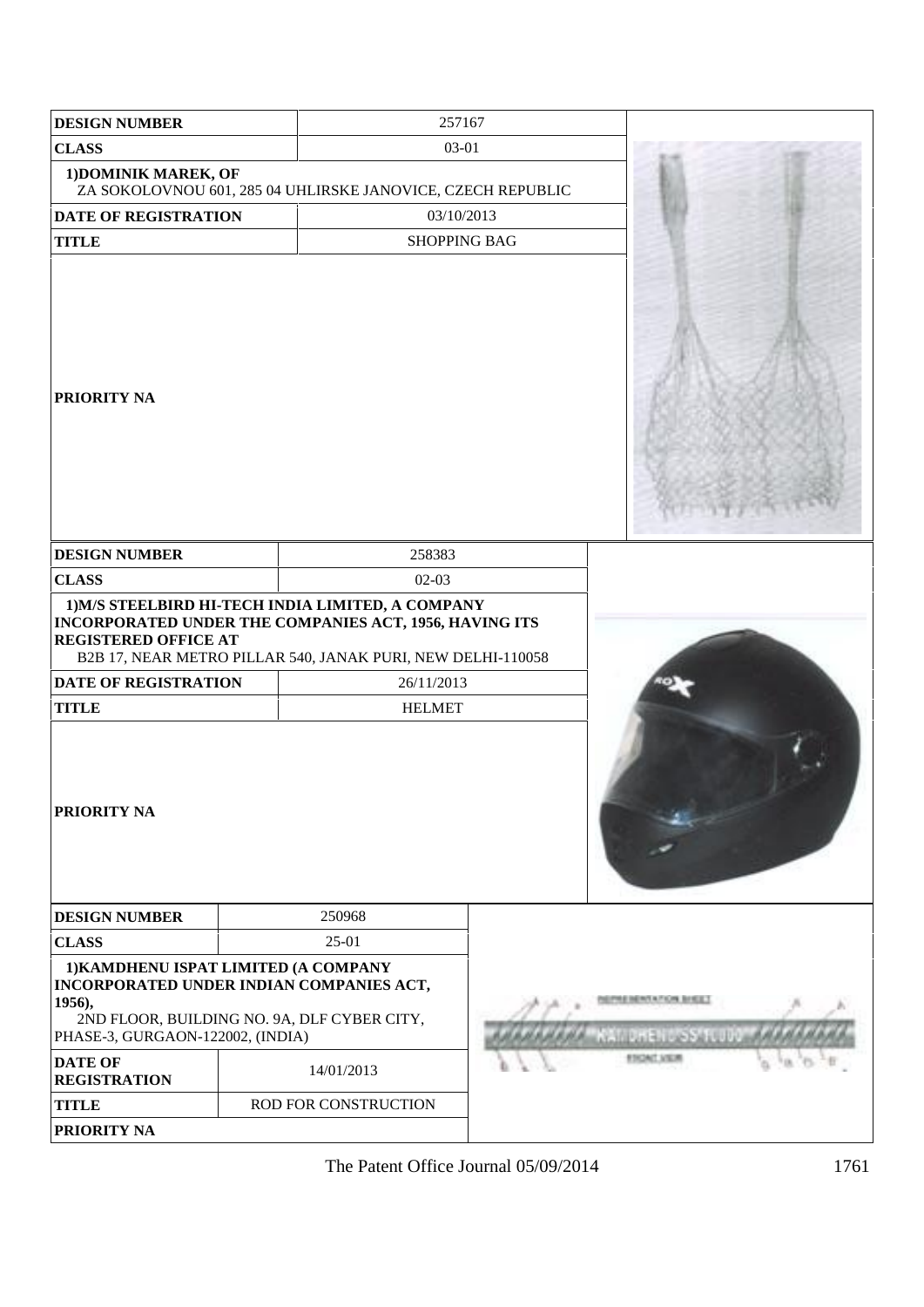| <b>DESIGN NUMBER</b>                                                                                                                                                                                                                                                                 |             |  | 259229                                                |                     |  |  |
|--------------------------------------------------------------------------------------------------------------------------------------------------------------------------------------------------------------------------------------------------------------------------------------|-------------|--|-------------------------------------------------------|---------------------|--|--|
| <b>CLASS</b>                                                                                                                                                                                                                                                                         |             |  | $07-02$                                               |                     |  |  |
| 1) NARESH M. JAIN, PROPRIETOR-INDIAN<br>NATIONAL, TRADING AS HAPPY HOME IMPEX,<br>HAVING ITS REGISTERED OFFICE AT<br>BLDG. NO. 2, UNIT NO. 14, PARAM INDUSTRIAL<br>ESTATE, NAIK PADA, VALIV, VASAI (EAST), THANE-<br>401208, STATE OF MAHARASHTRA, INDIA, OF ABOVE<br><b>ADDRESS</b> |             |  |                                                       |                     |  |  |
| <b>DATE OF</b><br><b>REGISTRATION</b>                                                                                                                                                                                                                                                |             |  | 03/01/2014                                            |                     |  |  |
| <b>TITLE</b>                                                                                                                                                                                                                                                                         |             |  | <b>CASSEROLE</b>                                      |                     |  |  |
| <b>PRIORITY NA</b>                                                                                                                                                                                                                                                                   |             |  |                                                       |                     |  |  |
| <b>DESIGN NUMBER</b>                                                                                                                                                                                                                                                                 |             |  | 259663                                                |                     |  |  |
| <b>CLASS</b>                                                                                                                                                                                                                                                                         |             |  | 08-09                                                 |                     |  |  |
| 1) CHANDAN JAIN, AN INDIAN NATIONAL, OF THE ADDRESS<br>132001, HARYANA, INDIA                                                                                                                                                                                                        |             |  | 6A, SESSION MARG, NEAR SAMARPAN HOSPITAL, KARNAL-     |                     |  |  |
| <b>DATE OF REGISTRATION</b>                                                                                                                                                                                                                                                          |             |  | 24/01/2014                                            |                     |  |  |
| <b>TITLE</b>                                                                                                                                                                                                                                                                         |             |  | COVER OF THE DOOR CLOSER                              |                     |  |  |
| <b>PRIORITY NA</b>                                                                                                                                                                                                                                                                   |             |  |                                                       |                     |  |  |
| <b>DESIGN NUMBER</b>                                                                                                                                                                                                                                                                 |             |  |                                                       | 259054              |  |  |
| <b>CLASS</b>                                                                                                                                                                                                                                                                         |             |  |                                                       | $14-03$             |  |  |
| 1) NOKIA CORPORATION, A FINNISH CORPORATION,                                                                                                                                                                                                                                         |             |  | OF THE ADDRESS KEILALAHDENTIE 4, ESPOO, FINLAND 02150 |                     |  |  |
| <b>DATE OF REGISTRATION</b>                                                                                                                                                                                                                                                          |             |  |                                                       | 27/12/2013          |  |  |
| <b>TITLE</b>                                                                                                                                                                                                                                                                         |             |  |                                                       | <b>MOBILE PHONE</b> |  |  |
| <b>PRIORITY</b>                                                                                                                                                                                                                                                                      |             |  |                                                       |                     |  |  |
| PRIORITY NUMBER                                                                                                                                                                                                                                                                      | <b>DATE</b> |  |                                                       | <b>COUNTRY</b>      |  |  |
| 29/464707                                                                                                                                                                                                                                                                            | 20/08/2013  |  |                                                       | U.S.A.              |  |  |
|                                                                                                                                                                                                                                                                                      |             |  |                                                       |                     |  |  |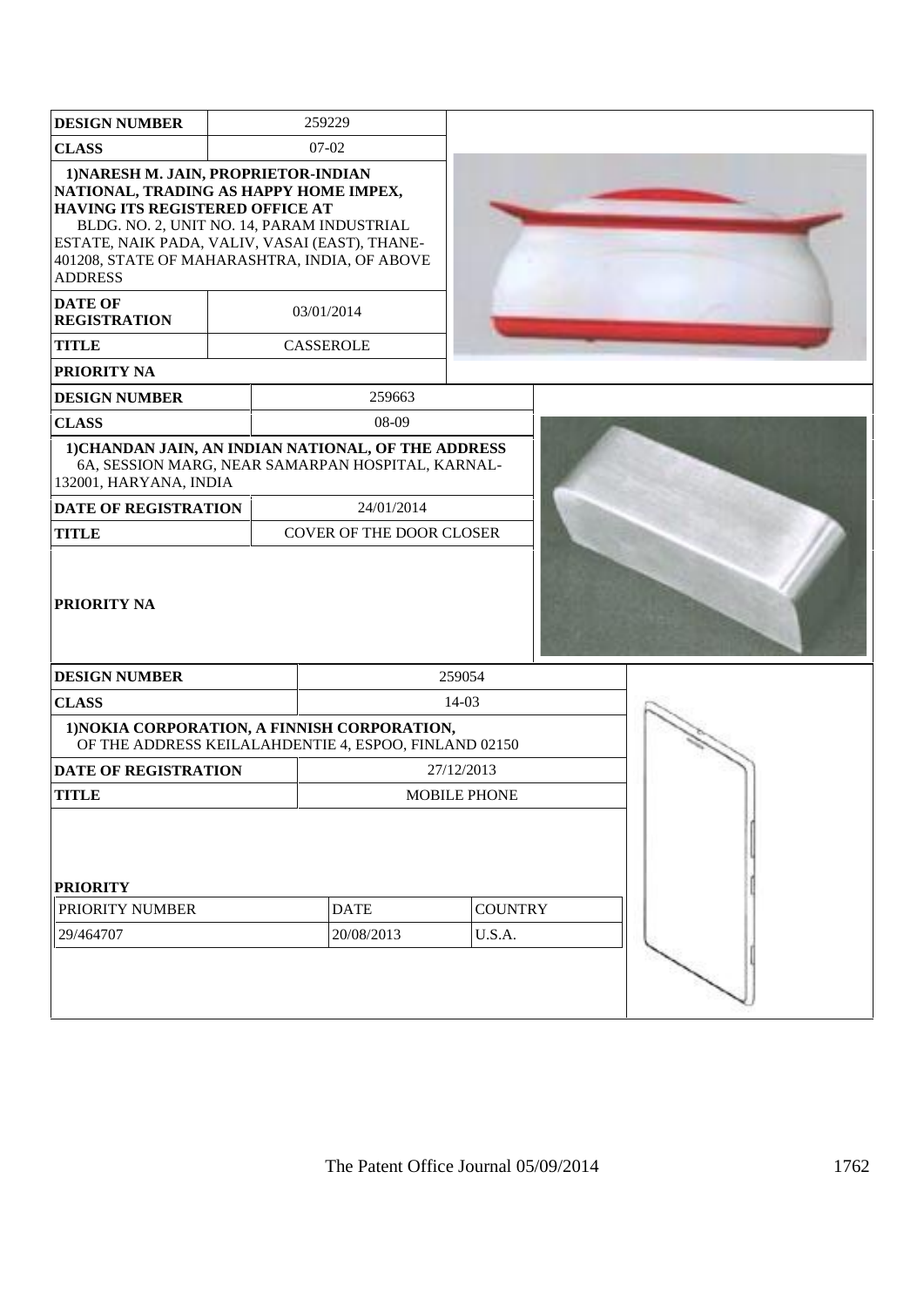| <b>DESIGN NUMBER</b>                                                                                                                                                                                                                                                                                                          |                             |  | 257469                                              |                 |      |  |
|-------------------------------------------------------------------------------------------------------------------------------------------------------------------------------------------------------------------------------------------------------------------------------------------------------------------------------|-----------------------------|--|-----------------------------------------------------|-----------------|------|--|
| <b>CLASS</b>                                                                                                                                                                                                                                                                                                                  |                             |  | 08-06                                               |                 |      |  |
| 1) JAYESHBHAI GANDUBHAI SARDHARA (ADULT<br>& INDIAN NATIONAL) PROPRIETOR OF<br>MAHARAJA TECHNOCAST (INDIAN<br>PROPRIETORSHIP CONCERN) HAVING PLACE OF<br><b>BUSINESS AT:</b><br>4, PARSANA SOCIETY, 50 FEET MAIN ROAD, NR.<br>SORATHIYAWADI CIRCLE, RAJKOT-360002-GUJARAT<br>(INDIA)<br><b>DATE OF</b><br><b>REGISTRATION</b> |                             |  | 14/10/2013                                          |                 |      |  |
| <b>TITLE</b><br><b>PRIORITY NA</b>                                                                                                                                                                                                                                                                                            |                             |  | <b>HANDLE</b>                                       |                 |      |  |
| <b>DESIGN NUMBER</b>                                                                                                                                                                                                                                                                                                          |                             |  | 257254                                              |                 |      |  |
| <b>CLASS</b>                                                                                                                                                                                                                                                                                                                  |                             |  | $12 - 16$                                           |                 |      |  |
| 1) VOLVO LASTVAGNAR AB, OF<br>405 08 GÖTEBORG, SWEDEN                                                                                                                                                                                                                                                                         |                             |  |                                                     |                 |      |  |
| <b>DATE OF REGISTRATION</b>                                                                                                                                                                                                                                                                                                   |                             |  | 08/10/2013                                          |                 |      |  |
| <b>TITLE</b>                                                                                                                                                                                                                                                                                                                  |                             |  | <b>BUMPER FOR VEHICLE</b>                           |                 |      |  |
| <b>PRIORITY</b><br>PRIORITY NUMBER<br>002219360-0010                                                                                                                                                                                                                                                                          |                             |  | <b>DATE</b><br><b>COUNTRY</b><br>12/04/2013<br>OHIM |                 |      |  |
| <b>DESIGN NUMBER</b>                                                                                                                                                                                                                                                                                                          |                             |  |                                                     | 258452          |      |  |
| <b>CLASS</b>                                                                                                                                                                                                                                                                                                                  |                             |  |                                                     | 26-04           |      |  |
| 1) KONINKLIJKE PHILIPS N.V., A COMPANY ORGANIZED AND EXISTING<br>UNDER THE LAWS OF THE KINGDOM OF THE NETHERLANDS, RESIDING AT<br>EINDHOVEN,<br>WHOSE POST-OFFICE ADDRESS IS HIGH TECH CAMPUS 5, 5656 AE<br>EINDHOVEN, THE NETHERLANDS                                                                                        |                             |  |                                                     |                 |      |  |
|                                                                                                                                                                                                                                                                                                                               | <b>DATE OF REGISTRATION</b> |  |                                                     | 28/11/2013      |      |  |
| <b>TITLE</b>                                                                                                                                                                                                                                                                                                                  |                             |  |                                                     | <b>LED BULB</b> |      |  |
| <b>PRIORITY</b>                                                                                                                                                                                                                                                                                                               |                             |  |                                                     |                 |      |  |
| PRIORITY NUMBER<br><b>DATE</b>                                                                                                                                                                                                                                                                                                |                             |  |                                                     | <b>COUNTRY</b>  |      |  |
| 002282392-0007                                                                                                                                                                                                                                                                                                                |                             |  | 26/07/2013                                          |                 | OHIM |  |
|                                                                                                                                                                                                                                                                                                                               |                             |  |                                                     |                 |      |  |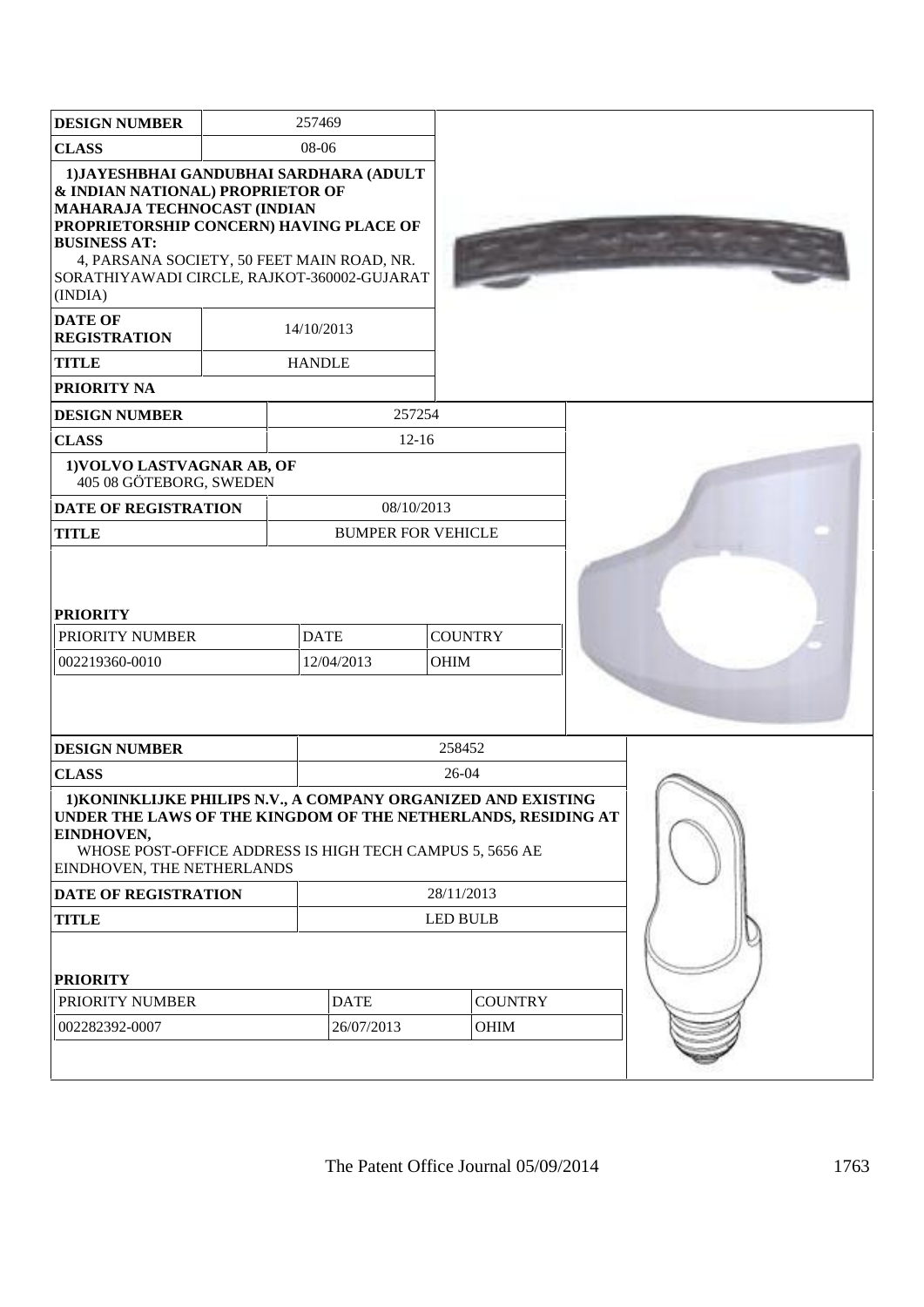| <b>DESIGN NUMBER</b>                                                                                                                                 |  | 259912                    |                                                    |  |
|------------------------------------------------------------------------------------------------------------------------------------------------------|--|---------------------------|----------------------------------------------------|--|
| <b>CLASS</b>                                                                                                                                         |  | $12 - 16$                 |                                                    |  |
| 1) TATA MOTORS LIMITED, AN INDIAN<br><b>COMPANY OF</b><br>BOMBAY HOUSE, 24 HOMI MODY STREET,<br>HUTATMA CHOWK, MUMBAI 400 001,<br>MAHARASHTRA, INDIA |  |                           |                                                    |  |
| <b>DATE OF</b><br><b>REGISTRATION</b>                                                                                                                |  | 31/01/2014                |                                                    |  |
| <b>TITLE</b>                                                                                                                                         |  | <b>HOOD OF A VEHICLE</b>  |                                                    |  |
| <b>PRIORITY NA</b>                                                                                                                                   |  |                           |                                                    |  |
| <b>DESIGN NUMBER</b>                                                                                                                                 |  |                           | 257902                                             |  |
| <b>CLASS</b>                                                                                                                                         |  |                           | $02-03$                                            |  |
| 1) ALDRIN ERROL JOHN,<br>SOUTH AFRICA, NATIONALITY-SOUTH AFRICA                                                                                      |  |                           | 19 NGOBIT STREET, SUNNINGHILL, JOHANNESBURG, 2157, |  |
| <b>DATE OF</b><br><b>REGISTRATION</b>                                                                                                                |  |                           | 31/10/2013                                         |  |
| <b>TITLE</b>                                                                                                                                         |  |                           | ATTACHMENT FOR HAT (SET)                           |  |
| <b>PRIORITY NA</b>                                                                                                                                   |  |                           |                                                    |  |
| <b>DESIGN</b><br><b>NUMBER</b>                                                                                                                       |  | 257263                    |                                                    |  |
| <b>CLASS</b>                                                                                                                                         |  | $12 - 16$                 |                                                    |  |
| 1) VOLVO LASTVAGNAR AB, OF<br>405 08 GÖTEBORG, SWEDEN                                                                                                |  |                           |                                                    |  |
| <b>DATE OF</b><br><b>REGISTRATION</b>                                                                                                                |  | 08/10/2013                |                                                    |  |
| <b>TITLE</b>                                                                                                                                         |  | <b>GRILLE FOR VEHICLE</b> |                                                    |  |
| <b>PRIORITY</b>                                                                                                                                      |  |                           |                                                    |  |
| PRIORITY NUMBER DATE                                                                                                                                 |  | <b>COUNTRY</b>            |                                                    |  |
| 002219568-0006                                                                                                                                       |  | 12/04/2013 OHIM           |                                                    |  |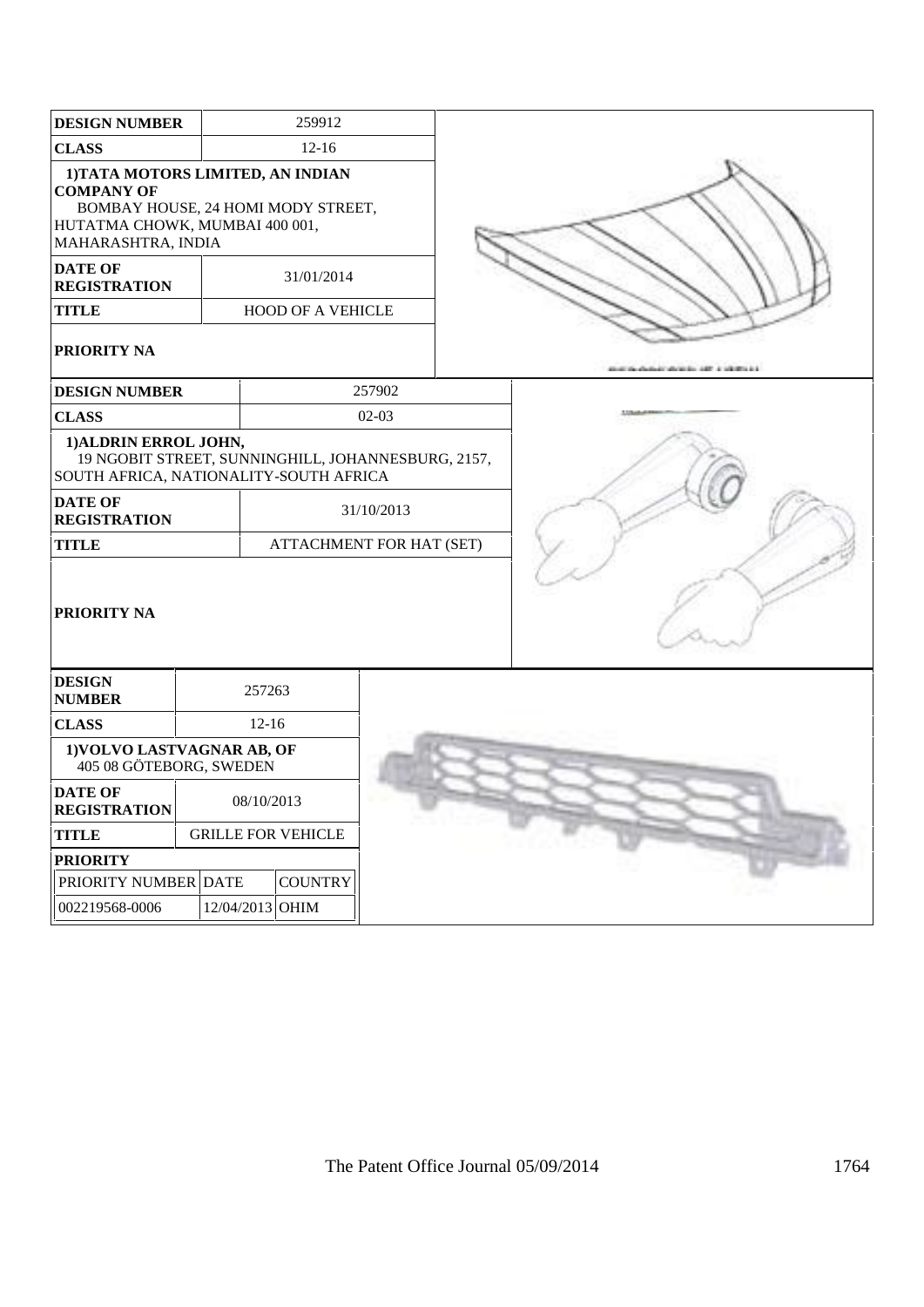| <b>DESIGN NUMBER</b>                                                                              |                                   |                           |                | 257414                                                  |                    |  |  |
|---------------------------------------------------------------------------------------------------|-----------------------------------|---------------------------|----------------|---------------------------------------------------------|--------------------|--|--|
| <b>CLASS</b>                                                                                      |                                   |                           | $12 - 16$      |                                                         |                    |  |  |
| 1) VOLVO LASTVAGNAR AB, OF<br>SE 405 08 GÖTEBORG, SWEDEN.                                         |                                   |                           |                |                                                         |                    |  |  |
| <b>DATE OF REGISTRATION</b>                                                                       |                                   |                           | 10/10/2013     |                                                         |                    |  |  |
| <b>TITLE</b>                                                                                      |                                   |                           |                |                                                         | FENDER FOR VEHICLE |  |  |
| <b>PRIORITY</b><br>PRIORITY NUMBER<br>2013/0169                                                   |                                   | <b>DATE</b><br>11/04/2013 |                | <b>COUNTRY</b><br><b>SWEDEN</b>                         |                    |  |  |
| <b>DESIGN</b><br><b>NUMBER</b>                                                                    |                                   | 257248                    |                |                                                         |                    |  |  |
| <b>CLASS</b>                                                                                      |                                   | $12 - 16$                 |                |                                                         |                    |  |  |
| 1) VOLVO LASTVAGNAR AB, OF<br>405 08 GÖTEBORG, SWEDEN                                             |                                   |                           |                |                                                         |                    |  |  |
| <b>DATE OF</b><br><b>REGISTRATION</b>                                                             |                                   | 08/10/2013                |                |                                                         |                    |  |  |
| <b>TITLE</b>                                                                                      | FRONT PANEL FOR<br><b>VEHICLE</b> |                           |                |                                                         |                    |  |  |
| <b>PRIORITY</b>                                                                                   |                                   |                           |                |                                                         |                    |  |  |
| PRIORITY NUMBER                                                                                   |                                   | <b>DATE</b>               | <b>COUNTRY</b> |                                                         |                    |  |  |
| 002219360-0004                                                                                    |                                   | 12/04/2013                | <b>OHIM</b>    |                                                         |                    |  |  |
| <b>DESIGN NUMBER</b>                                                                              |                                   |                           |                |                                                         | 259270             |  |  |
| <b>CLASS</b>                                                                                      |                                   |                           |                |                                                         | $12 - 16$          |  |  |
| 1) DEERE & COMPANY, A US CORPORATION OF<br>ONE JOHN DEERE PLACE, MOLINE, ILLINOIS, 61265-8098 USA |                                   |                           |                |                                                         |                    |  |  |
| <b>DATE OF REGISTRATION</b>                                                                       |                                   |                           |                |                                                         | 07/01/2014         |  |  |
| <b>TITLE</b>                                                                                      |                                   |                           |                | ROLL OVER PROTECTION STRUCTURE FOR<br>OFF-ROAD VEHICLES |                    |  |  |
| <b>PRIORITY NA</b>                                                                                |                                   |                           |                |                                                         |                    |  |  |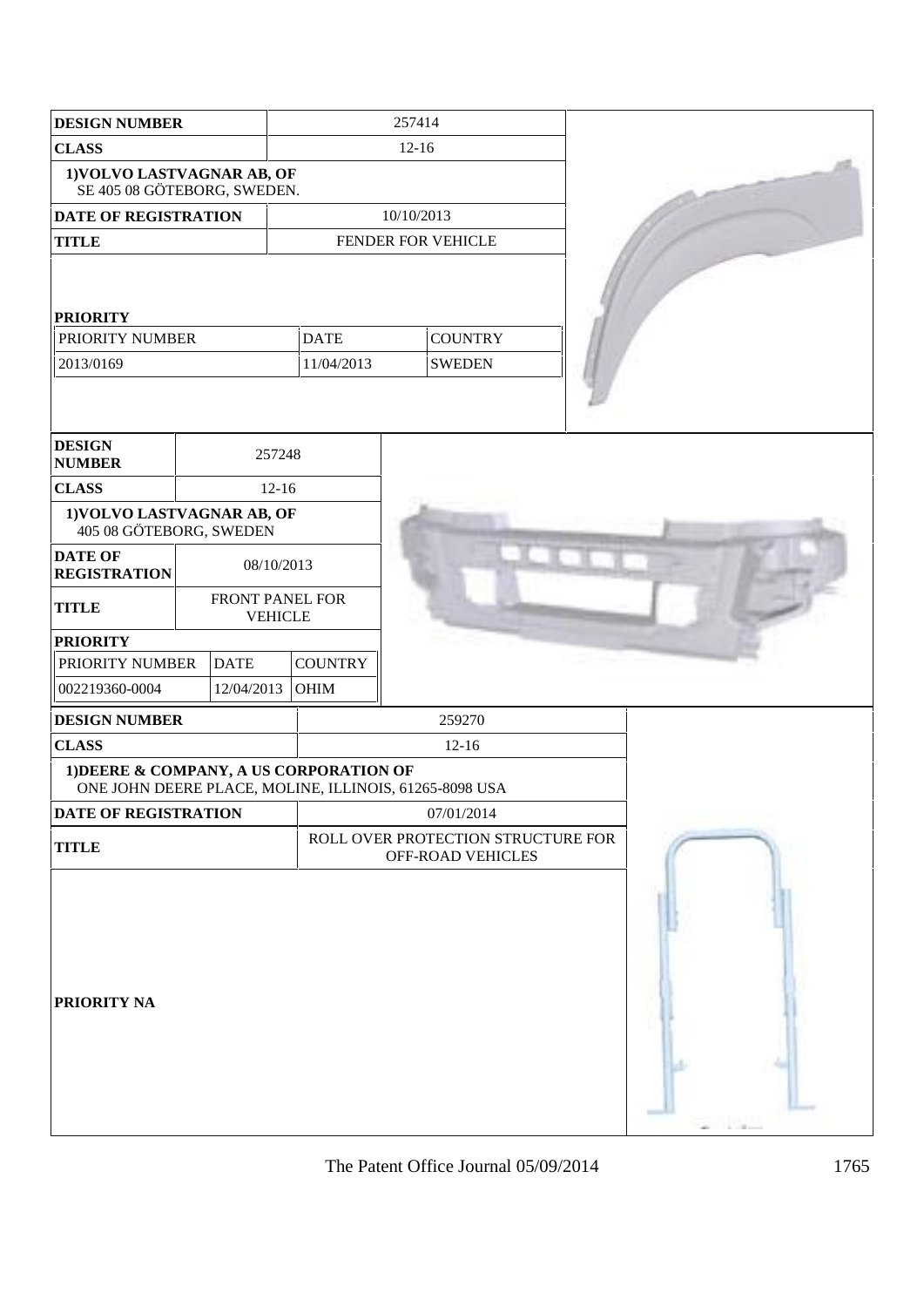| <b>DESIGN NUMBER</b>                                                                                                                                                                                                                                                                             | 259783                              |                    |  |
|--------------------------------------------------------------------------------------------------------------------------------------------------------------------------------------------------------------------------------------------------------------------------------------------------|-------------------------------------|--------------------|--|
| <b>CLASS</b>                                                                                                                                                                                                                                                                                     | $07-02$                             |                    |  |
| 1) EAGLE HOME APPLIANCES PVT. LTD., AN INDIAN COMPANY<br><b>HAVING ADDRESS FOR SERVICE AT</b><br>4TH FLOOR, PARMAR GALLERY, SHIVARKAR ROAD, OPPOSITE PARMAR<br>PARK, WANAWADI, PUNE 411040, MAHARASHTRA, INDIA                                                                                   |                                     |                    |  |
| <b>DATE OF REGISTRATION</b>                                                                                                                                                                                                                                                                      | 29/01/2014                          |                    |  |
| <b>TITLE</b>                                                                                                                                                                                                                                                                                     | <b>TIFFIN BOX</b>                   |                    |  |
| <b>PRIORITY NA</b>                                                                                                                                                                                                                                                                               |                                     |                    |  |
| <b>DESIGN NUMBER</b>                                                                                                                                                                                                                                                                             | 259573                              |                    |  |
| <b>CLASS</b>                                                                                                                                                                                                                                                                                     | $05-05$                             |                    |  |
| 1) PARRY MURRAY & CO. LTD., COMPANY REGISTERED UNDER THE<br>LAWS OF ENGLAND AND WALES, HAVING ITS PRINCIPAL PLACE OF<br><b>BUSINESS AT</b><br>3RD FLOOR, SIMPSON HOUSE, 6 CHERRY ORCHARD ROAD,<br>CROYDON, CRO 6BA, UNITED KINGDOM<br>DATE OF REGISTRATION<br><b>TITLE</b><br><b>PRIORITY NA</b> | 22/01/2014<br><b>TEXTILE FABRIC</b> |                    |  |
| <b>DESIGN NUMBER</b>                                                                                                                                                                                                                                                                             |                                     | 259056             |  |
| <b>CLASS</b>                                                                                                                                                                                                                                                                                     |                                     | $14-03$            |  |
| 1) NOKIA CORPORATION, A FINNISH CORPORATION<br>OF THE ADDRESS KEILALAHDENTIE 4, ESPOO, FINLAND 02150                                                                                                                                                                                             |                                     |                    |  |
| DATE OF REGISTRATION                                                                                                                                                                                                                                                                             |                                     | 27/12/2013         |  |
| <b>TITLE</b>                                                                                                                                                                                                                                                                                     |                                     | MOBILE PHONE COVER |  |
| <b>PRIORITY</b><br>PRIORITY NUMBER<br>29/465240                                                                                                                                                                                                                                                  | <b>DATE</b><br>26/08/2013           |                    |  |
|                                                                                                                                                                                                                                                                                                  |                                     |                    |  |